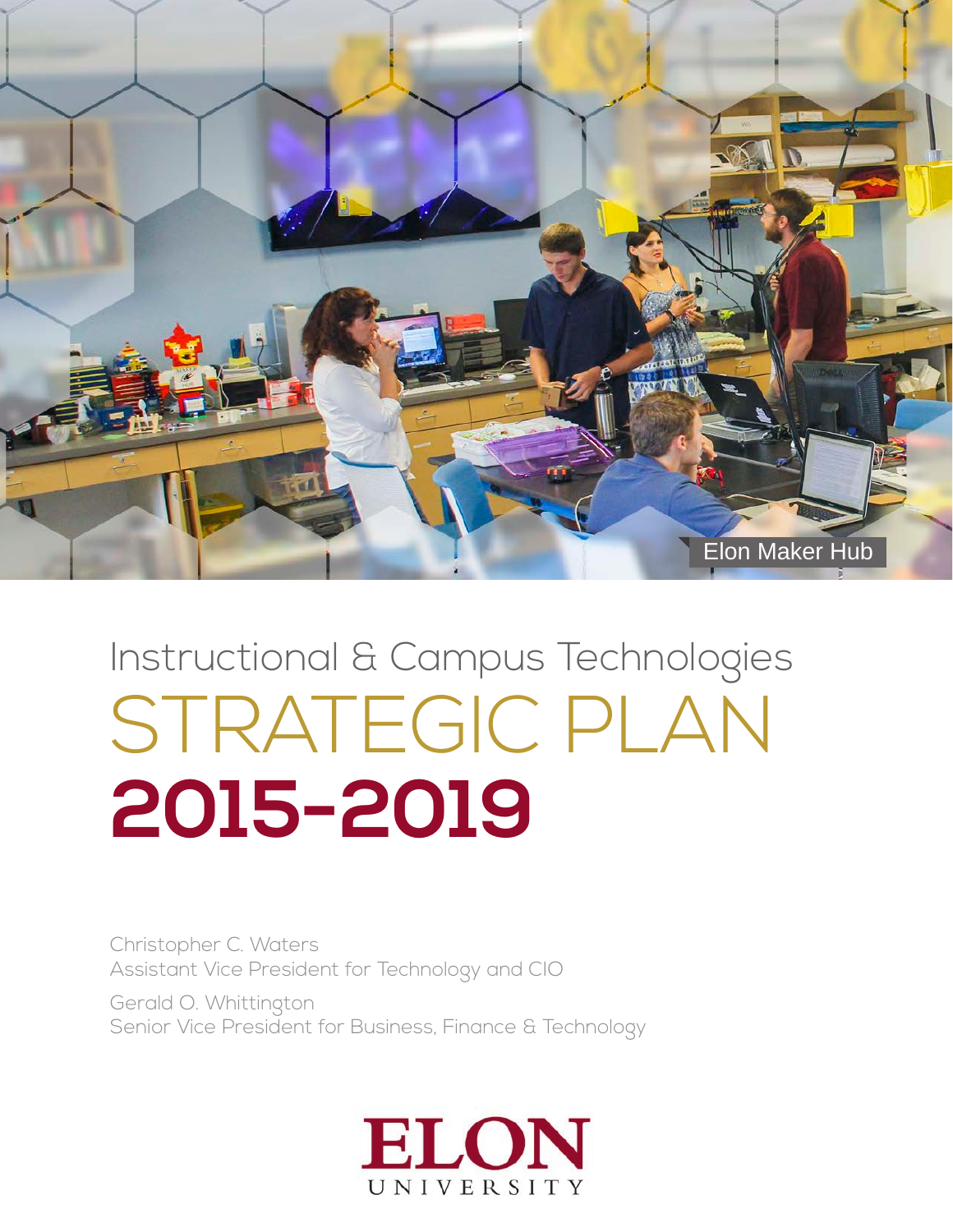## **CONTENT**

Message from the Asst Vice President & CIO **03**

#### **Technology Plan Focus Areas 04**

- **05** Executive Summary
- **08** Teaching, Learning, & Discovery
- **16** Infrastructure
- **19** Enterprise Solutions
- **25 Quality of Service**
- **29** Information Security

#### **Appendix 31**

- **32** Initiatives by Year
- **50** Colleague Connections
- **51 I&CT Organizational Structure**
- **52** Strategic Plan Reviewers
- **54** External Consultant Report
- **57** Assessment of Previous Technology Plans
- **59** References and Future Readings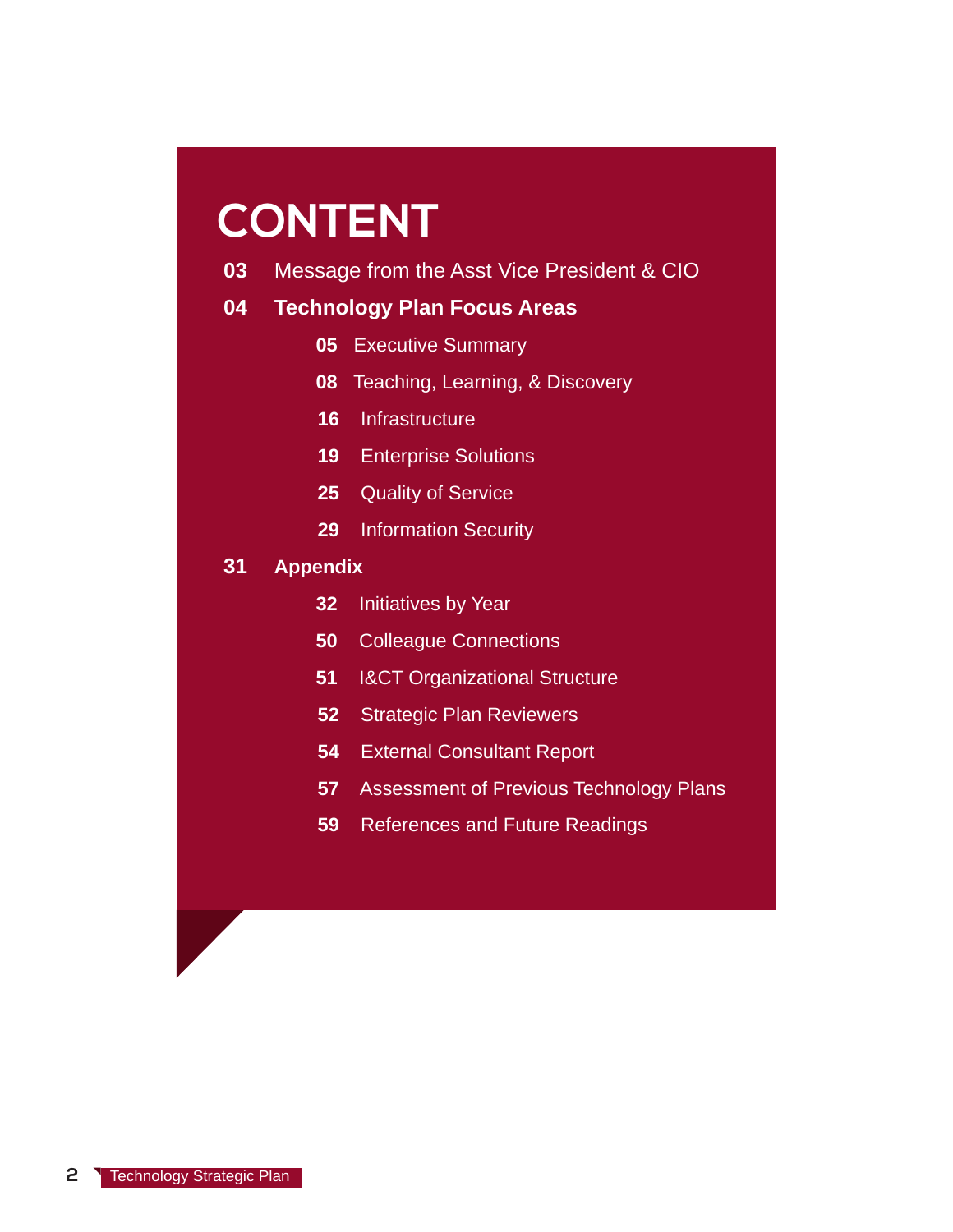### THE ROLE OF TECHNOLOGY AT ELON IS ONE OF **INNOVATION & PLANNING**

**Christopher C. Waters** Assistant Vice President for Technology and CIO

#### **MESSAGE FROM THE ASSISTANT VICE PRESIDENT FOR TECHNOLOGY AND CIO**

Instructional and Campus Technologies is proud to be a strategic partner to many areas of the university. Our careful commitment to planning in support of the university's mission sets us apart from many traditional technology organizations. The broad vision and purpose of our department positions us to provide excellence in information services and seamless support. Our key organizational units provide robust infrastructure, teaching and learning technologies, enterprise software solutions, technical support, and information security to all areas of the university.

This strategic technology plan serves as a guide to support our philosophy of leading through innovation while dedicating our energies to understanding the needs of our campus partners. Each of our past strategic plans served as a building block for our rapidly growing and evolving university. The focus of this plan guides not only instructional support tools, but the systems and services that create an outstanding infrastructure for learning and for our future.

The broad themes of this strategic plan create the framework for our goals for the next four years. An obvious theme of human resources throughout the plan underscores the changing landscape in our field. The sophistication of a modern technology organization requires increased staff training, new skill development, and additional positions. Furthermore, our commitment to improve information systems and services will create efficiencies in partner units across the campus.

As Elon University moves into the final years of its current strategic plan, the Elon Commitment, this document outlines partnerships where information technology can and will invigorate the next four years at Elon.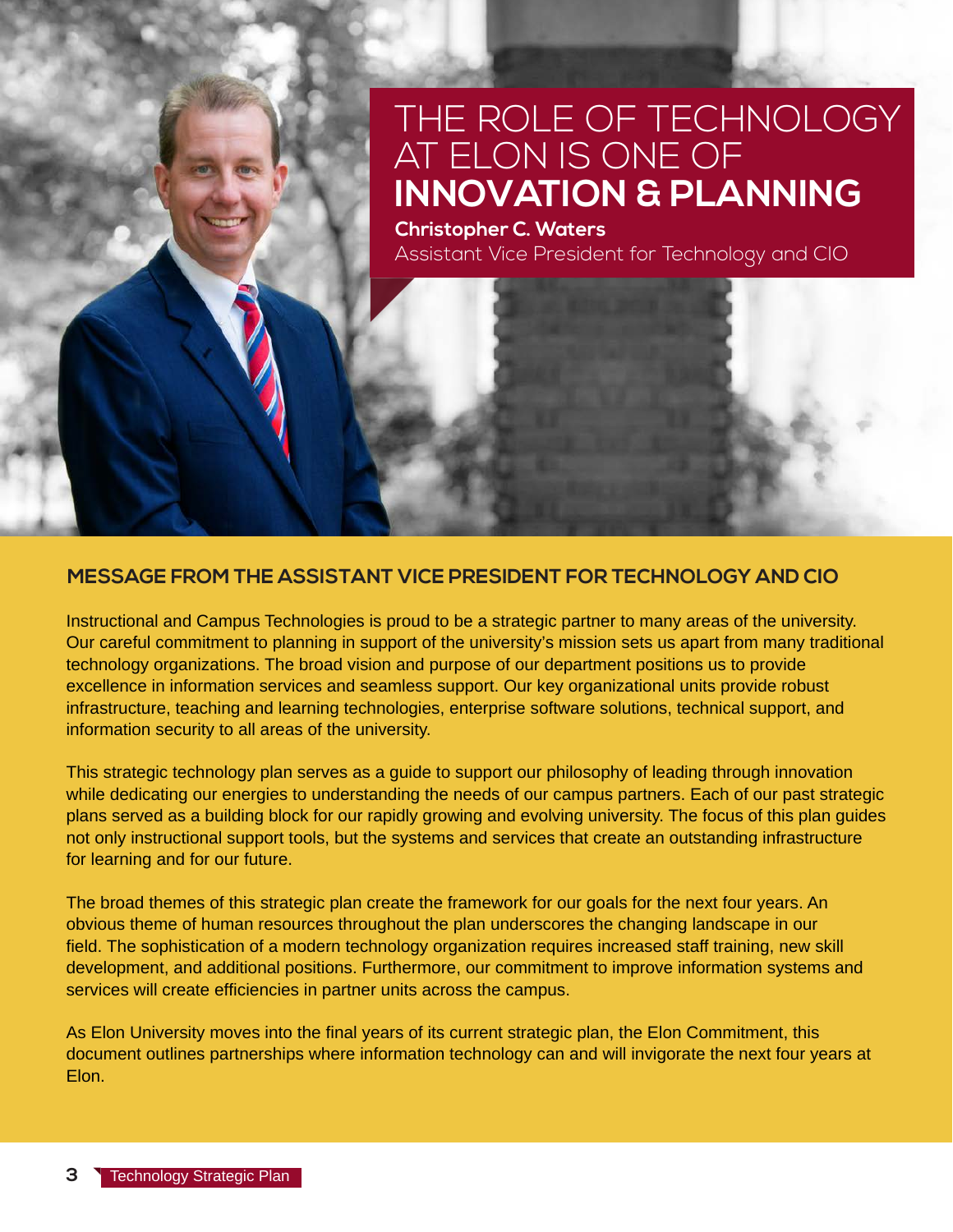## 2015-2019 TECHNOLOGY PLAN **FOCUS AREAS**

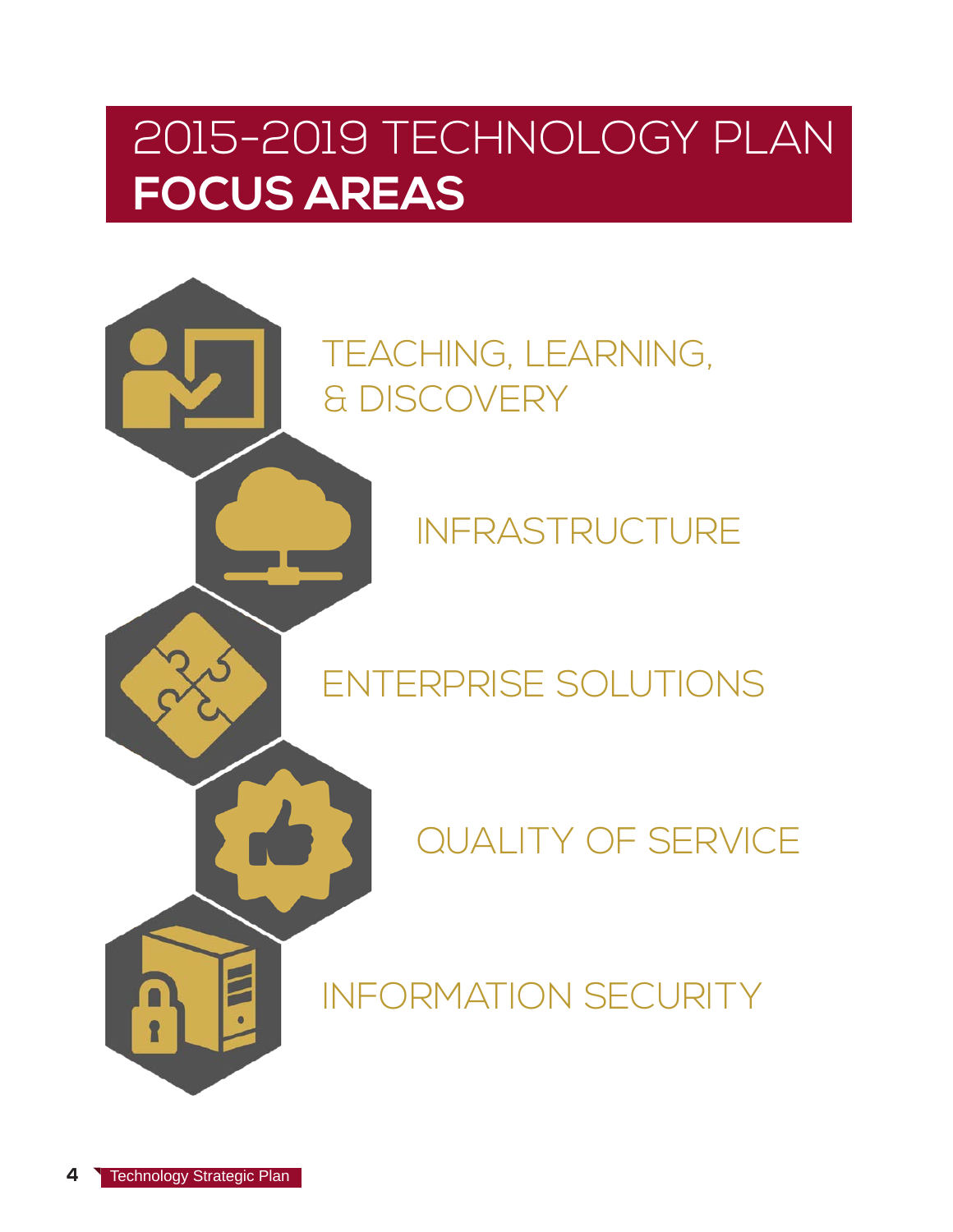## EXECUTIVE **SUMMARY**

## TEACHING, LEARNING, & DISCOVERY

- 1.1 Enhance the effective use of emerging technology tools, the learning management system, and video in ways that support Elon's mission of nurturing active student engagement.
- 1.2 Provide leadership, in partnership with Academic Affairs, to examine the benefits and challenges of flipped, hybrid, and online instruction and shepherd the use of technologies that sustain, support, and deepen student learning.
- 1.3 Develop new programs, structures, and partnerships to support innovation related to using technology in teaching and learning and the overall student experience.
- 1.4 Transform Teaching and Learning Technologies' support model and services into an agile, scalable model that anticipates and meets the evolving and growing institutional technology needs.
- 1.5 Evaluate physical spaces on campus in relation to changing pedagogical models, accessibility needs, and emerging instructional technologies, and foster innovation in learning spaces.



- 2.1 Streamline information systems and services to increase accessibility by all devices (mobile phones, tablets, computers, and future devices).
- 2.2 Implement Phase II of virtual computing initiatives to save resources.
- 2.3 Improve upon and expand the network design and facility planning for future growth. Aggressively migrate appropriate data and services to hybrid cloud-based solutions for cost-effective storage, secure data back-up, and reduction of server infrastructure.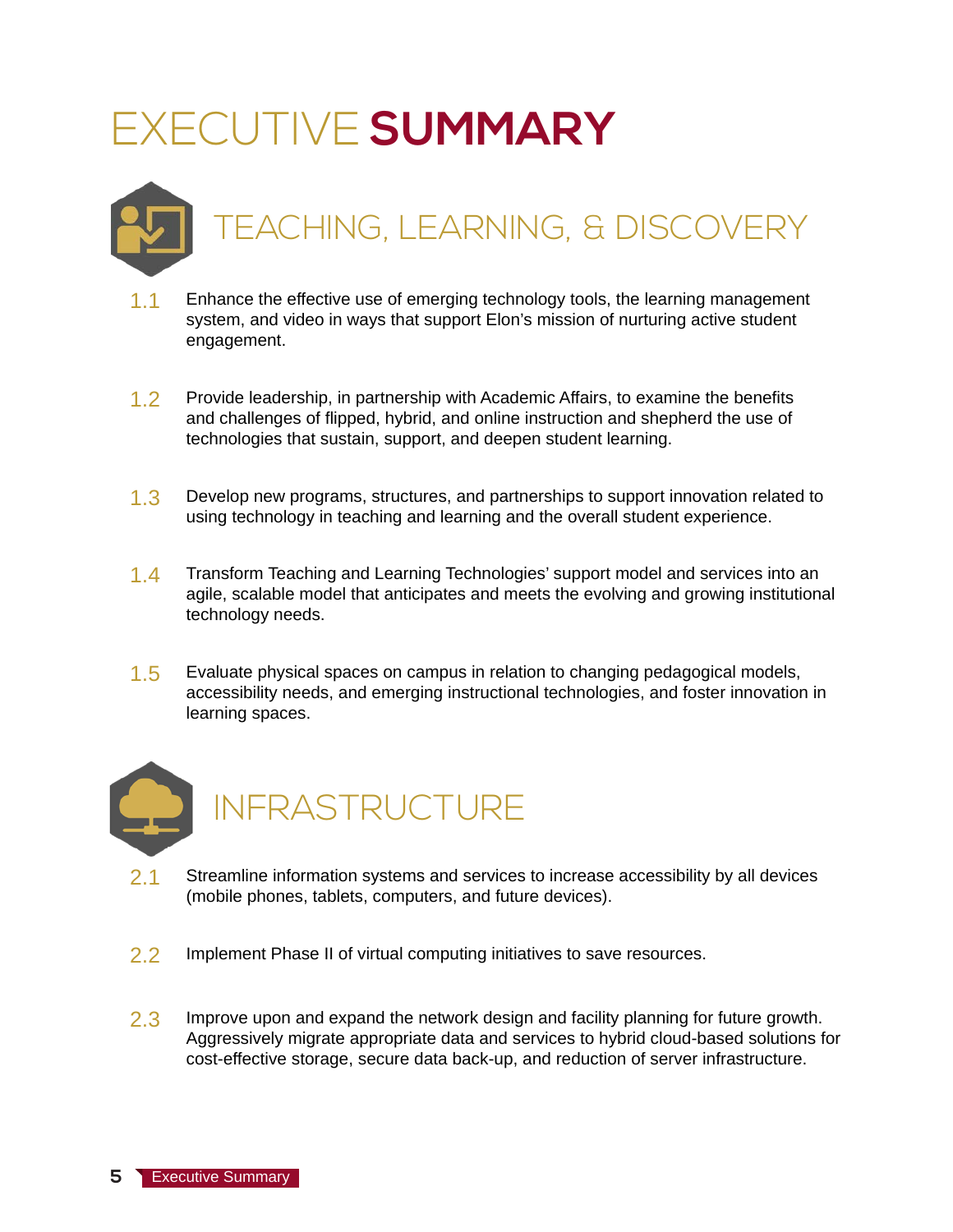

- $3.1$  Collaborate with business partners across campus when considering third party technology solutions to ensure best practices, integrations, features, support, and contract terms are realized.
- 3.2 Provide robust reporting tools to deliver more data into the hands of more people to drive better decisions across the university.
- 3.3 Utilize educational and student-related data to gain insights, decipher trends, identify patterns, and act on complex issues that impact student success.
- 3.4 Promote improved data flow and business efficiencies through the use of electronic workflow solutions.
- 3.5 Provide tools and solutions to foster a collaborative environment for students, faculty, and staff.
- 3.6 Commit to reflective continuous improvement of all business software and focus on maintaining key student and business data in the primary ERP while achieving integration with ancillary systems to realize the greatest return-on-investment.
- 3.7 Fully evaluate and challenge existing business software solutions to increase efficiencies and reduce costs.



- 4.1 Tailor a customer service mission to the broader support philosophy of the university that is sustainable and based on metrics.
- 4.2 Invigorate a technology department-wide philosophy of sustaining core services, supporting innovation, facilitating growth, and promoting financial stewardship.
- 4.3 Establish a strong Information Technology Governance portfolio, including representatives from several campus constituencies.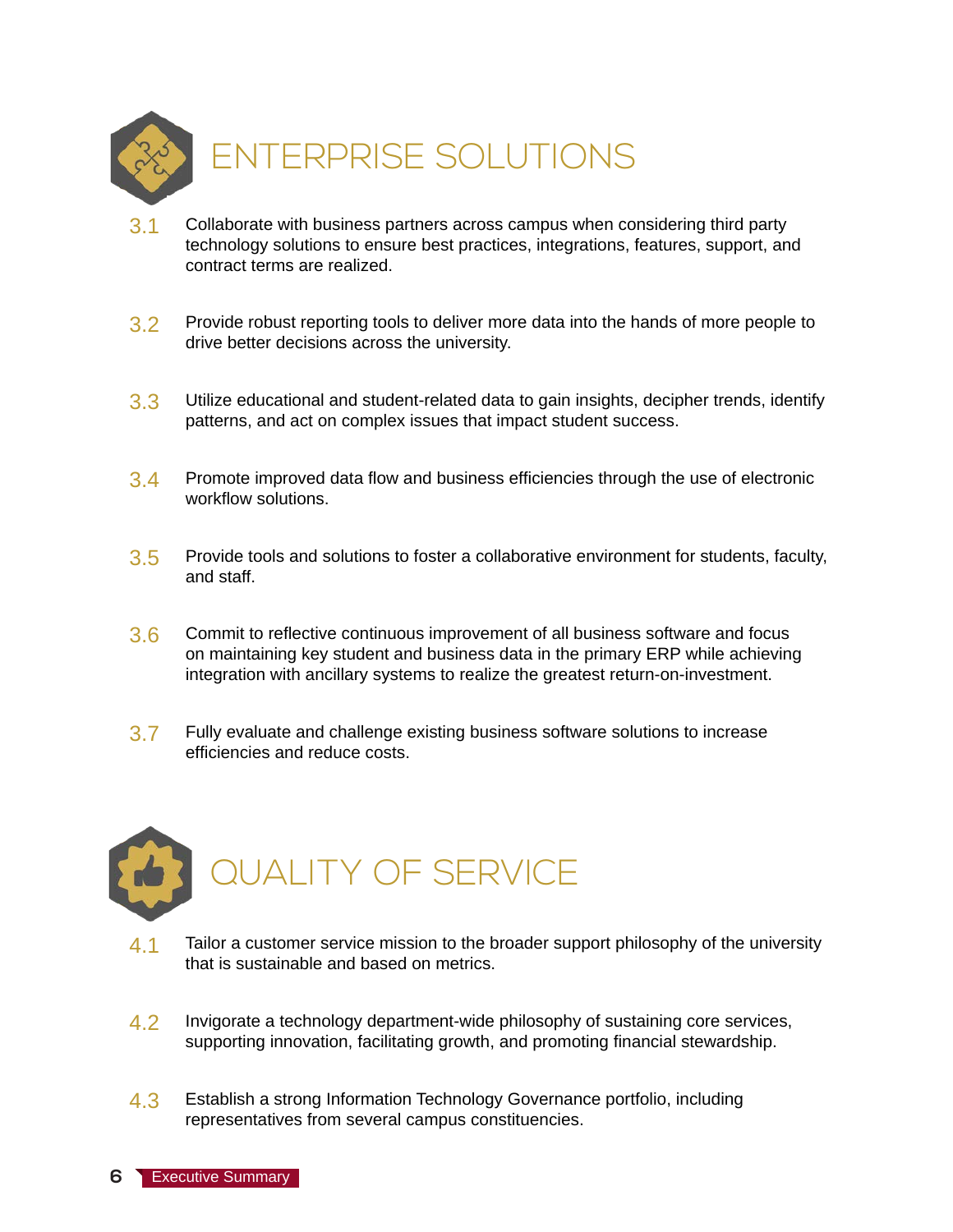- 4.4 Create a strong Project Management methodology, enabling nimble and efficient movement within projects while creating an industry standard approach to initiatives.
- 4.5 Provide professional development opportunities to our business partners and technology staff to create a culture that encourages community support.
- 4.6 Perform an assessment of the Instructional and Campus Technologies brand and implement a marketing and communications plan.



5.1 Provide a secure and robust information infrastructure that supports and protects the enterprise and its systems.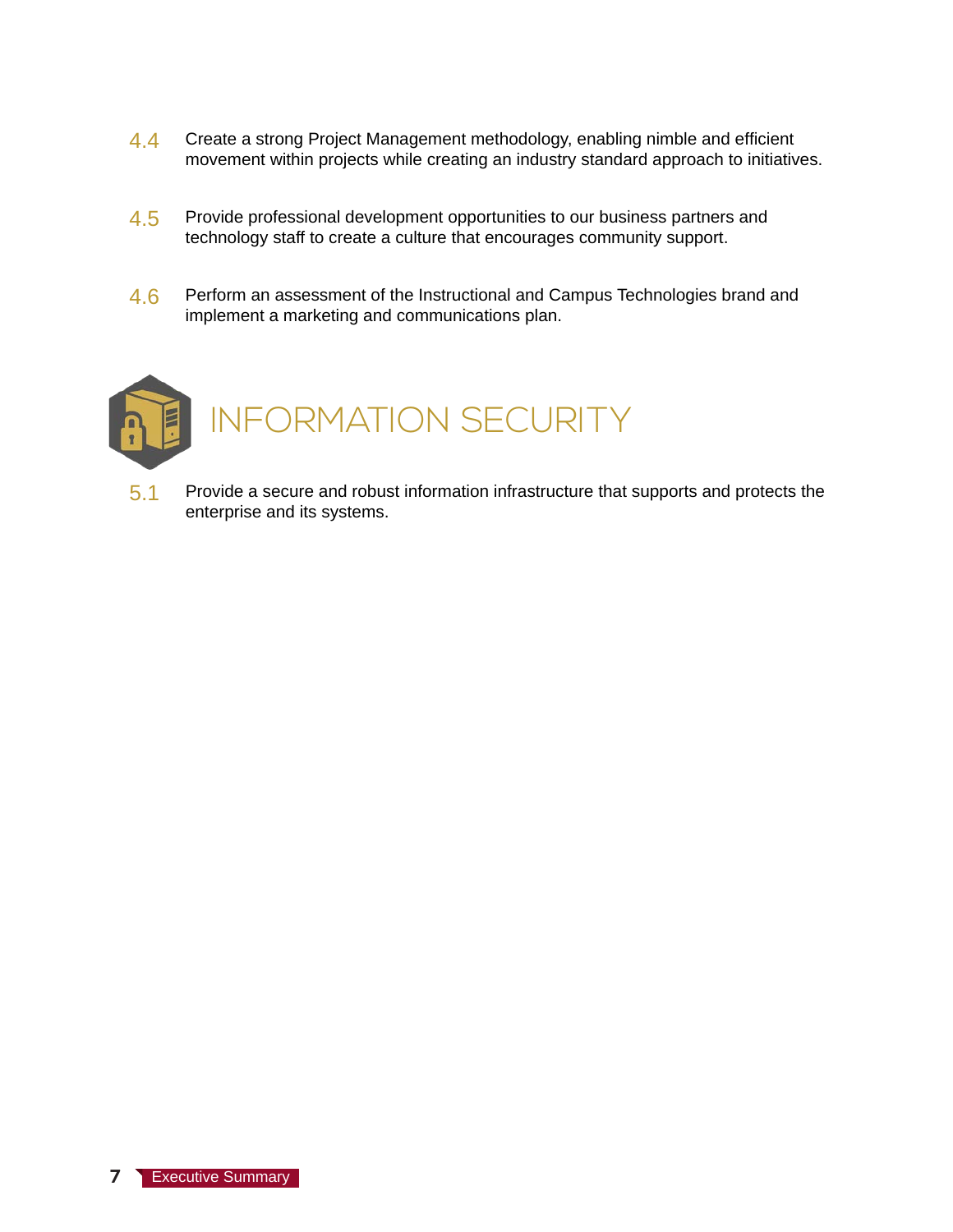## TEACHING, LEARNING, & DISCOVERY

lon University values active student engagement and faculty **EFF** Ion University values active student engagement and f<br>Who are dedicated to excellent teaching and scholarly accomplishment. Technology can play an integral role in facilitating teaching, learning, and discovery.

Since Elon merged several departments in 2010 to create Teaching and Learning Technologies (TLT), significant changes have occurred in consumer and educational technology. Numerous devices and applications have become a natural part of our daily lives. These new tools have prompted research on and initiatives related to flipped, blended, hybrid, mobile, and



online learning. Inspired by the possibilities presented by emerging technologies, more and more Elon faculty are exploring digitally enhanced teaching and learning, adopting new pedagogical models like flipped instruction, and teaching online courses.

TLT's work is rooted in Elon's commitment to engaged, residential learning. Technology is not an end in itself, but rather an essential means to sustain, support, and deepen student learning. Leadership is needed to foster campus conversations and guide decisions related to the effective uses of technology at Elon, specific to our academic culture, student body, and commitment to a residential campus. Teaching and Learning Technologies is uniquely positioned to provide this leadership. With our active participation on strategic groups and committees, our strong partnerships across academic and administrative units, and our knowledgeable, informed, and dedicated technology staff, TLT is equipped to meet faculty, staff, and student needs and adapt to a changing technological environment. TLT is committed to support technology use across our university that simultaneously deepens student learning and encourages cuttingedge innovation.

TLT aims to create an ecosystem of instructional technology tools at Elon that reflects best practices in and current research on pedagogy, learning sciences, instructional design, assessment, and learning analytics. Partnerships with Academic Affairs, the Center for the Advancement of Teaching and Learning (CATL), the Faculty Fellow for Technology, the Emerging Technologies in Teaching and Learning Advisory Group (ETTL), the Academic Technology and Computing Committee (ATACC), other campus groups, and external partners from the Colonial Athletic Association (CAA) and elsewhere will be essential. Through consultations, training, innovative projects, knowledge sharing, and operational services, TLT is committed to being a department that is agile, actively adapts, supports innovation, and anticipates the evolving technology needs of our faculty, staff, and students in both our undergraduate and graduate programs.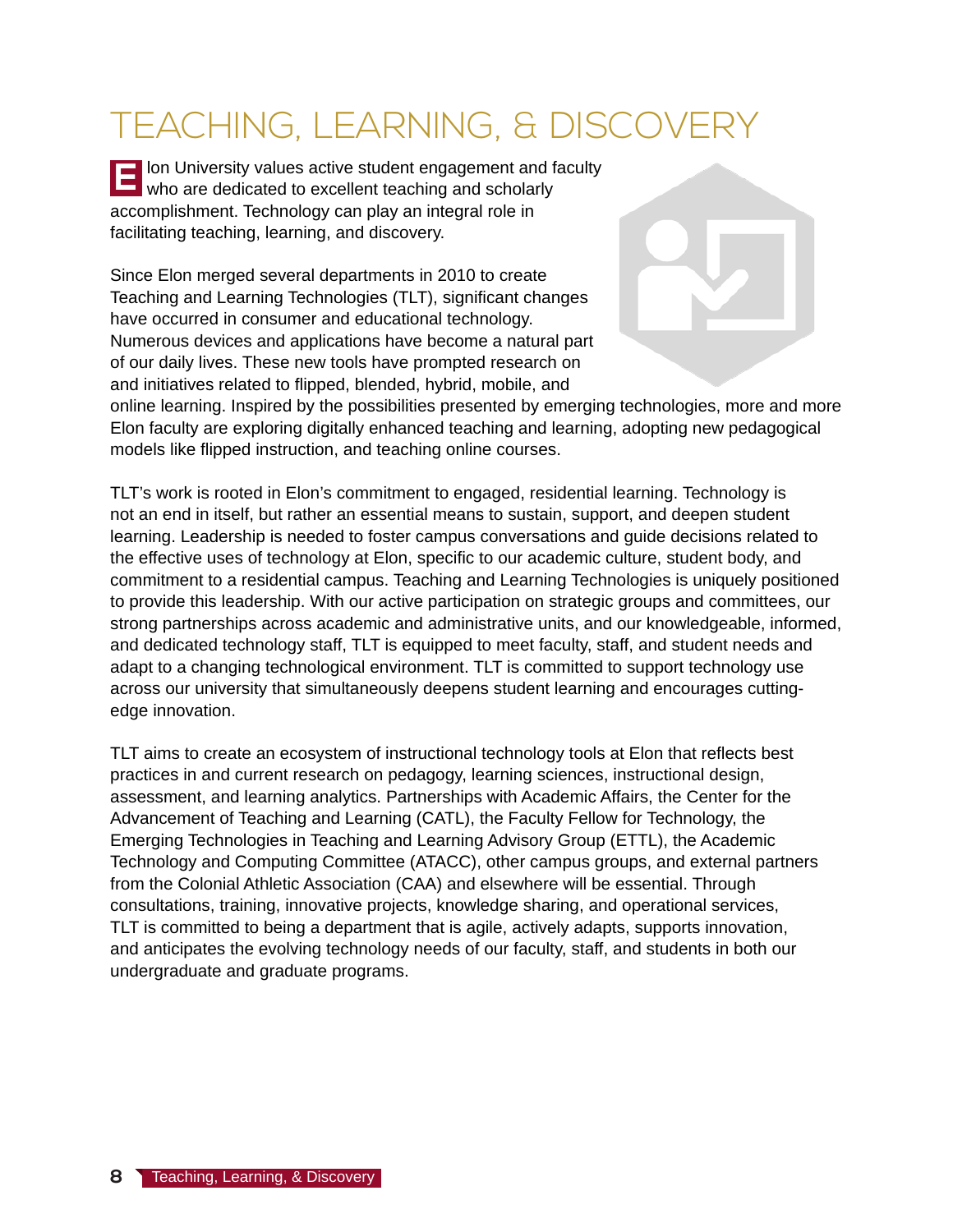### TEACHING, LEARNING, & DISCOVERY **INITIATIVES**

- 1.1 Enhance the effective use of emerging technology tools, the learning management system, and video in ways that support Elon's mission of nurturing active student engagement.
- 1.2 Provide leadership, in partnership with Academic Affairs, to examine the benefits and challenges of flipped, hybrid, and online instruction and shepherd the use of technologies that sustain, support, and deepen student learning.
- 1.3 Develop new programs, structures, and partnerships to support innovation related to using technology in teaching and learning and the overall student experience.
- 1.4 Transform Teaching and Learning Technologies' support model and services into an agile, scalable model that anticipates and meets the evolving and growing institutional technology needs.
- 1.5 Evaluate physical spaces on campus in relation to changing pedagogical models, accessibility needs, and emerging instructional technologies, and foster innovation in learning spaces.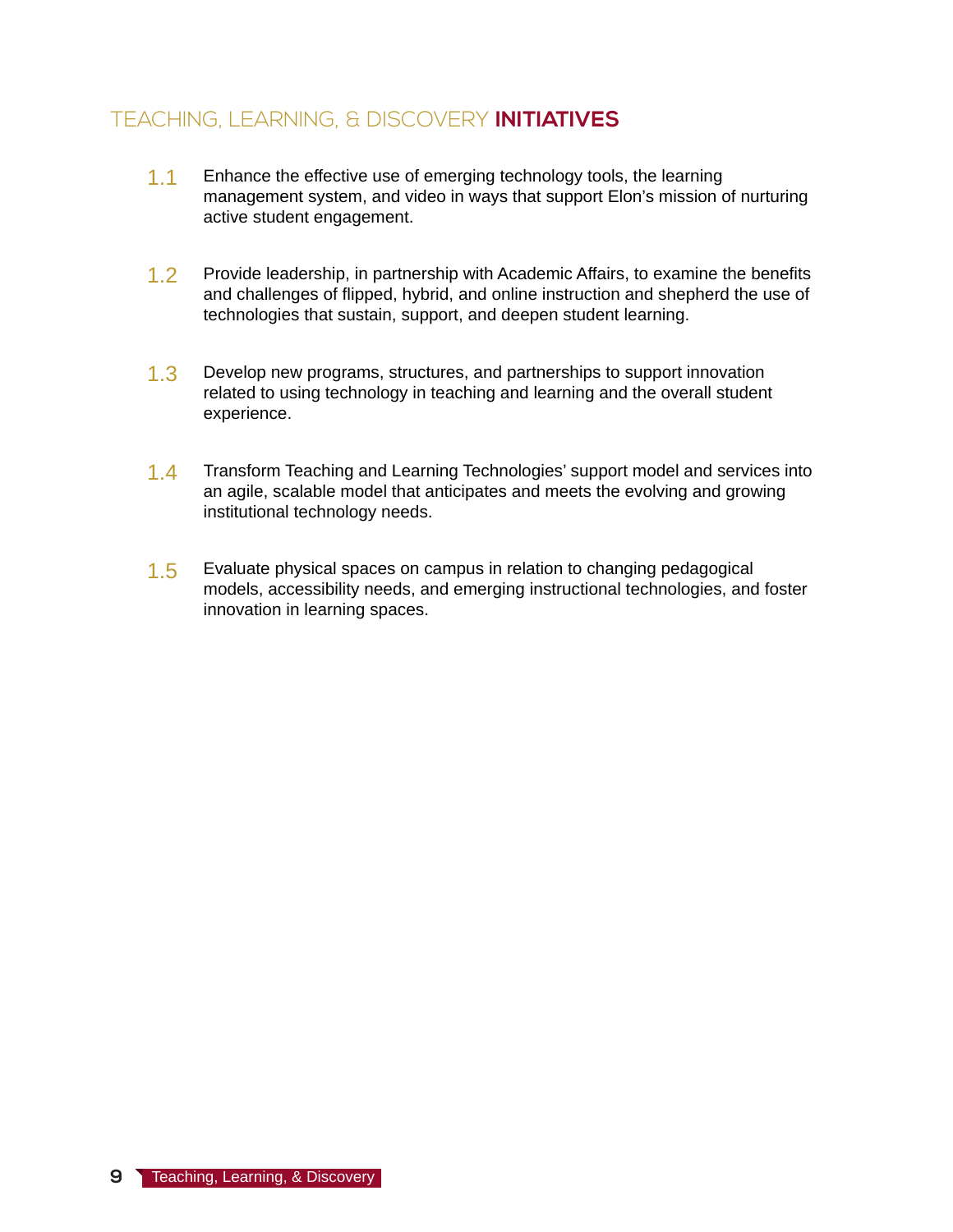1.1 Enhance the effective use of emerging technology tools, the learning management system, and video in ways that support Elon's mission of nurturing active student engagement.

- 1.1.1 **Evolve the learning management system** (LMS; currently Moodlerooms) from a static information sharing tool into an **interconnected learning ecosystem** that promotes an agile, learner-focused environment.
	- Explore data connections and reporting to help faculty gain insights on individual student learning and to see a full picture of student success (see the section on "Enterprise Solutions" in this report for more information on the Learning Analytics Initiative).
	- Partner with CATL to engage faculty in dialogue about learning theory and online instructional design and support faculty in integrating best practices in academic technology into their teaching.
	- Explore learner-centric models and assess how our current LMS (Moodlerooms) supports (or doesn't support) agile, personalized, and flexible learning. Take action based on findings.
	- Implement an ecosystem of instructional technology tools that is grounded in instructional design theories, research, and best practices. Enable faculty to choose tools appropriate to learning outcomes.
- 1.1.2 Create and implement self-service and DIY opportunities for faculty and staff to **capture and share video**, including lectures, presentations, introductions to topics, and more.
	- Explore and implement potential methods for self-service/DIY creation, educate users on options, and explore alternatives to existing methods.
	- Develop best practices associated with video creation, including selection of recording method, script writing, lighting, sharing video content, etc.
	- Fully explore and implement the features of Media Core (video hosting solution that is integrated into the learning management system). Explore and implement a live video collaboration tool and platform that is user-friendly and integrated into the LMS. Develop best practices, and partner with academic and administrative units to integrate the technology.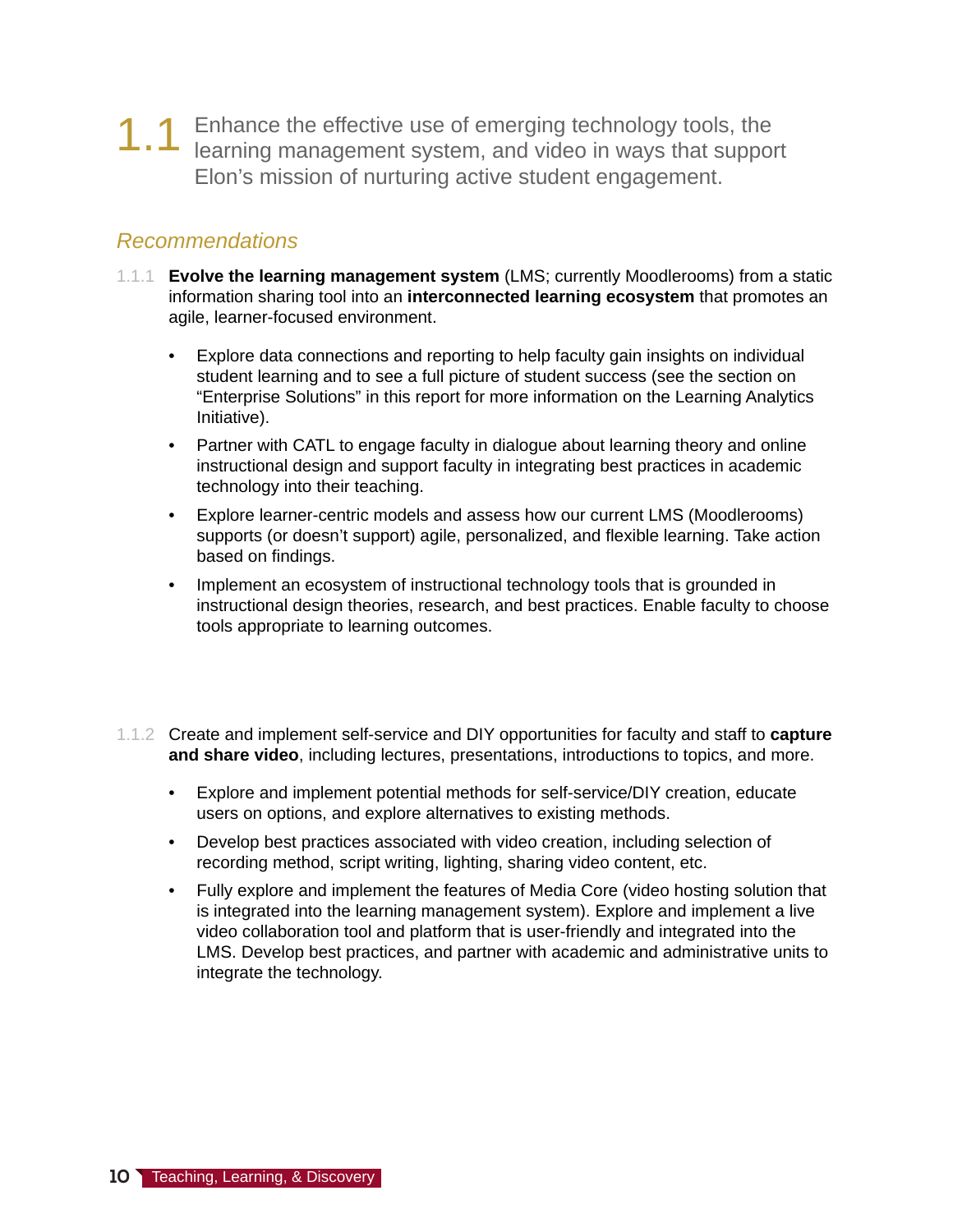- 1.1.3 Create and implement self-service and DIY opportunities for faculty, staff, and students to **collaborate via live audio and video.**
	- Explore and implement a live video collaboration tool and platform that is userfriendly and integrated into the LMS. Develop best practices, and partner with academic and administrative units to integrate the technology.
	- Develop and promote an effective replicable model that enables faculty, staff, and students to **easily connect with global experts** via video conferencing technology for learning and knowledge exchange for classes and events.
	- Explore, evaluate, and implement **classroom capture technology** in appropriate spaces to record course and classroom interactions and allow for "face-to-face" collaboration and connection from a distance.
- 1.1.4 Partner with the Media Board, the School of Communications, and Cultural and Special Programs to **showcase Elon related programming** on appropriate and available video channels. This programming could include live coverage of major university events, student productions, lectures and events recorded by Media Services, and other material submitted by the university community.
- 1.1.5 **Enhance Learning On Demand** by raising awareness, expanding the available resources, and developing academic applications for those resources.
- 1.1.6 Build relationships with **other universities in the CAA** through the Colonial Academic Alliance. Explore opportunities to connect faculty and staff, develop online courses across institutions, and **partner on projects and initiatives** related to instructional technologies.
- 1.2 Provide leadership, in partnership with Academic Affairs, to examine the benefits and challenges of flipped, hybrid, and online instruction and shepherd the use of technologies that sustain, support, and deepen student learning.

- 1.2.1 Provide leadership, foster campus conversations, and guide decisions related to the **effective uses of technology at Elon**, specific to our academic culture, student body, and commitment to a residential campus.
- 1.2.2 Support technology usage across our university that simultaneously **deepens student learning and encourages innovation** and the exploration of cutting edge technologies.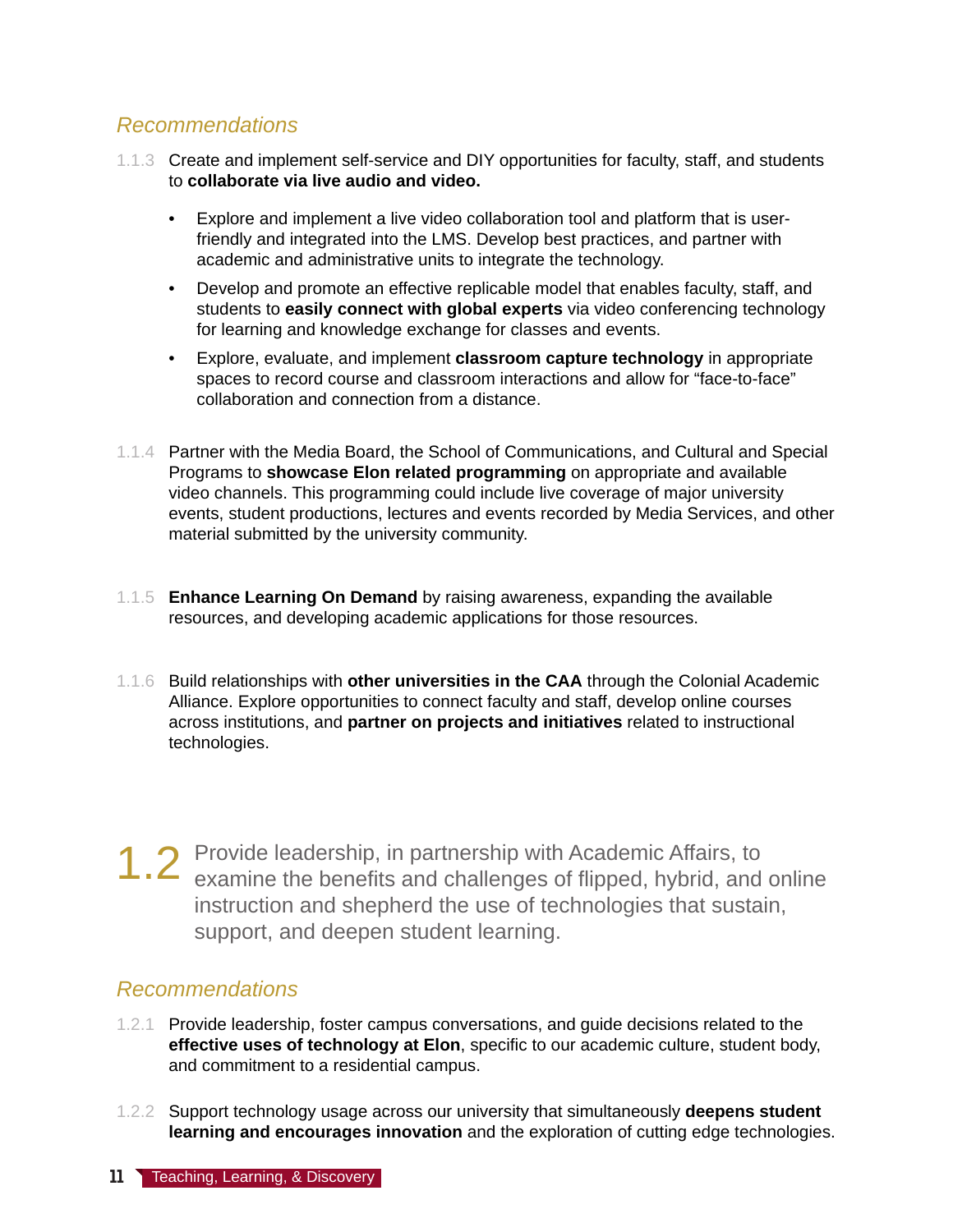- 1.2.3 Develop a **comprehensive and continuous quality assurance process for online courses** with a focus on faculty training and course development/revisions in partnership with the Provost's office. Assess using benchmarks for course design, use of technology, learner interaction, and content engagement to meet learning outcomes and maintain high quality courses. Align assessment with accreditation standards.
- 1.2.4 Co-lead with Academic Affairs an **Emerging Technologies in Teaching and Learning (ETTL) Advisory Group.** Outcomes of this group include:
	- Map emerging uses of technology in teaching and learning nationally in higher education and locally at Elon.
	- Advise the Provost, Senior Vice President of Business, Finance and Technology, and the CIO on shaping Elon's goals and vision for the use of technologies in teaching and learning in ways that are attentive and responsive to institutional priorities.
	- Make recommendations for ways to foster innovations, including identifying ways Elon might explore or implement emerging technologies in teaching and learning.

1.3 Develop new programs, structures, and partnerships to support innovation related to using technology in teaching and learning and the overall student experience.

- 1.3.1 Implement a **program** in partnership with the Provost's office that supports faculty in innovative projects with technology to support student learning. Assess each project, and evaluate options for ongoing funding.
- 1.3.2 Partner with the **Faculty Fellow for Technology** to identify, explore, and implement an initiative that focuses on emerging uses of technology appropriate to Elon's mission.
- 1.3.3 **Develop and support a culture of innovation.** Create a program that encourages the creation of teams of technology staff and faculty to explore cutting edge ideas in technology where uncertainty and failure are accepted.
- 1.3.4 Partner with the Library and CATL to **explore the implementation of Open Educational Resources (OER)** to support the curriculum, while demonstrating sensitivity and alternatives to traditional high-cost course textbooks. Develop a cohort program for faculty interested in utilizing technology to create course materials, learning objects, and modules to be used across common and interdisciplinary courses across the university.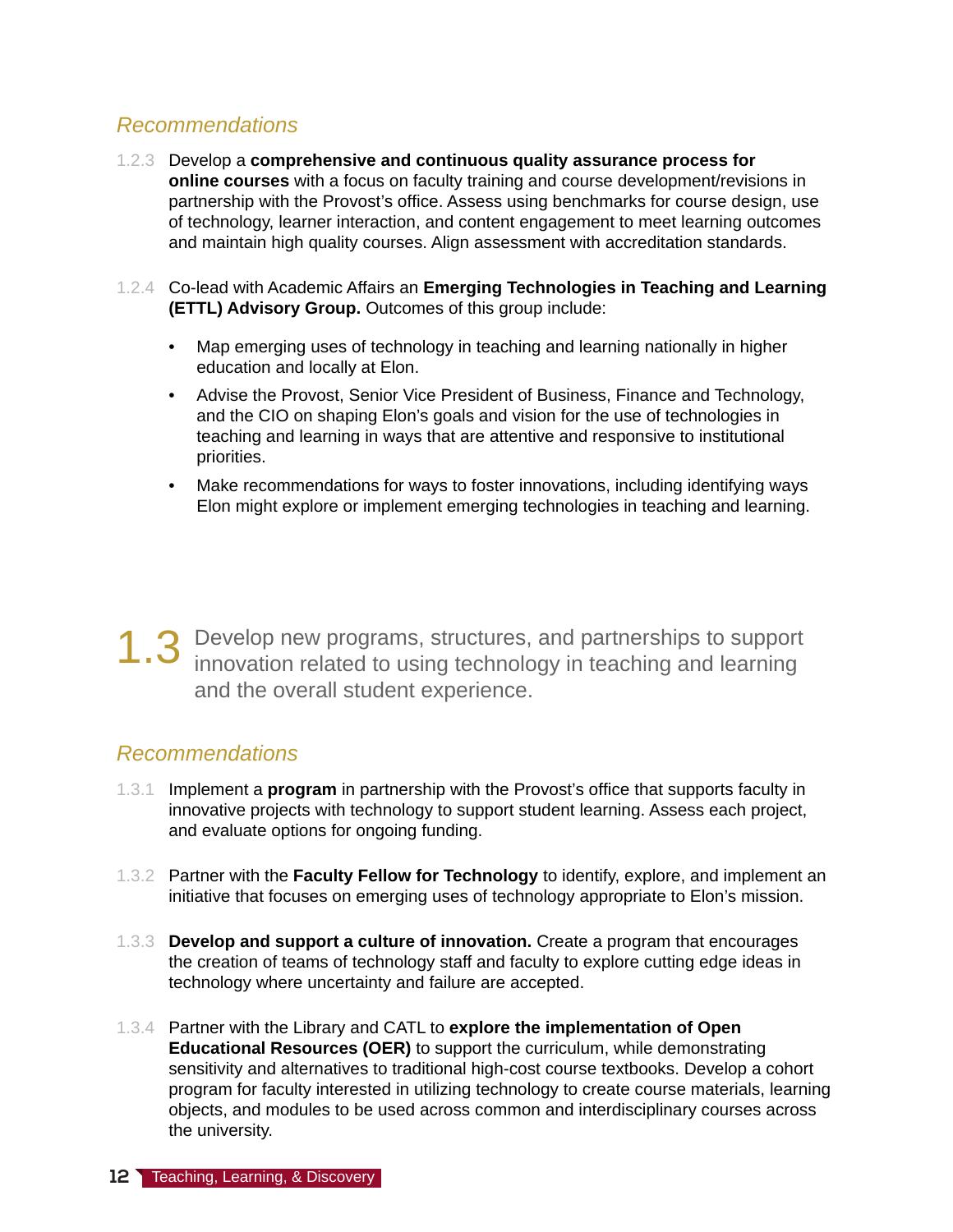- 1.3.5 Implement a **model of assessment** to continually evaluate the use of, satisfaction levels, and impact on learning outcomes of tools, systems, projects, pilots, initiatives, and services offered by TLT. Utilize the data from these assessments to develop evidence-based teaching and learning practices.
- 1.3.6 **Build communities** of faculty and staff interested in engaging in conversations related to technology. Utilize face-to-face, online, and social media outlets to create avenues for sharing ideas, asking questions, and fostering connections across our university. Encourage collaboration and communities of learning.
- 1.3.7 Partner with the Office of the Registrar, Student Life, and other Academic Affairs units to **develop an electronic transcript** that captures and visually displays students' learning and course progress. Investigate digital badges to acknowledge skill development and competencies for students that could tie into the Elon Experiences Transcript (EET).

1.4 Transform Teaching and Learning Technologies' support model and services into an agile, scalable model that anticipates and meets the evolving and growing institutional technology needs.

- 1.4.1 Provide appropriate staffing structures to support faculty who embrace flipped, hybrid, and online models of teaching and learning.
	- **Position** Hire one (1) additional **Instructional Technologist** to support faculty in the use of flipped, hybrid, and online teaching and learning.
- 1.4.2 Provide appropriate staffing structures to support growing campus facilities.
	- **Position** Hire one (1) **Production Engineer** to support the expansion of facilities in the School of Communications.
	- **Position** Hire two (2) **Event Support Specialists** to support the Schar Center and the growing square footage of event spaces.
- 1.4.3 Develop guidelines, criteria, and governance models to **determine priorities, quality standards, and level of support** offered for academic and administrative projects and services.
- 1.4.4 **Define our production and support model of online training and module development** that support administrative units rolling out new software, systems, and procedures.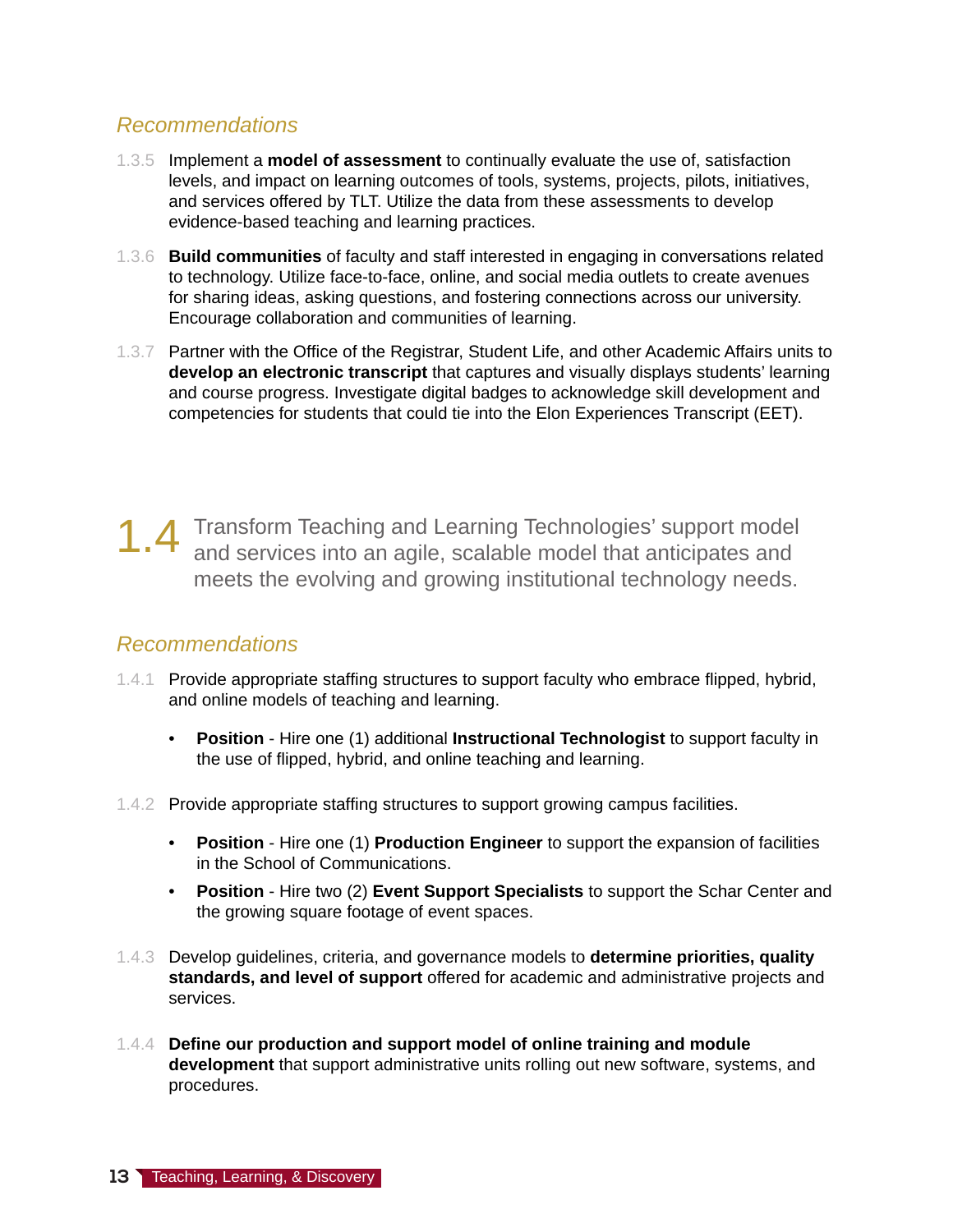- 1.4.5 **Evaluate our partnership with other creative and AV service providers,** such as University Communications, Print Services, and Cultural and Special Programs. Identify areas of overlapping services, pinpoint intersections of common interest, and provide our campus community with a clear path of who to go to for services based upon their audience and need.
- 1.5 Evaluate physical spaces on campus in relation to changing pedagogical models, accessibility needs, and emerging instructional technologies, and foster innovation in learning spaces.

- 1.5.1 Partner with Residence Life and Academic Affairs to **build a maker hub** to create a place to tinker, imagine, learn, collaborate, invent, and experience.
	- Develop and foster a maker culture by marketing the maker hub as a place where students, faculty, and staff can work together to create projects that integrate technology, science, mechanical, and artistic elements.
	- Develop programming and events that encourage faculty, staff, and students to gather in this space to share ideas and lead workshops around a particular technology or technique.
- 1.5.2 **Cultivate a shared vision for learning spaces** within the context of Elon's emphasis on engaged learning and emerging instructional technologies that are re-shaping pedagogical approaches.
	- Collaborate with faculty and administrative divisions to establish learning space standards based on sound pedagogical, accessibility, and technical principles.
	- Increase awareness of existing and new spaces through faculty development opportunities focused on the pedagogical use of space and through promotional and informational resources.
	- Develop a process to continually assess learning spaces and use these results to enhance and improve existing and new spaces
- 1.5.3 Implement an ongoing program to **facilitate experimentation and evaluation** of new technologies, room setups and features, furniture, and more. Utilize computer lab space that is being reduced because of virtualization to build innovative classrooms.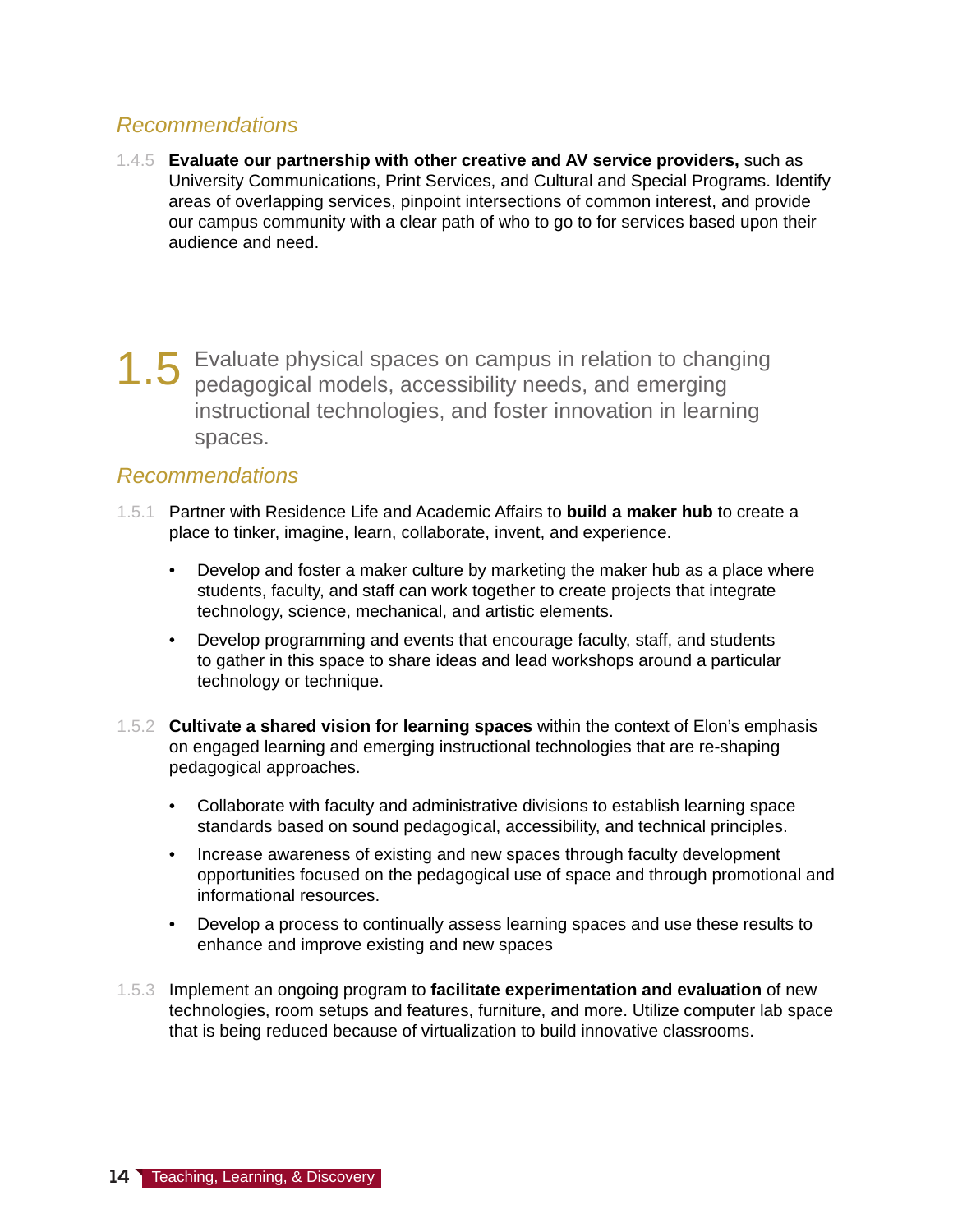- 1.5.4 Build an Elon version of a **SCALE-UP classroom** (Student-Centered Active Learning Environment for Undergraduate Programs), allowing for increased opportunities for faculty to co-teach courses and collaborate between courses with shared learning outcomes.
- 1.5.5 Provide **faculty development opportunities** to maximize the return on investment and the use of learning spaces in teaching and learning.
- 1.5.6 Partner with the Faculty Fellow for Technology to **establish a campus culture** for students of **Bring Your Own Device (BYOD)**. Guide faculty in pedagogical techniques to leverage the use of devices in teaching and learning. Provide best practices to students related to reducing distractions, self-management, and appropriate engagement of devices.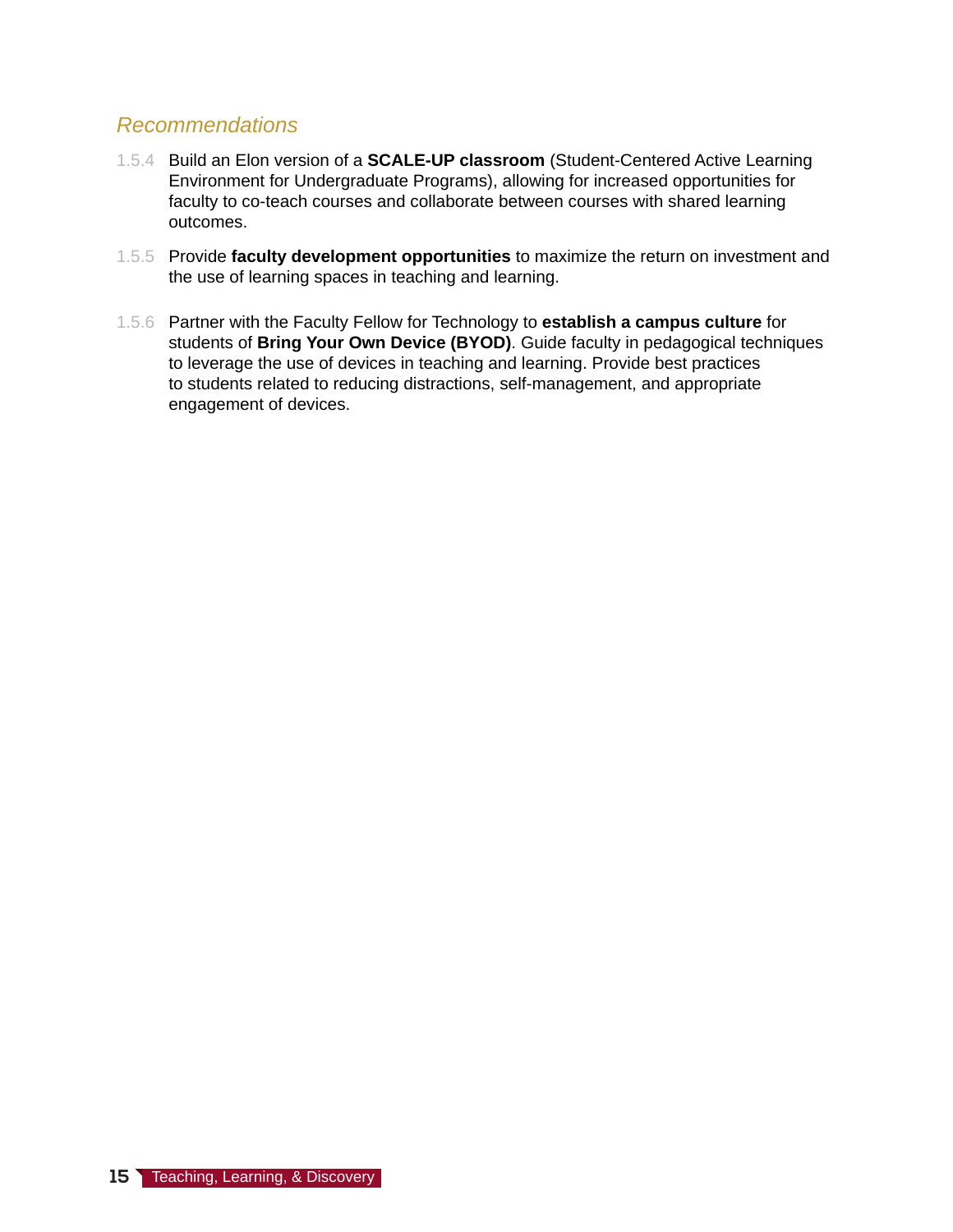## INFRASTRUCTURE

lon's robust and extensive wired and wireless infrastructure **EXECUTE: CONSTANDIST AND EXECUTED SUPPORTS INTERFERITATIONS SUPPORTS TO SUPPORTS SUPPORTS.**<br>**EXECUTED SUPPORTS RESIDENTIAL** academic, and administrative services. In 2006, Instructional & Campus Technologies (I&CT) began building an on premise Private Cloud infrastructure using VMWare's virtual server technology. The goal for this project was to transition physical servers to the new private cloud environment that offered extendable, efficient, and reliable virtual infrastructure that met campus computing needs.

As the computing needs of the University have rapidly increased, we have adopted a hybrid cloud strategy, focusing on an external "cloud first" strategy for all new applications/services. I&CT has focused on the drivers and business need of a new solution and to see if it is a "right fit" for the external cloud. If during our research and evaluation it is deemed that a solution is unfit for the cloud, I&CT deploys it in the on-site private cloud.

Cloud strategy is evaluated on a regular basis, and IT will make changes as warranted to the approach. Part of the strategy is to provide a business analysis to each solution considered to help coordinate and work with internal and external stakeholders to help better define the business case, requirements, and technical specifications.

### INFRASTRUCTURE **INITIATIVES**

- 2.1 Streamline information systems and services to increase accessibility by all devices (mobile phones, tablets, computers, and future devices).
- 2.2 Implement Phase II of virtual computing initiatives to save resources.
- 2.3 Improve upon and expand the network design and facility planning for future growth. Aggressively migrate appropriate data and services to hybrid cloudbased solutions for cost-effective storage, secure data back-up, and reduction of server infrastructure.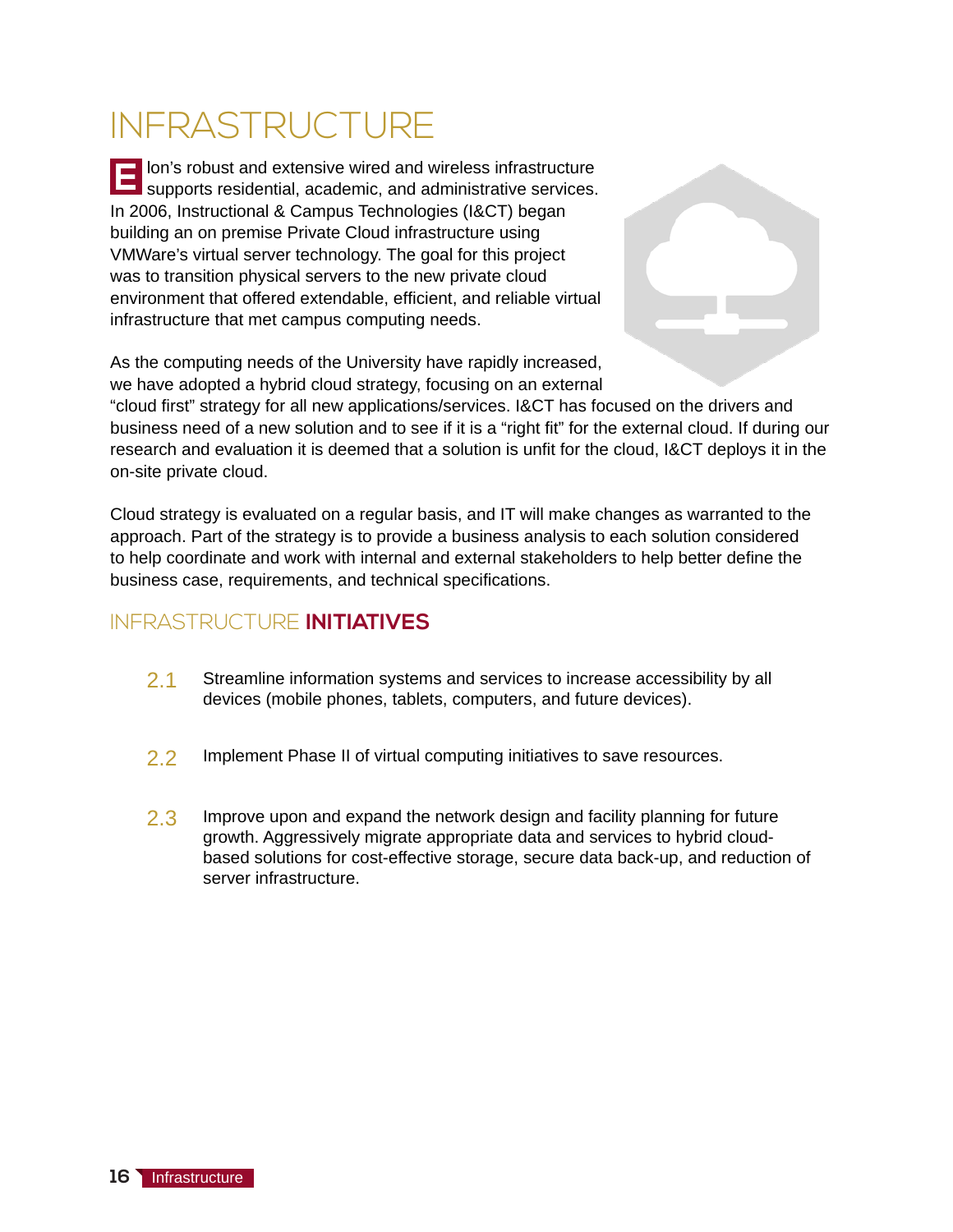2.1 Streamline information systems and services to increase accessibility by all devices (mobile phones, tablets, computers, and future devices).

#### *Recommendations*

- 2.1.1 Create **effective video content service solutions** that include a mobile-friendly interface (easy archiving and storage solutions).
- 2.1.2 Implement a centralized and unified **network access policy management tool** to provide consistent, secure access to end-users.
- 2.1.3 Manage all **mobile devices** brought to Elon in a consistent manner to provide **increased security and access** to Elon services.
- 2.1.4 **Incorporate training and development** as new systems are deployed and upgraded, creating a supportable environment.

2.2 Implement Phase II of virtual computing initiatives to save resources.

- 2.2.1 **Increase buy-in with faculty** in discipline-specific software so that the mobile device of choice interacts with integrated systems.
- 2.2.2 Purchase additional XenApp licenses enabling faculty to use **virtual software solutions** in courses.
- 2.2.3 Encourage a **Bring Your Own Device (BYOD) culture** among students, faculty, and staff within learning spaces to enhance their technology experiences and continue the **reduction in physical computer labs**.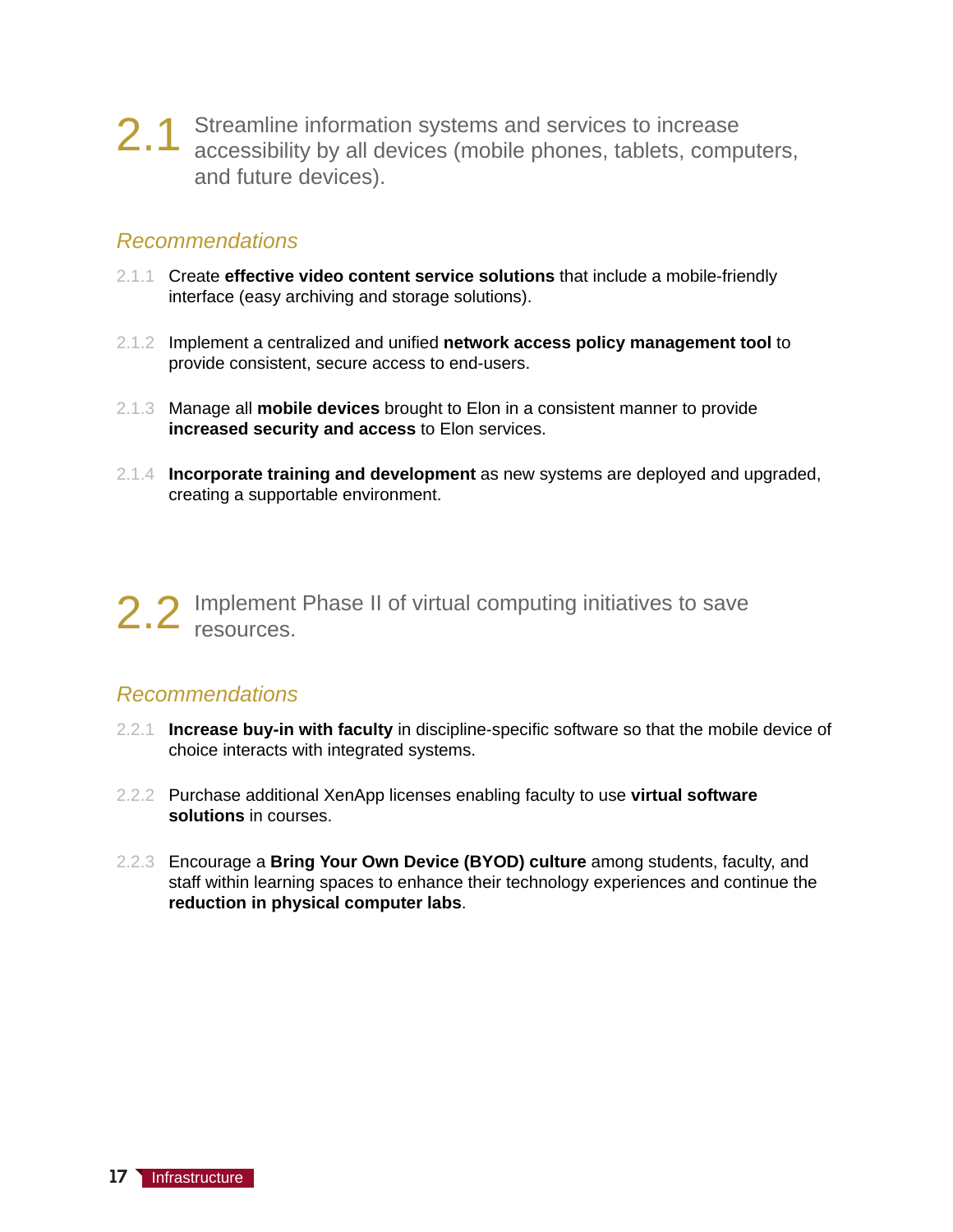2.3 Improve upon and expand the network design and facility planning for future growth. Aggressively migrate appropriate data and services to hybrid cloud-based solutions for costeffective storage, secure data back-up, and reduction of server infrastructure.

- 2.3.1 Deploy a **"cloud first" strategy** for any new systems in implementation. Fully utilize and fund SaaS (software as a service) options to support applications and information systems.
- 2.3.2 Continue to **improve the wireless network** reliability, diversity, and backup, within and outside campus buildings by systematically upgrading our access points to new technologies.
- 2.3.3 Redesign and replace **wired infrastructure within the Historic Campus**.
- 2.3.4 Develop a **budget strategy to deploy and refresh infrastructure** supporting the growth and complexity surrounding the transmission of audio and video both internally (between buildings and venues on campus) and externally though video conferencing, telepresence, streaming, placements in national media, live reports from student news organizations, and more. Take appropriate actions based on funding received.
- 2.3.5 Continue to monitor and **increase our Internet Bandwidth** capacity based on historical trends and fund appropriate increases.
- 2.3.6 Continue to **enhance security** by:
	- Researching and implementing two factor authentication, comparing DuoSecurity and SafeNet, with the existing RSA provider. Once the primary vendor is selected, expand two factor authentication to all mission critical applications and services.
	- Moving forward with the planning and deployment of IPv6 (new internet protocol standard).
	- Improving our ability to scan internal and external systems and services to assess compliance with regulations and evaluate the severity of issues.
	- Continuing to expand the implementation of the intrusion detection/prevention system.
	- Researching and implementing a Security Information and Event Management system.
- 2.3.7 In cooperation with University Archives in Belk Library and University Communications, investigate best practices and solutions to consolidate storage, retrieval, and **archives for all campus data and digital media.**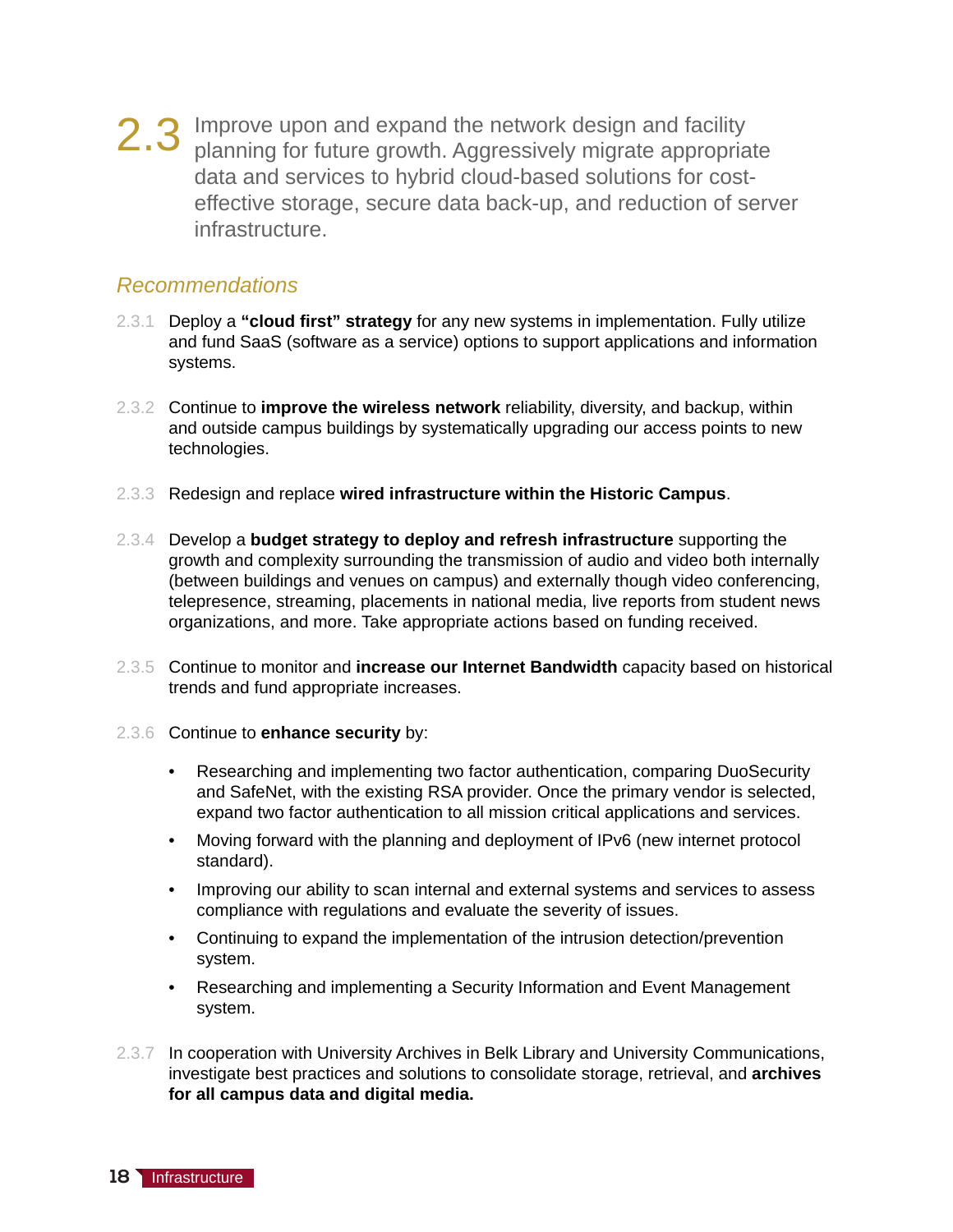## ENTERPRISE SOLUTIONS

s the university has grown, so has the sophistication of **A** Is the university has grown, so has the sophistication of systems that support it. No longer does the "one size fits all" approach to systems apply; instead, departments across campus are finding third-party software solutions that serve their specific needs – from Admissions customer relationship management (CRM) to Study Abroad. An outsourced solution often provides a "best in class" approach to doing business, while being configurable to adapt to specific workflows and needs.

I&CT is committed to partnering with departments contemplating a relationship with a technology vendor. There are several key factors to consider:



- Features and innovation
- Infrastructure required
- **Security**
- Integration options
- Licensing and support
- Cost
- Legal and regulatory compliance

Evaluating the features offered is the most obvious step. Typically, an off-the-shelf product will not mimic Elon's process identically, so it is also important to take time to review process workflows and look for opportunities to improve existing workflows in ways that are better supported by the tool.

One of the initial concerns with implementing a new solution is understanding what infrastructure is required to maintain the system. Currently, Elon has a mix of third party solutions that are hosted (i.e. Studio Abroad, Slate, WebCheckout, Moodlerooms) and on-premise (i.e. SPACES, TMA, Pave). For hosted solutions, questions exist related to the security of the servers and access to the data that should be reviewed.

As data moves outside of the central business software system (Colleague), and in many cases completely off-site, integration options become an important factor. Currently, there are over 30 connections to Colleague and several other ancillary systems to manage (see Colleague Connections Chart in Appendix).

Reporting needs are often offered within the solution, but there is a growing need to aggregate that data for inclusion in reports that connect across the entire institution.

In addition, managing vendor relationships will have a huge impact on the success of an outsourced solution. Service level agreements should establish expectations for timely support should an issue arise. Understanding the customer service model and hours of operation will help set appropriate expectations of the vendor.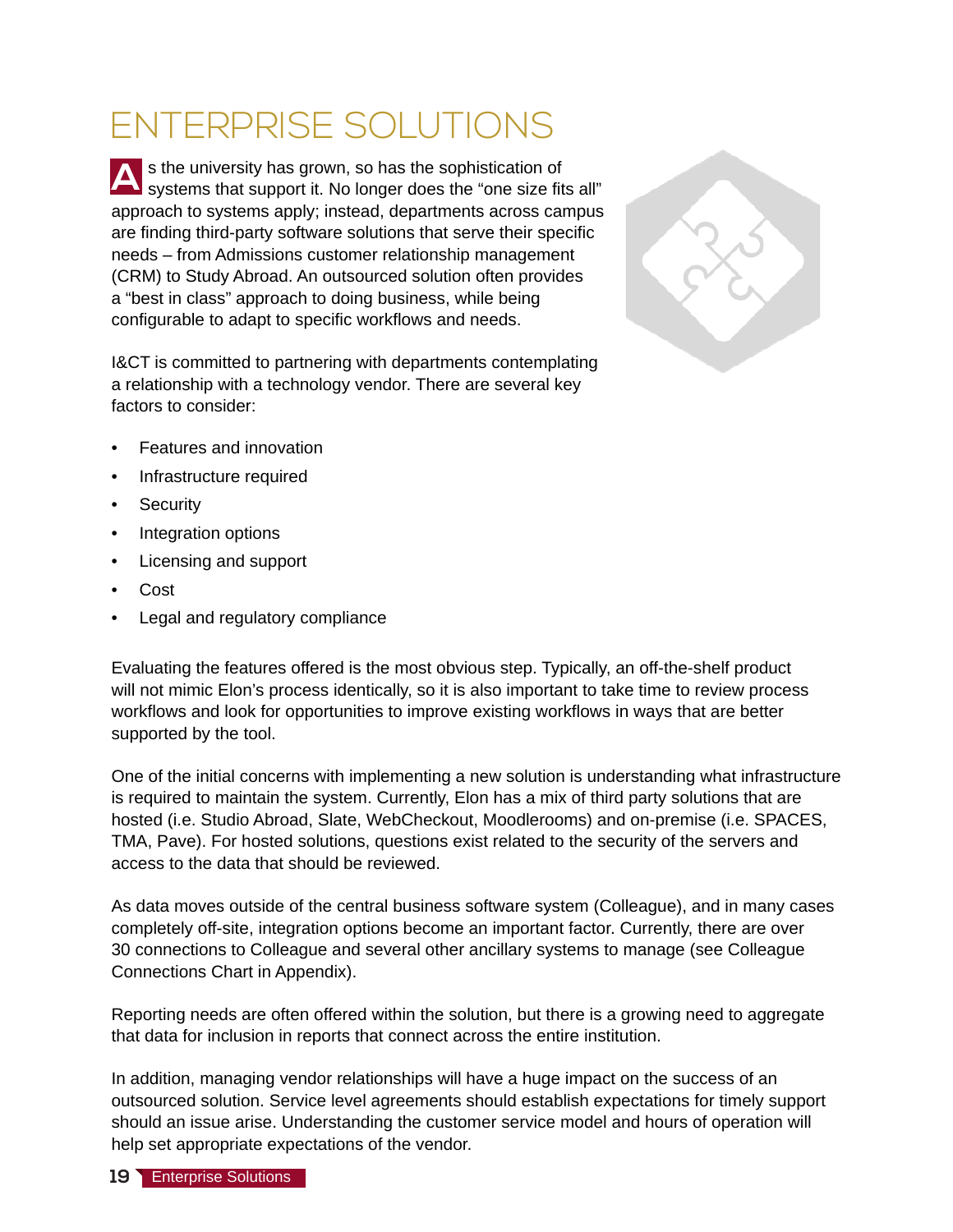### ENTERPRISE SOLUTIONS **INITIATIVES**

- 3.1 Collaborate with business partners across campus when considering third party technology solutions to ensure best practices, integrations, features, support, and contract terms are realized.
- 3.2 Provide robust reporting tools to deliver more data into the hands of more people to drive better decisions across the university.
- 3.3 Utilize educational and student-related data to gain insights, decipher trends, identify patterns, and act on complex issues that impact student success.
- 3.4 Promote improved data flow and business efficiencies through the use of electronic workflow solutions.
- 3.5 Provide tools and solutions to foster a collaborative environment for students, faculty, and staff.
- 3.6 Commit to reflective continuous improvement of all business software and focus on maintaining key student and business data in the primary ERP while achieving integration with ancillary systems to realize the greatest return-oninvestment.
- 3.7 Fully evaluate and challenge existing business software solutions to increase efficiencies and reduce costs.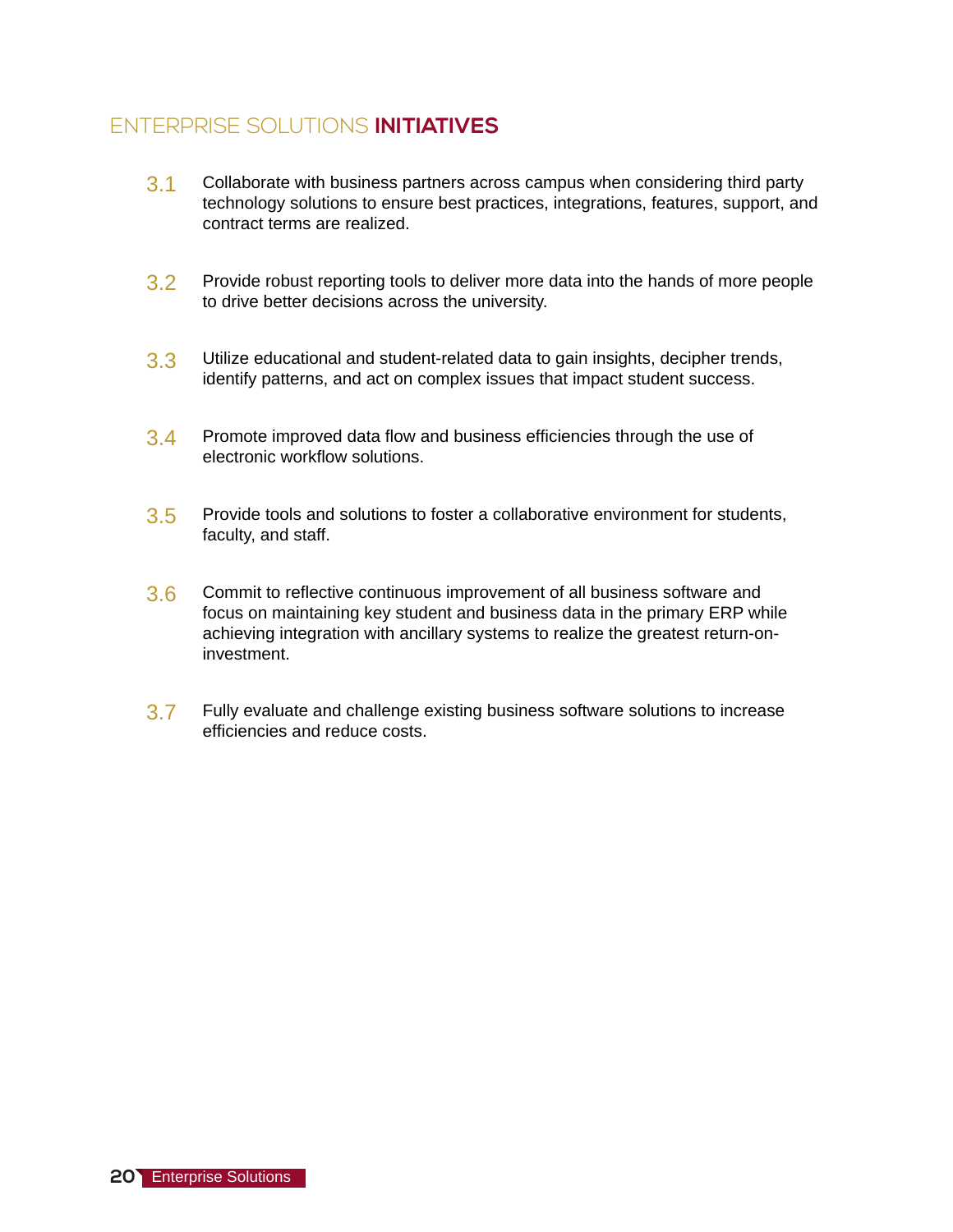3.1 Collaborate with business partners across campus when considering third party technology solutions to ensure best practices, integrations, features, support, and contract terms are realized.

### *Recommendations*

3.1.1 Establish a formal entry process for **acquiring and integrating new software solutions** to address contract review, data security, maintenance costs, and service level agreements.

3.2 Provide robust reporting tools to deliver more data into the hands of more people to drive better decisions across the university.

- 3.2.1 Implement **Visual Analytics proof of concept** for the Provost's office and begin implementation for other units.
- 3.2.2 **Position**  Hire one (1) **business analytics/intelligence** staff member who can be dedicated to developing reports and dashboards to answer strategic questions.
- 3.2.3 **Position** Hire one (1) **database administrator (DBA)** to provide backup to existing DBA and help implement a data warehouse to support all university information systems.
- 3.2.4 Build a **data warehouse** to provide better reporting and analytics using consistent data across the many university information systems.
- 3.2.5 Partner with University Advancement to invest resources to **improve data cleansing and overall data health** and excellence.
- 3.2.6 **Evaluate the value of Visual Analytics** as a full-scale project.
- 3.2.7 **Design and/or purchase innovative solutions** that respond to **increasing needs for dashboards and broader analytics** across growing constituents like alumni, parents, and friends of the university.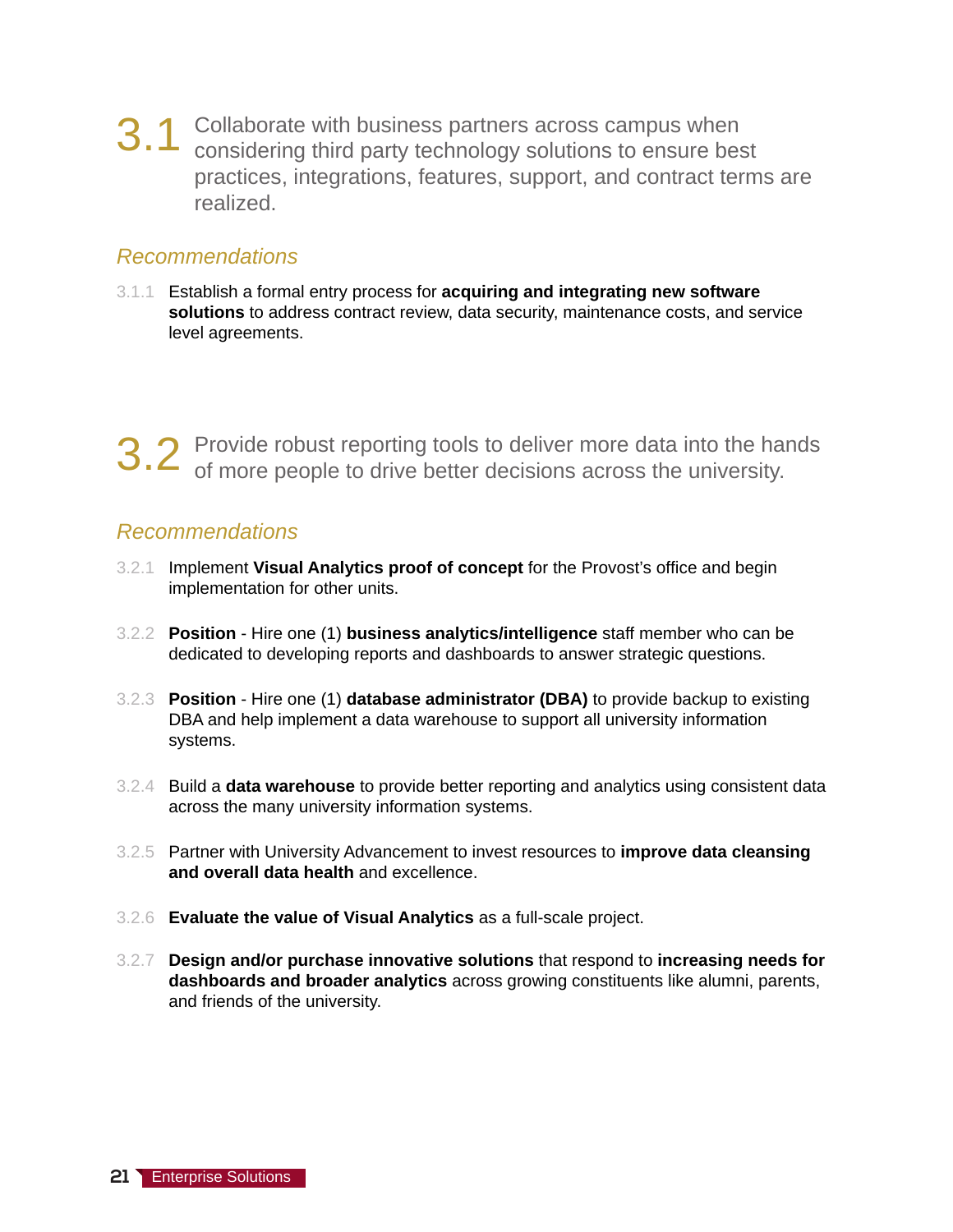3.3 Utilize educational and student-related data to gain insights, decipher trends, identify patterns, and act on complex issues that impact student success.

### *Recommendations*

- 3.3.1 **Initiate a Learning Analytics Initiative** that identifies key focus areas that can be heavily influenced by data-driven analysis, such as creating an early warning system to help identify academically at-risk students, supporting a learner-centric curriculum, etc.
	- Identify the data to be collected and the relationships between the data, trends, and desired outcomes.
	- Determine organizational and infrastructure needs to effectively capture and interpret learning analytics.
	- Create intuitive data display models that support faculty, staff, and students in effectively interpreting results to make data-informed decisions.

3.4 Promote improved data flow and business efficiencies through the use of electronic workflow solutions.

- 3.4.1 Review current paper-driven and manual processes to **develop electronic** ways to submit **forms**, complete sign-up sheets, process changes, and manage registrations while keeping **data integration needs** as a primary driver for the appropriate solution (OnTrack, Colleague, custom web development, SharePoint, or third party).
- 3.4.2 **Evaluate the effectiveness of the existing document management system** in meeting the campus needs for document imaging and implement upgrades to the existing system and/or recommend implementing a new document management system to more effectively integrate with Colleague and other enterprise applications.
- 3.4.3 Integrate SharePoint solutions with core ERP data to **reduce shadow databases**.
- 3.4.4 Train key users throughout campus to become **SharePoint Power Users** who will learn to create their own forms and workflow solutions with oversight from I&CT.
- 3.4.5 Work with administrative and academic divisions to **streamline processes and reduce paper.**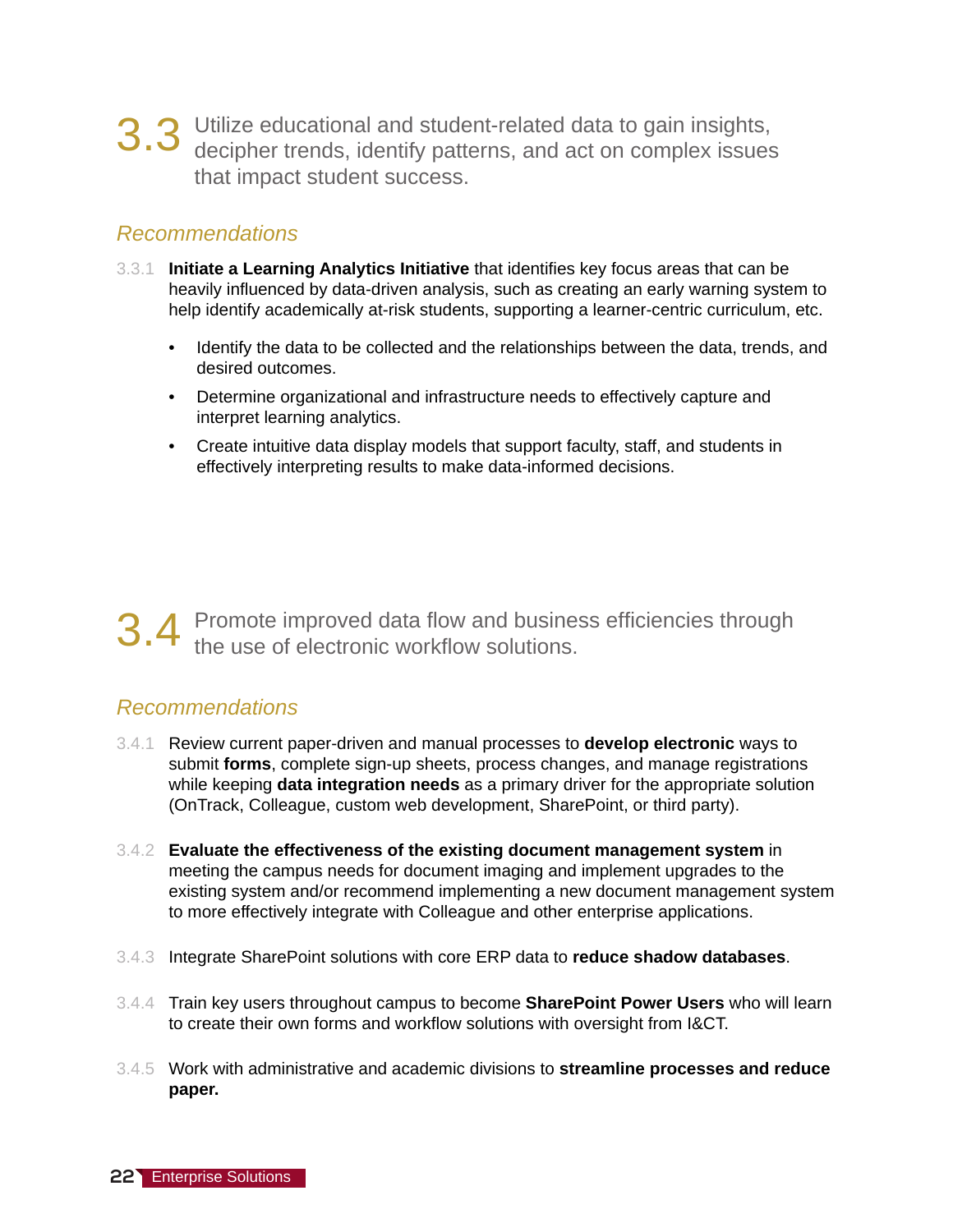3.5 Provide tools and solutions to foster a collaborative environment for students, faculty, and staff.

### *Recommendations*

- 3.5.1 Improve **access to student information** (i.e., calendaring, student organizations, opportunities for social interaction using a single sign-on solution, and mobile technology).
- 3.5.2 Establish **data governance guidelines** and best practices for students, staff, and faculty to understand the risks and security implications of sharing institutional data across all systems.
- 3.5.3 Implement the **full suite of Microsoft Office 365 applications** to faculty and staff.
- 3.5.4 **Explore moving students from Google accounts to Microsoft Office 365** accounts, allowing for a consolidated platform to increase communication and collaboration opportunities. Take action based on findings.
- 3.5.5 Implement the use of Team Sites in SharePoint for **departmental and committee collaboration and file sharing.**
- 3.6 Commit to reflective continuous improvement of all business software and focus on maintaining key student and business data in the primary ERP while achieving integration with ancillary systems to realize the greatest return-on-investment.

- 3.6.1 Utilize the tools we have more effectively by **engaging vendor consultants** to address challenges and present best practices.
- 3.6.2 Evaluate and implement a **financial reporting solution** with full integration.
- 3.6.3 Implement a **Financial Aid self-service** solution.
- 3.6.4 Integrate the **Hiring form** with the ERP to streamline the process.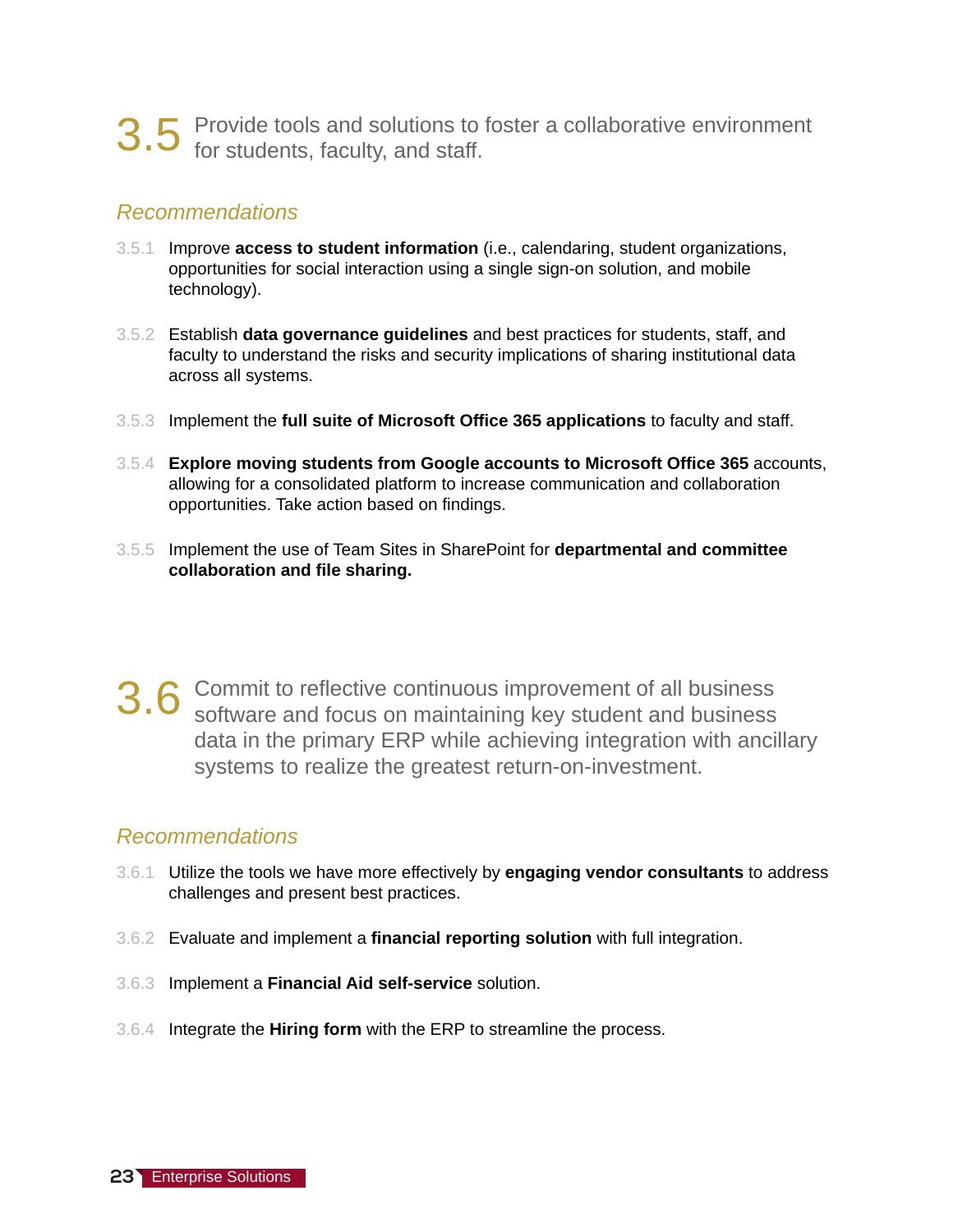- 3.6.5 **Improve integration and reporting** for undergraduate and graduate admissions.
- 3.6.6 Improve access to information systems using **single sign-on technology** to create a personalized experience for students, faculty, and staff.
- 3.6.7 **Position** Hire one (1) **application developer** staff member who will **support SharePoint** projects, workflows, and integration with enterprise systems.

3.7 Fully evaluate and challenge existing business software solutions to increase efficiencies and reduce costs.

- 3.7.1 Engage Ellucian to provide Action Planning recommendations within the suite of products offered to **strengthen operational excellence** and **foster institutional effectiveness.**
- 3.7.2 Consider the offerings of other ERP solutions to evaluate the business case, costs, and potential savings if a change were recommended.
- 3.7.3 **Make a recommendation** for an ERP solution that will serve the future business needs and improve efficiencies.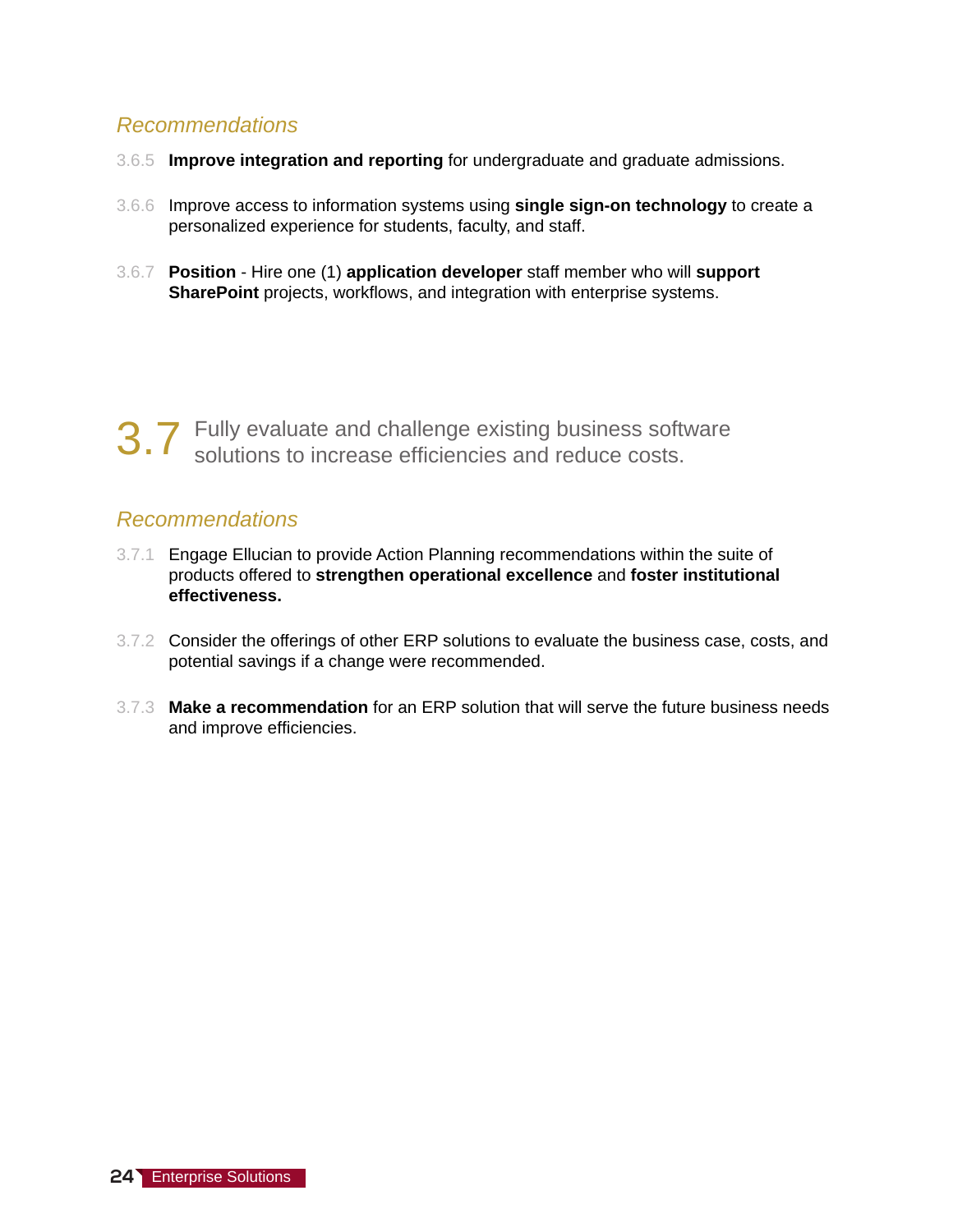### QUALITY OF SERVICE

he support units within I&CT continue to develop and **T** The support units within I&CT continue to develop and<br>IT implement a customer first strategy. This strategy enables our campus community to have the best experience every time they interact with technology. Using this approach, the team will continue to build a superior IT service organization focusing on strategic hiring, training, and communication methods to ensure success.

### QUALITY OF SERVICE **INITIATIVES**

- 4.1 Tailor a customer service mission to the broader support philosophy of the university that is sustainable and based on metrics.
- 4.2 Invigorate a technology department-wide philosophy of sustaining core services, supporting innovation, facilitating growth, and promoting financial stewardship.
- 4.3 Establish a strong Information Technology Governance portfolio, including representatives from several campus constituencies.
- 4.4 Create a strong Project Management methodology, enabling nimble and efficient movement within projects while creating an industry standard approach to initiatives.
- 4.5 Provide professional development opportunities to our business partners and technology staff to create a culture that encourages community support.
- 4.6 Perform an assessment of the Instructional and Campus Technologies brand and implement a marketing and communications plan.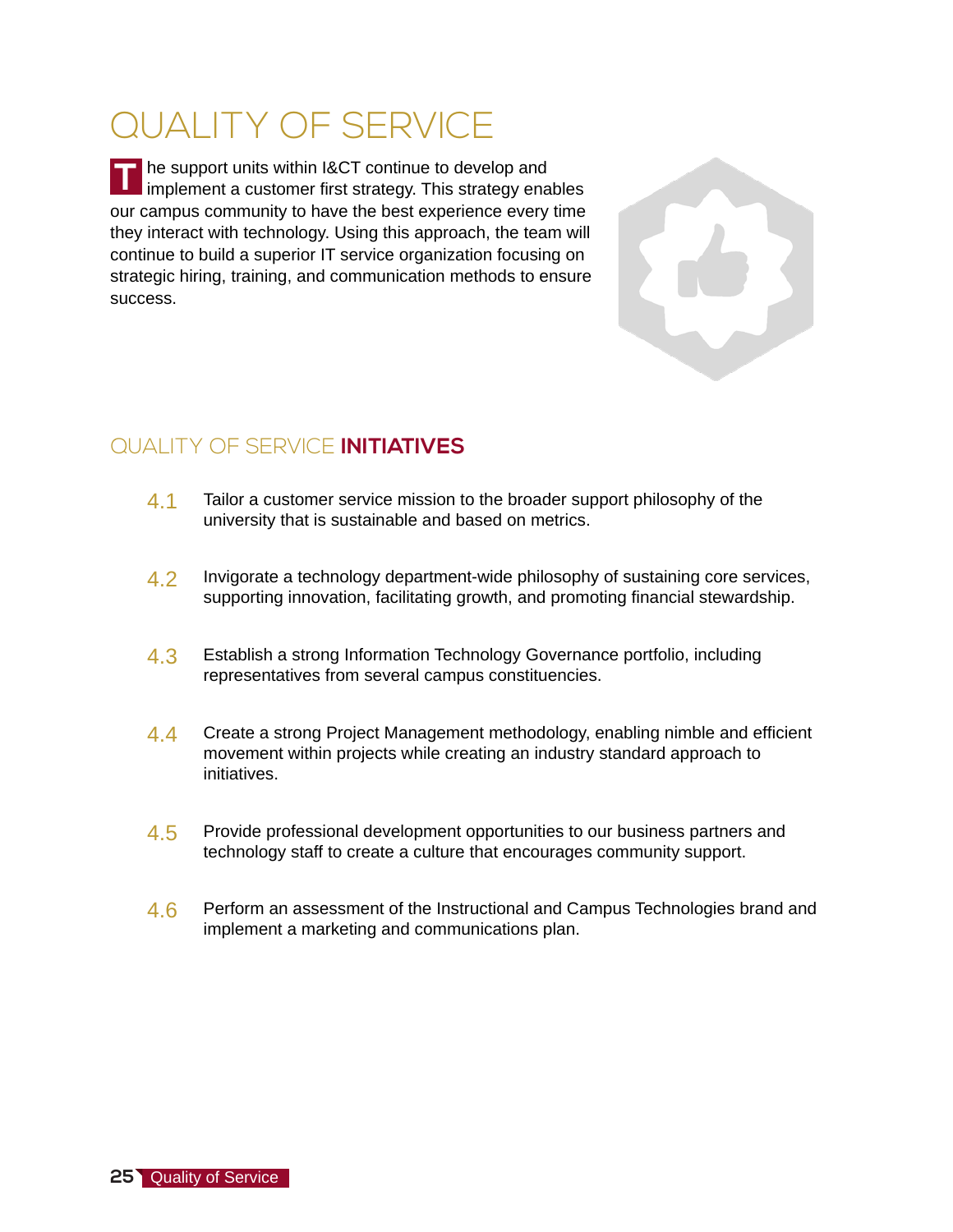### $4.1$  Tailor a customer service mission to the broader support philosophy of the university that is sustainable and based on metrics.

### *Recommendations*

- 4.1.1 Enable a well-constructed **service desk software tool** that can handle support across the enterprise of I&CT.
- 4.1.2 **Help our users help themselves** update online documentation regularly, write relevant blog posts, and create self-service tools that are easy to use.
- 4.1.3 Create a **shared services unit** to provide portions of staff time to support higher technical areas (Human Resources, Police and Security, the Phoenix Card office, etc.).
- 4.1.4 Build a **support structure that supports growth** in facilities and expansion of the campus in remote locations.
- 4.1.5 **Positions**  Hire **two (2) general computer technicians** with assigned time to operational areas requiring additional technology support due to complexity and data needs.
- 4.1.6 **Evaluate current positions and titles** to meet industry standards and best practices.
- 4.2 Invigorate a technology department-wide philosophy of sustaining core services, supporting innovation, facilitating growth, and promoting financial stewardship.

- 4.2.1 Scaffold greater alliances with business partners during the budget and planning processes to **plan new technology projects collectively.**
- 4.2.2 Examine basic computer needs for all users to **determine the new standard for personal computing and telecommunications.**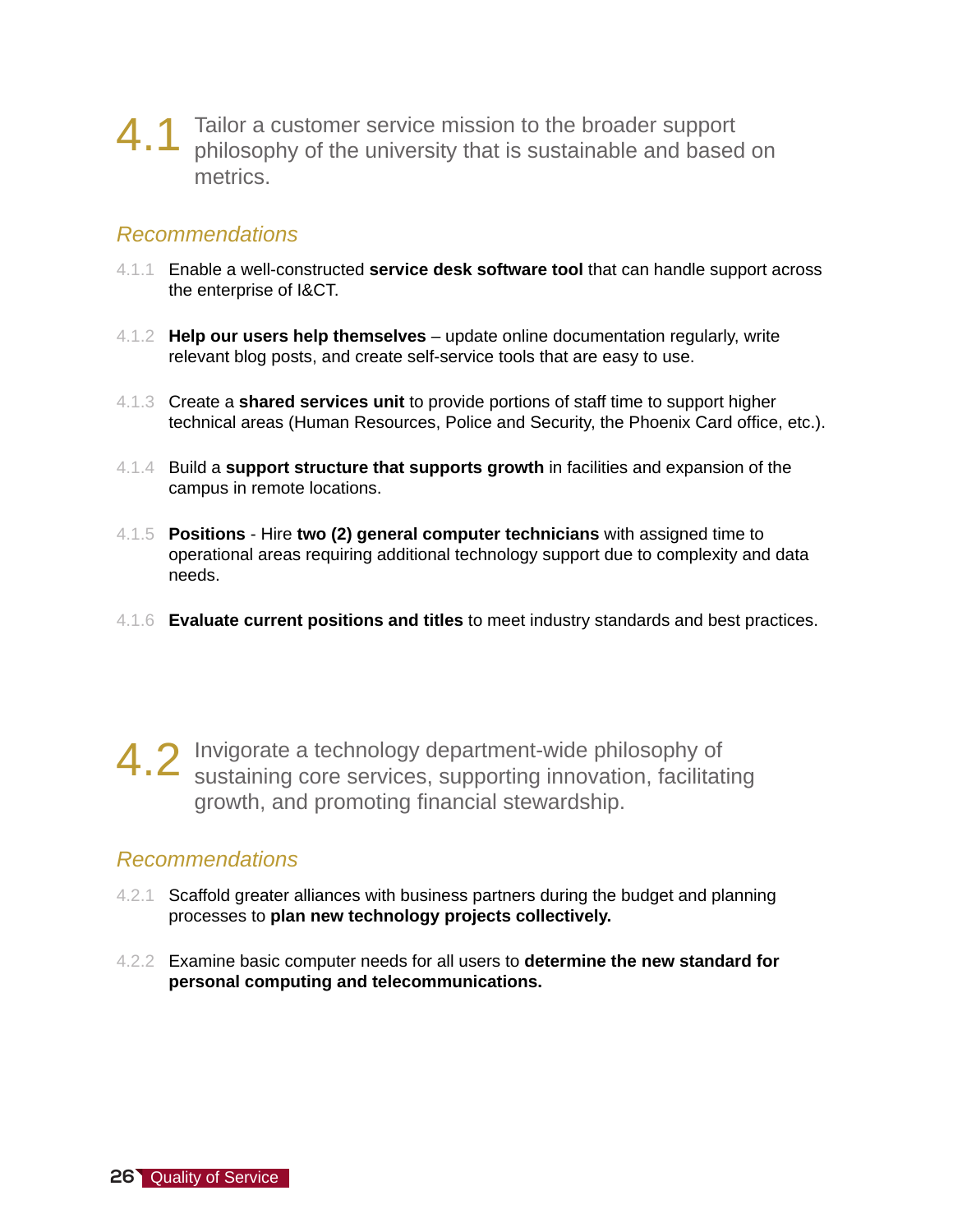## 4.3 Establish a strong Information Technology Governance portfolio, including representatives from several campus constituencies.

### *Recommendations*

- 4.3.1 **Build upon ATACC** (Academic Technology and Computing Committee) relationships.
- 4.3.2 Establish a **Student Advisory Board** for active student feedback.
- 4.3.3 Establish an **Administrative Advisory Group** and redefine the **Administrative Computing User Group**.
- 4.3.4 Create **data governance guidelines** for students, faculty, and staff in partnership with advisory groups.

4.4 Create a strong Project Management methodology, enabling an imble and efficient movement within projects while creating an industry standard approach to initiatives.

### *Recommendations*

- 4.4.1 Create an internal **Project Management certification program** for I&CT staff.
- 4.4.2 Formally **track and manage all high-impact enterprise projects** throughout the division.
- 4.5 Provide professional development opportunities to our business partners and technology staff to create a culture that encourages community support.

- 4.5.1 Establish **baseline technical proficiencies** that should be met by all staff in order to work effectively in a collaborative, fast-paced environment.
	- Develop an assessment tool to determine if an individual meets Elon's baseline technical proficiencies.
	- Create a training and development model that enables staff to easily get up to speed with baseline proficiencies.
	- Partner with Human Resources to establish technical skill requirements for new hires.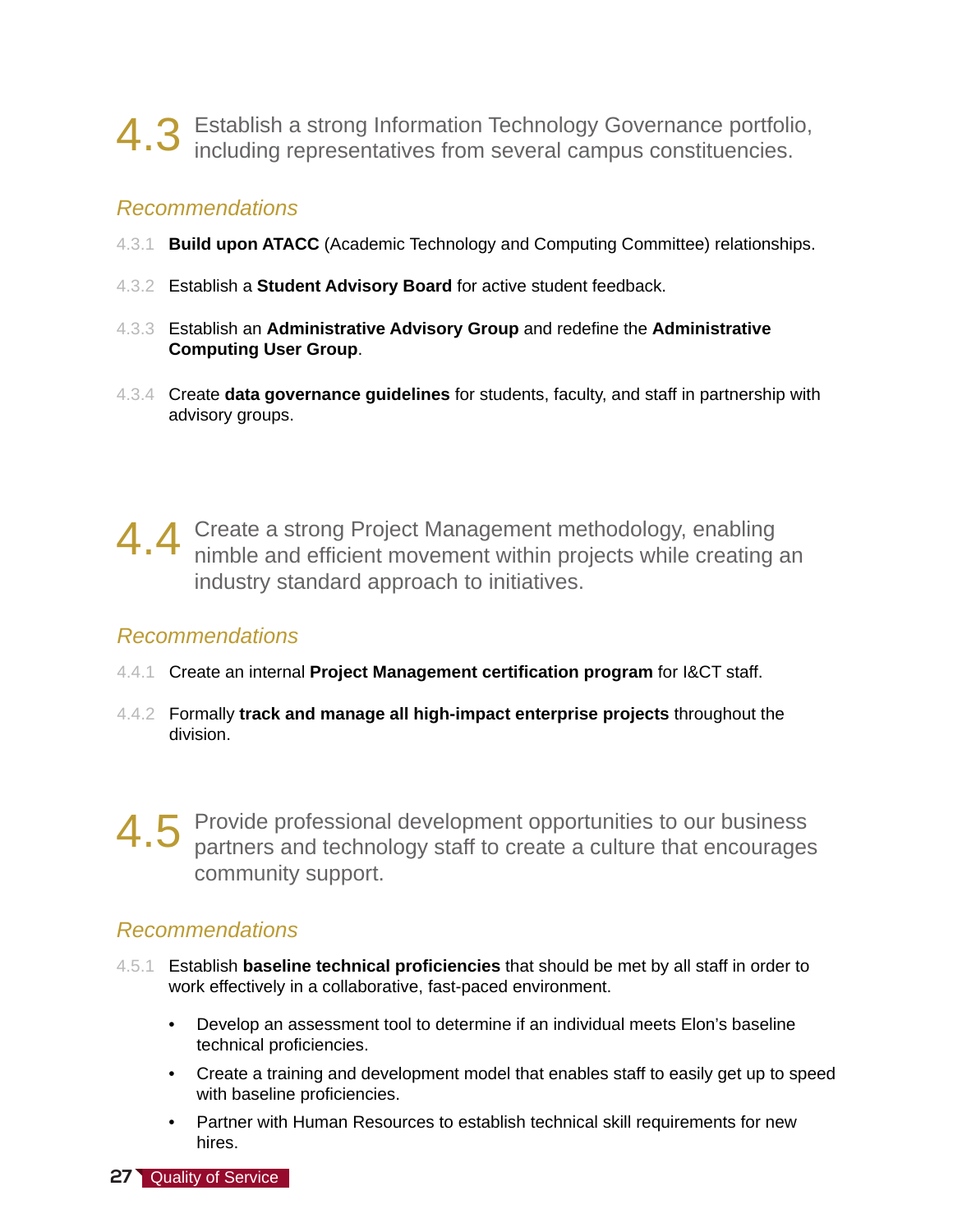- 4.5.2 Partner with the Office of Leadership and Professional Development, Academic Affairs, and Human Resources to investigate digital badges and the development of a **system to track professional development activity**, acknowledge skill development, and show proven competencies for staff. Explore possible connections of this system with current methods of evaluating employee performance.
- 4.5.3 Train staff members to **improve their understanding and use of Colleague and other key information systems**, and utilize Ellucian's eLearning library to more effectively learn about department specific functionality.
- 4.5.4 **Identify and train key staff members** in departments across campus to serve in the **Technology Champion Program** and become a resource for training within their department and across the campus community.
- 4.5.5 **Identify and train key faculty members** in departments across campus to serve as leaders for **integrating technology** into teaching and learning.

4.6 Perform an assessment of the Instructional and Campus<br>Technologies brand and implement a marketing and communications plan.

- 4.6.1 **Assess the branding and current marketing of Instructional and Campus Technologies** as a central resource for the larger Elon community at all campus locations.
- 4.6.2 Collect stakeholder feedback, **propose a change to the parent name of the division to the Office of Information Technology**, and evaluate the names of the five departments within technology.
- 4.6.3 Implement a **marketing and communications plan** to show the value of technology at Elon and to meet the changing informational needs of faculty, staff, students, prospective students, and alumni. Develop a plan that educates users on technology services and offerings, provides updates to our community on changing services, promotes the work of the technology staff, and showcases our faculty, staff, and students' use of technology in teaching, learning, business functions, and more.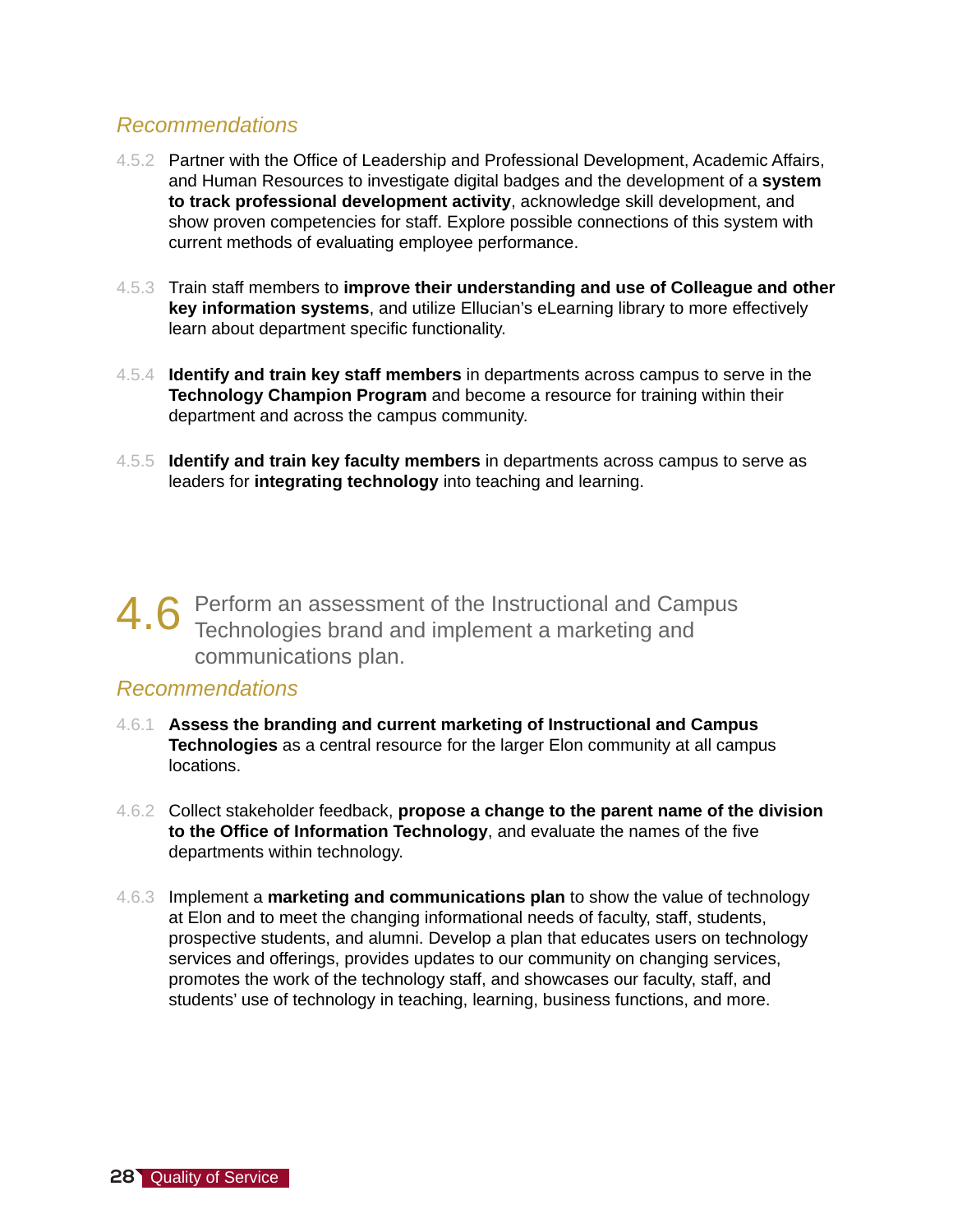## INFORMATION SECURITY

lon University's mission is that of an academic community **E** lon University's mission is that of an academic community that transforms mind, body, and spirit and encourages freedom of thought and liberty of conscience. Providing a secure and robust information technology infrastructure that supports this mission is critical.

Because Elon University bears the responsibility for taking steps to protect the confidentiality, integrity, and availability of information in its custody, whether in electronic or material form, an effective Information Security Program must ensure:



- Development of information security policies and adoption of best practices
- Oversight and regulatory compliance across the entire university
- Vulnerability assessment and remediation
- Incident response
- Network and systems monitoring
- Forensic analysis
- IT security consulting
- Information systems awareness training
- Business resilience

Moreover, an information security program requires the cooperation and collaboration of the entire university community; therefore, this information security strategy applies not just to IT, but to the entire university, including all campuses and centers.

### INFORMATION SECURITY **INITIATIVES**

5.1 Provide a secure and robust information infrastructure that supports and protects the enterprise and its systems.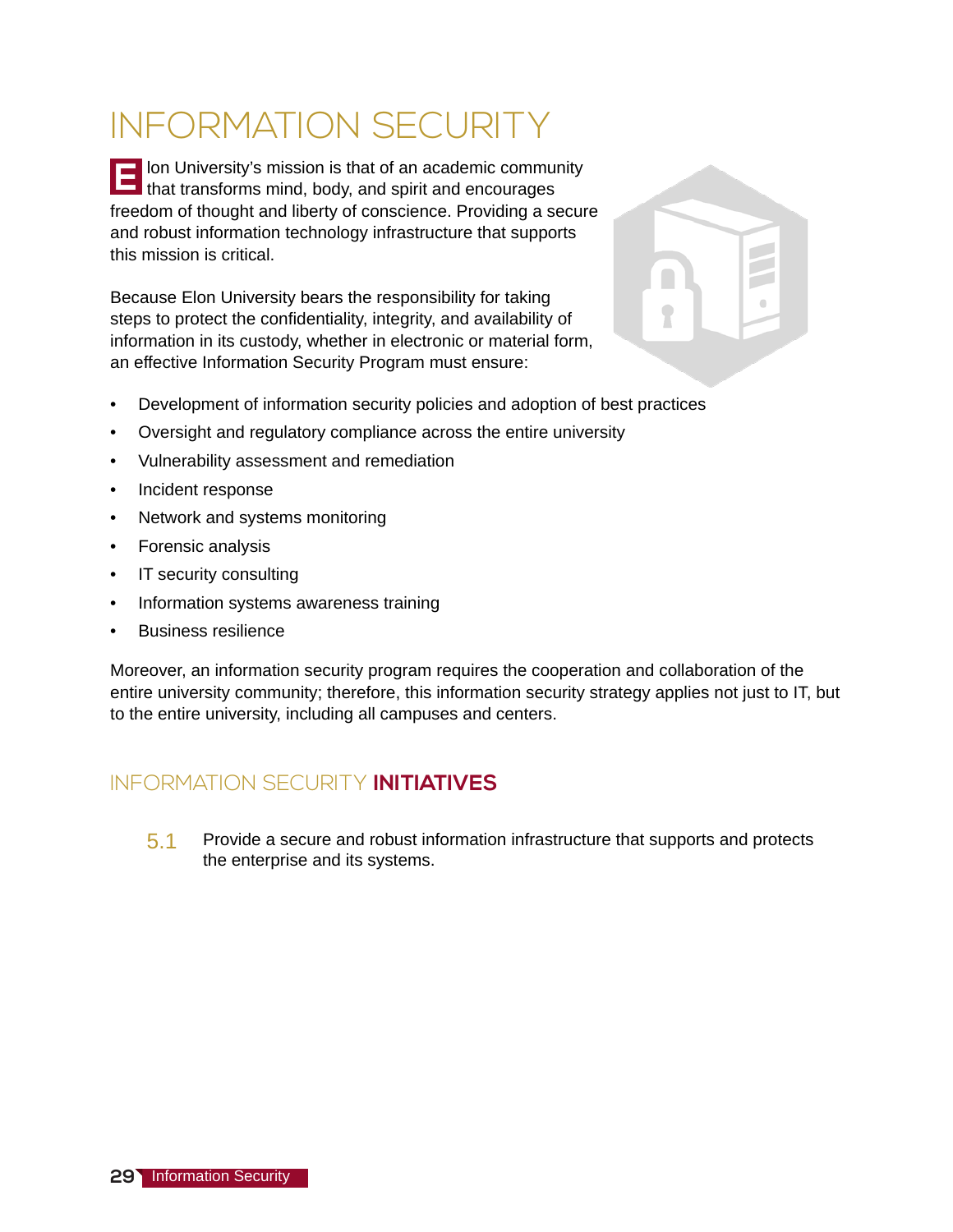## 5.1 Provide a secure and robust information infrastructure that supports and protects the enterprise and its systems.

- 5.1.1 Complete **external audits** for data penetration and policy evaluation **every two (2) years.**
- 5.1.2 **Position** Hire one (1) **Information Security Director** to focus on data security, policy, and compliance.
- 5.1.3 Create and train an **information security team** using internal staff to assist with communications and procedures.
- 5.1.4 Develop **new IT security policies** and adopt best practices for compliance of sensitive data.
- 5.1.5 Integrate a **Security Information and Event Management system** into our infrastructure for logging and tracking incidents.
- 5.1.6 Increase **data security training** for positions accessing sensitive data.
- 5.1.7 Redefine and publish **business continuity expectations** with critical systems for operations (Disaster Recovery Models).
- 5.1.8 Create and provide a **robust training program for different compliance areas** that handle and regulate sensitive institutional data, such as FERPA and other similar information.
- 5.1.9 Provide faculty and staff tools necessary to **detect and eliminate unnecessary sensitive data** on Elon University systems.
- 5.1.10 **Integrate Security Analysis** into the evaluation and purchasing process for software that will process or store High Risk Data so that appropriate data security requirements can be determined early in the process.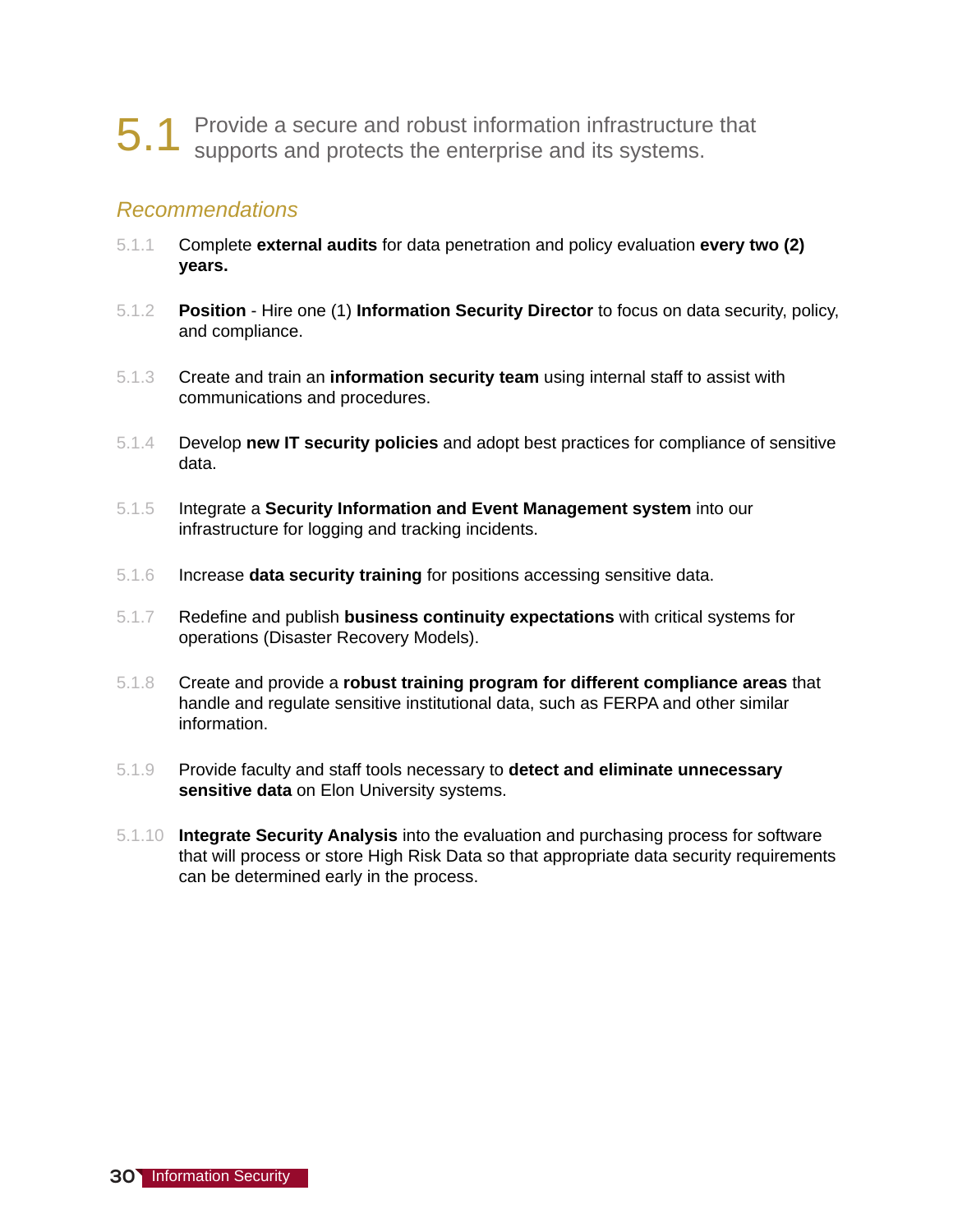## 2015-2019 TECHNOLOGY PLAN **APPENDIX**

### INITIATIVES BY YEAR

COLLEAGUE CONNECTIONS Applications Connected to Colleague, Elon University's ERP System

### INSTRUCTIONAL & CAMPUS TECHNOLOGIES ORGANIZATIONAL STRUCTURE

### STRATEGIC PLAN REVIEWERS

Those members of the Elon University community who reviewed this document throughout the planning and writing process.

### EXTERNAL CONSULTANT REPORT

I&CT engaged an external consultant, to complete an external review of the organization's goals, commitment and ability to serve the Elon University community, and overall value to the university.

### ASSESSMENT OF PREVIOUS TECHNOLOGY PLANS

Continuing with its rich culture of planning, Elon University has completed numerous strategic plans setting a pace for intense growth and maturity of services to our students, faculty, and staff.

### REFERENCES AND FUTURE READINGS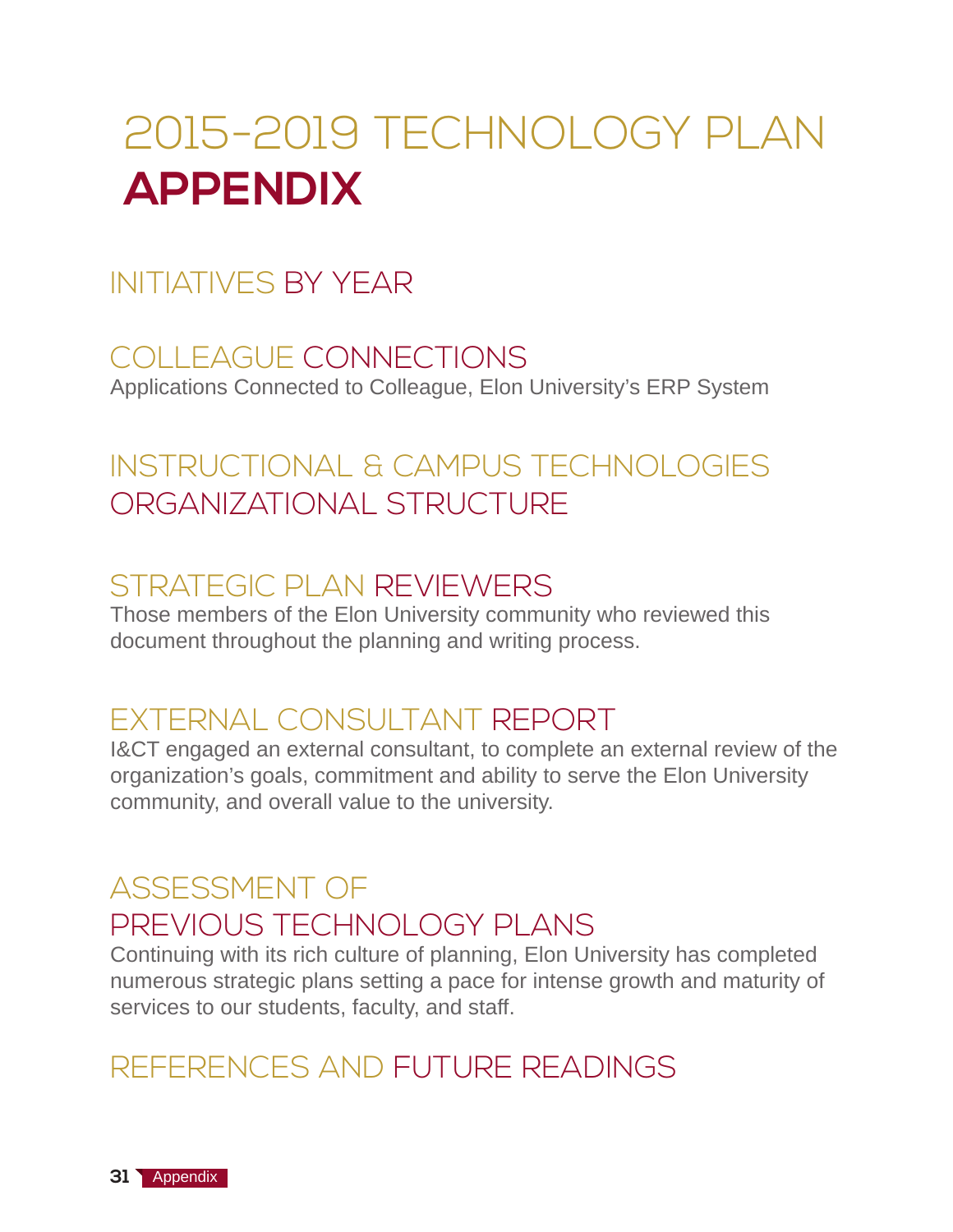## INITIATIVES **BY YEAR**

### TEACHING, LEARNING, & DISCOVERY

| 1 Year 1 | <sup>3</sup> Year 3<br>2 Year 2<br>4 Year 4                                                                                                                                                                          |         |                            |                  |  |
|----------|----------------------------------------------------------------------------------------------------------------------------------------------------------------------------------------------------------------------|---------|----------------------------|------------------|--|
| $\#$     | <b>RECOMMENDATION</b>                                                                                                                                                                                                | YEAR(S) |                            |                  |  |
| 1.1      | Enhance the effective use of emerging technology tools, the learning<br>management system, and video in ways that support Elon's mission of nurturing<br>active student engagement.                                  |         |                            |                  |  |
| 1.1.1    | Evolve the learning management system (LMS;<br>currently Moodlerooms) from a static information<br>sharing tool into an interconnected learning<br>ecosystem that promotes an agile, learner-focused<br>environment. |         | $\mathbf{2}$               | $\left[3\right]$ |  |
| 1.1.2    | Create and implement self-service and DIY<br>opportunities for faculty and staff to capture and<br>share video, including lectures, presentations,<br>introductions to topics, and more.                             |         | $\boldsymbol{\mathcal{Q}}$ |                  |  |
| 1.1.3    | Create and implement self-service and DIY<br>opportunities for faculty, staff, and students to<br>collaborate via live audio and video.                                                                              | A       | $\boldsymbol{2}$           | $\left[3\right]$ |  |
| 1.1.4    | Partner with the Media Board, the School of<br>Communications, and Cultural and Special<br>Programs to showcase Elon related programming<br>on appropriate and available video channels.                             |         | $\boldsymbol{2}$           |                  |  |
| 1.1.5    | Enhance Learning On Demand by raising<br>awareness, expanding the available resources,<br>and developing academic applications for those<br>resources.                                                               |         |                            |                  |  |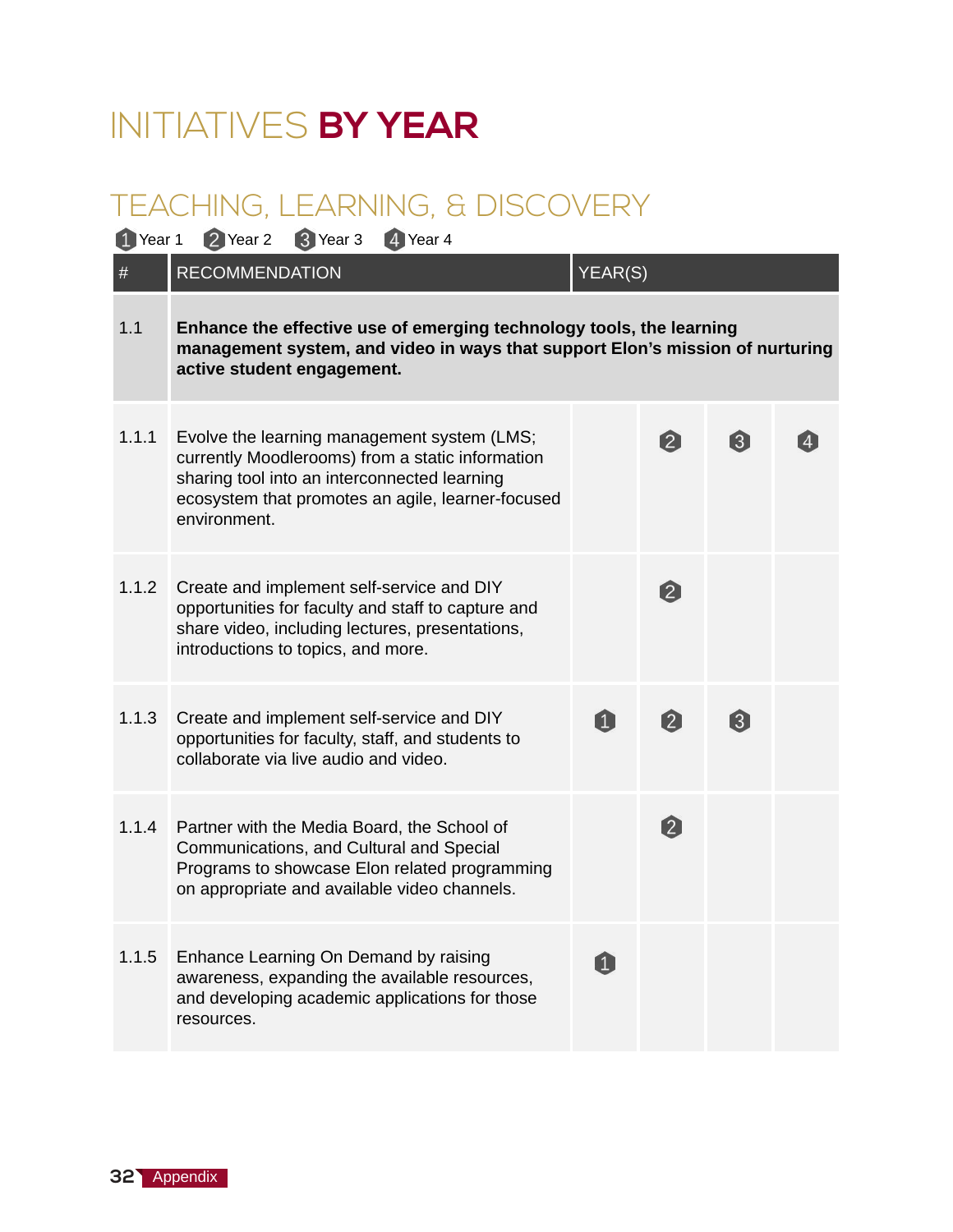| 1.1.6 | Build relationships with other universities in the<br>CAA through the Colonial Academic Alliance.<br>Explore opportunities to connect faculty and<br>staff, develop online courses across institutions,<br>and partner on projects and initiatives related to<br>instructional technologies. |   | $\overline{2}$    | $\boxed{3}$         |  |
|-------|----------------------------------------------------------------------------------------------------------------------------------------------------------------------------------------------------------------------------------------------------------------------------------------------|---|-------------------|---------------------|--|
| 1.2   | Provide leadership, in partnership with Academic Affairs, to examine the benefits<br>and challenges of flipped, hybrid, and online instruction and shepherd the use of<br>technologies that sustain, support, and deepen student learning.                                                   |   |                   |                     |  |
| 1.2.1 | Provide leadership, foster campus conversations,<br>and guide decisions related to the effective uses<br>of technology at Elon, specific to our academic<br>culture, student body, and commitment to a<br>residential campus.                                                                |   | $\boxed{2}$       | $\lbrack 3 \rbrack$ |  |
| 1.2.2 | Support technology usage across our university<br>that simultaneously deepens student learning<br>and encourages innovation and the exploration of<br>cutting edge technologies.                                                                                                             | A | $\boxed{2}$       | $\boxed{3}$         |  |
| 1.2.3 | Develop a comprehensive and continuous quality<br>assurance process for online courses with a<br>focus on faculty training and course development/<br>revisions in partnership with the Provost's office.                                                                                    | A | $\boxed{2}$       |                     |  |
| 1.2.4 | Co-lead with Academic Affairs an Emerging<br>Technologies in Teaching and Learning (ETTL)<br>Advisory Group.                                                                                                                                                                                 |   |                   |                     |  |
| 1.3   | Develop new programs, structures, and partnerships to support innovation related to<br>using technology in teaching and learning and the overall student experience.                                                                                                                         |   |                   |                     |  |
| 1.3.1 | Implement a program in partnership with the<br>Provost's office that supports faculty in innovative<br>projects with technology to support student<br>learning.                                                                                                                              |   | $\lceil 2 \rceil$ | $\lceil 3 \rceil$   |  |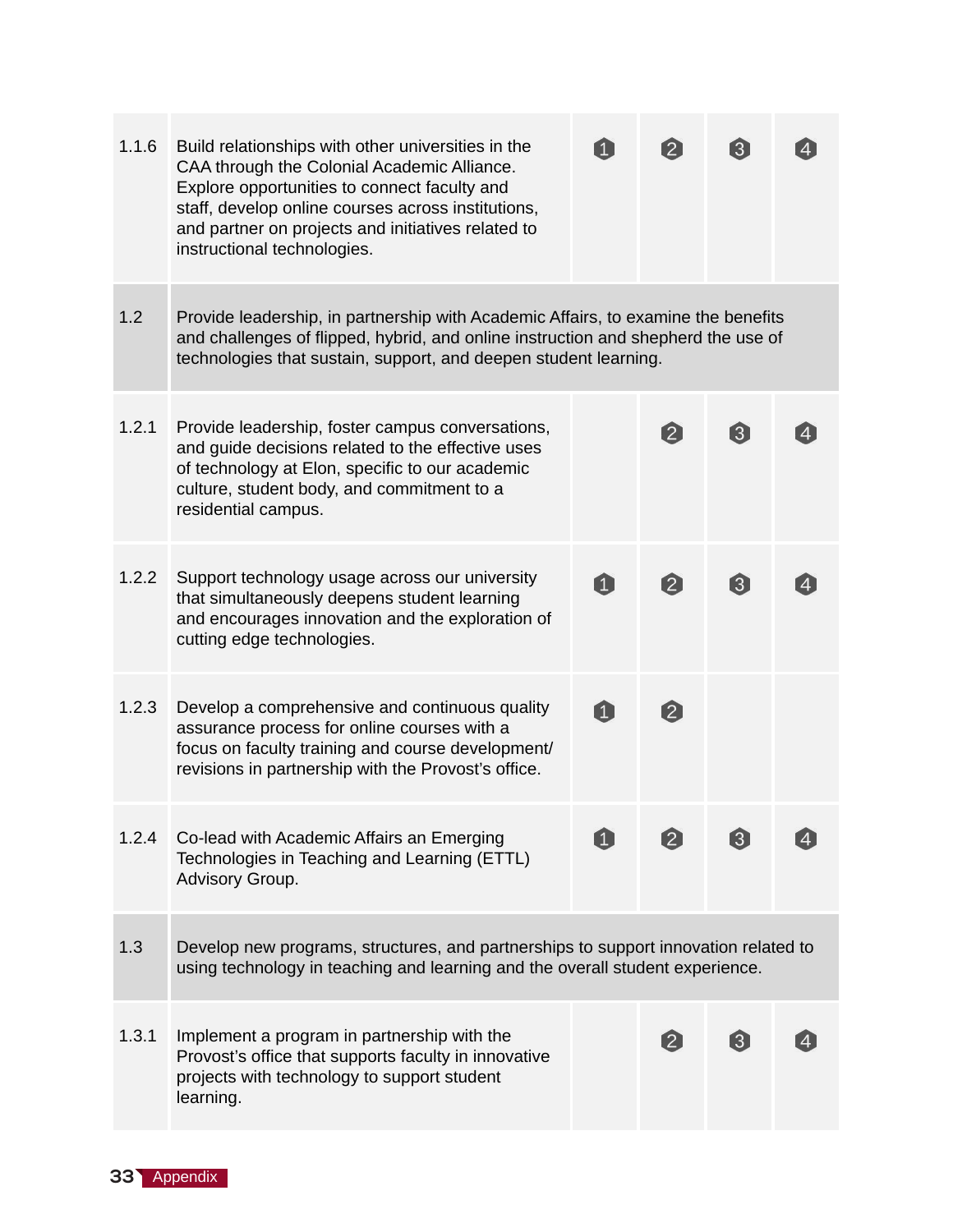| 1.3.2 | Partner with the Faculty Fellow for Technology<br>to identify, explore, and implement an initiative<br>that focuses on emerging uses of technology<br>appropriate to Elon's mission.                                                    |   | $\mathbf{2}$     | $[3]$            |  |  |  |
|-------|-----------------------------------------------------------------------------------------------------------------------------------------------------------------------------------------------------------------------------------------|---|------------------|------------------|--|--|--|
| 1.3.3 | Develop and support a culture of innovation.<br>Create a program that encourages the creation of<br>teams of technology staff and faculty to explore<br>cutting edge ideas in technology where uncertainty<br>and failure are accepted. |   | $\boldsymbol{2}$ | $\boldsymbol{3}$ |  |  |  |
| 1.3.4 | Partner with the Library and CATL to explore<br>the implementation of Open Educational<br>Resources (OER) to support the curriculum,<br>while demonstrating sensitivity and alternatives to<br>traditional high-cost course textbooks.  |   |                  | $\left[3\right]$ |  |  |  |
| 1.3.5 | Implement a model of assessment to continually<br>evaluate the use of, satisfaction levels, and impact<br>on learning outcomes of tools, systems, projects,<br>pilots, initiatives, and services offered by TLT.                        |   | $\boldsymbol{2}$ |                  |  |  |  |
| 1.3.6 | Build communities of faculty and staff interested in<br>engaging in conversations related to technology.                                                                                                                                | Û | $\boldsymbol{2}$ | 3                |  |  |  |
| 1.3.7 | Partner with the Office of the Registrar, Student<br>Life, and other Academic Affairs units to develop<br>an electronic transcript that captures and visually<br>displays students' learning and course progress.                       |   | $\boldsymbol{2}$ |                  |  |  |  |
| 1.4   | Transform Teaching and Learning Technologies' support model and services into an<br>agile, scalable model that anticipates and meets the evolving and growing institutional<br>technology needs.                                        |   |                  |                  |  |  |  |
| 1.4.1 | Hire one (1) additional Instructional Technologist<br>to support faculty in the use of flipped, hybrid, and<br>online teaching and learning.                                                                                            |   |                  | $\left[3\right]$ |  |  |  |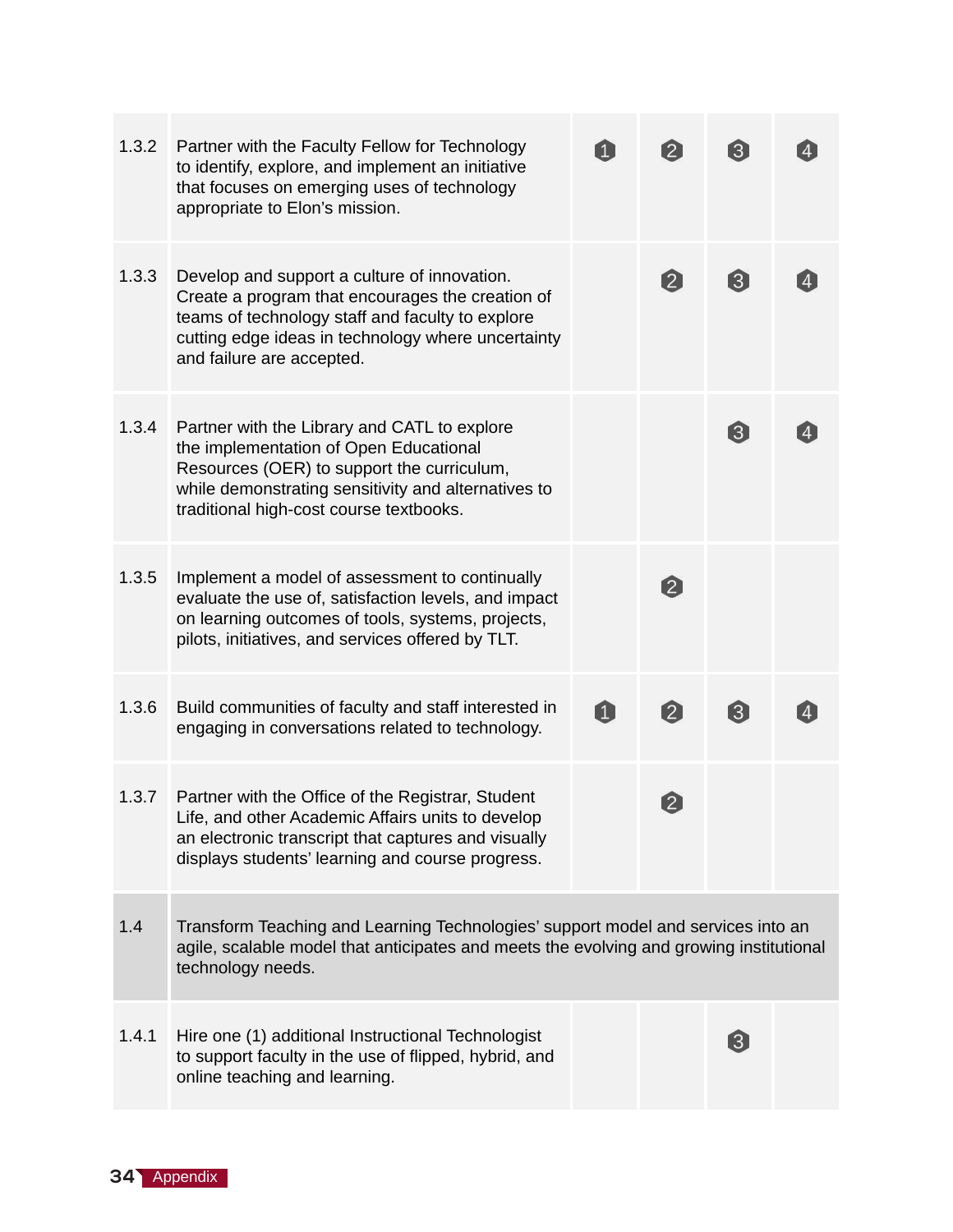| 1.4.2 | Hire one (1) Production Engineer to support<br>the expansion of facilities in the School of<br>Communications. Hire two (2) Event Support<br>Specialists to support the Schar Center and the<br>growing square footage of event spaces.                                 |                  | $\left[ 2\right]$ | $\boxed{3}$       |  |
|-------|-------------------------------------------------------------------------------------------------------------------------------------------------------------------------------------------------------------------------------------------------------------------------|------------------|-------------------|-------------------|--|
| 1.4.3 | Develop guidelines, criteria, and governance<br>models to determine priorities, quality standards,<br>and level of support offered for academic and<br>administrative projects and services.                                                                            |                  | $\boldsymbol{2}$  |                   |  |
| 1.4.4 | Define our production and support model of online<br>training and module development that support<br>administrative units rolling out new software,<br>systems, and procedures.                                                                                         |                  | $\boldsymbol{2}$  |                   |  |
| 1.4.5 | Evaluate our partnership with other creative<br>and AV service providers, such as University<br>Communications, Print Services, and Cultural and<br>Special Programs.                                                                                                   |                  |                   | 3                 |  |
| 1.5   | Evaluate physical spaces on campus in relation to changing pedagogical models,<br>accessibility needs, and emerging instructional technologies, and foster innovation in<br>learning spaces.                                                                            |                  |                   |                   |  |
| 1.5.1 | Partner with Residence Life and Academic Affairs<br>to build a maker hub to create a place to tinker,<br>imagine, learn, collaborate, invent, and experience.                                                                                                           | $\left[1\right]$ | $\left[ 2\right]$ | $\boxed{3}$       |  |
| 1.5.2 | Cultivate a shared vision for learning spaces<br>within the context of Elon's emphasis on engaged<br>learning and emerging instructional technologies<br>that are re-shaping pedagogical approaches.                                                                    | $\boxed{1}$      | $\left[ 2\right]$ | $\boxed{3}$       |  |
| 1.5.3 | Implement an ongoing program to facilitate<br>experimentation and evaluation of new<br>technologies, room setups and features, furniture,<br>and more. Utilize computer lab space that is<br>being reduced because of virtualization to build<br>innovative classrooms. |                  | $\left[ 2\right]$ | $\lceil 3 \rceil$ |  |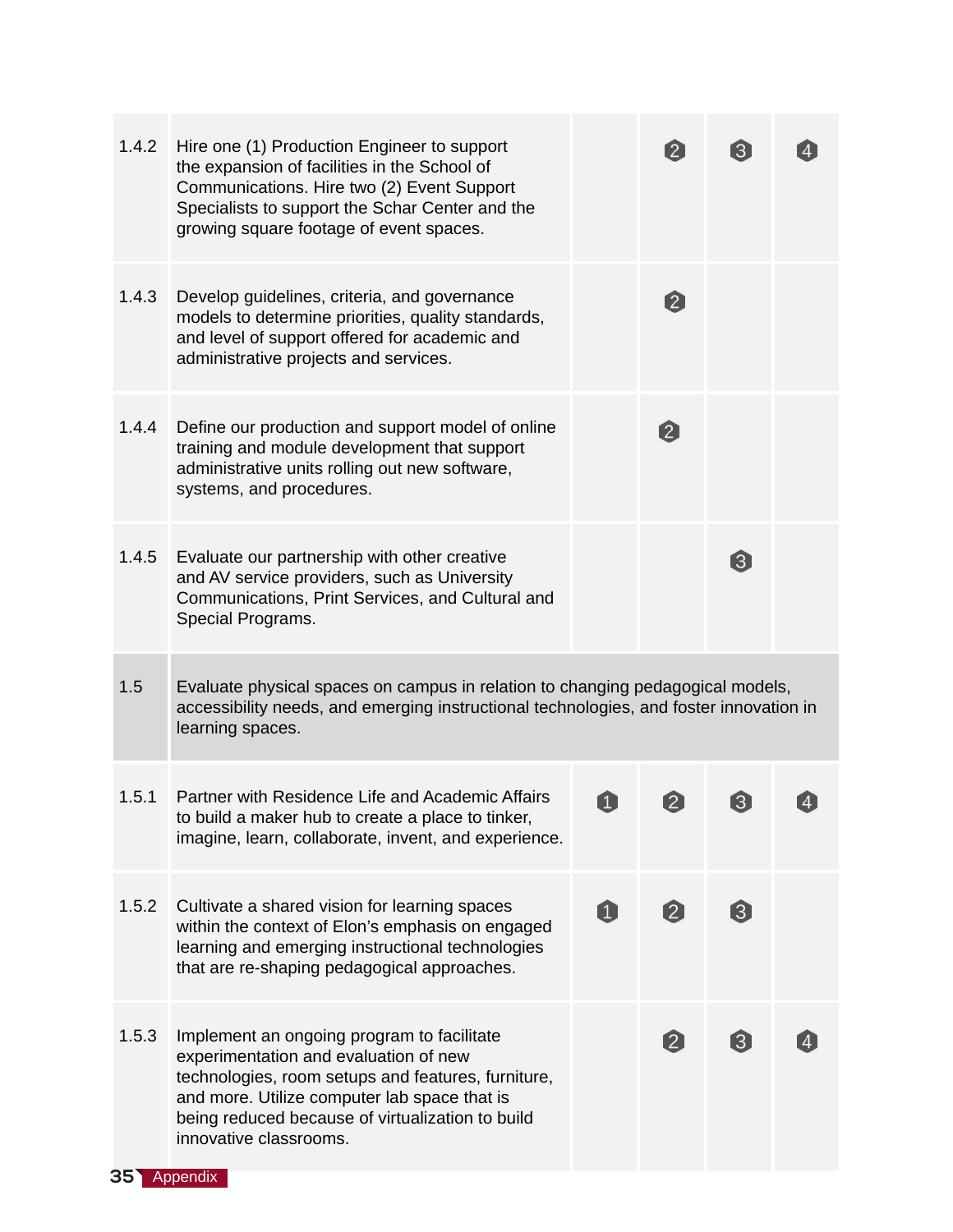| 1.5.4 | Build an Elon version of a SCALE-UP classroom<br>(Student-Centered Active Learning Environment for<br>Undergraduate Programs), allowing for increased<br>opportunities for faculty to co-teach courses and<br>collaborate between courses with shared learning<br>outcomes. |             |                   |  |
|-------|-----------------------------------------------------------------------------------------------------------------------------------------------------------------------------------------------------------------------------------------------------------------------------|-------------|-------------------|--|
| 1.5.5 | Provide faculty development opportunities to<br>maximize the return on investment and the use of<br>learning spaces in teaching and learning.                                                                                                                               | $\boxed{2}$ | $\boxed{3}$       |  |
| 1.5.6 | Partner with the Faculty Fellow for Technology<br>to establish a campus culture for students of<br>Bring Your Own Device (BYOD). Guide faculty<br>in pedagogical techniques to leverage the use of<br>devices in teaching and learning.                                     | $\boxed{2}$ | $\lceil 3 \rceil$ |  |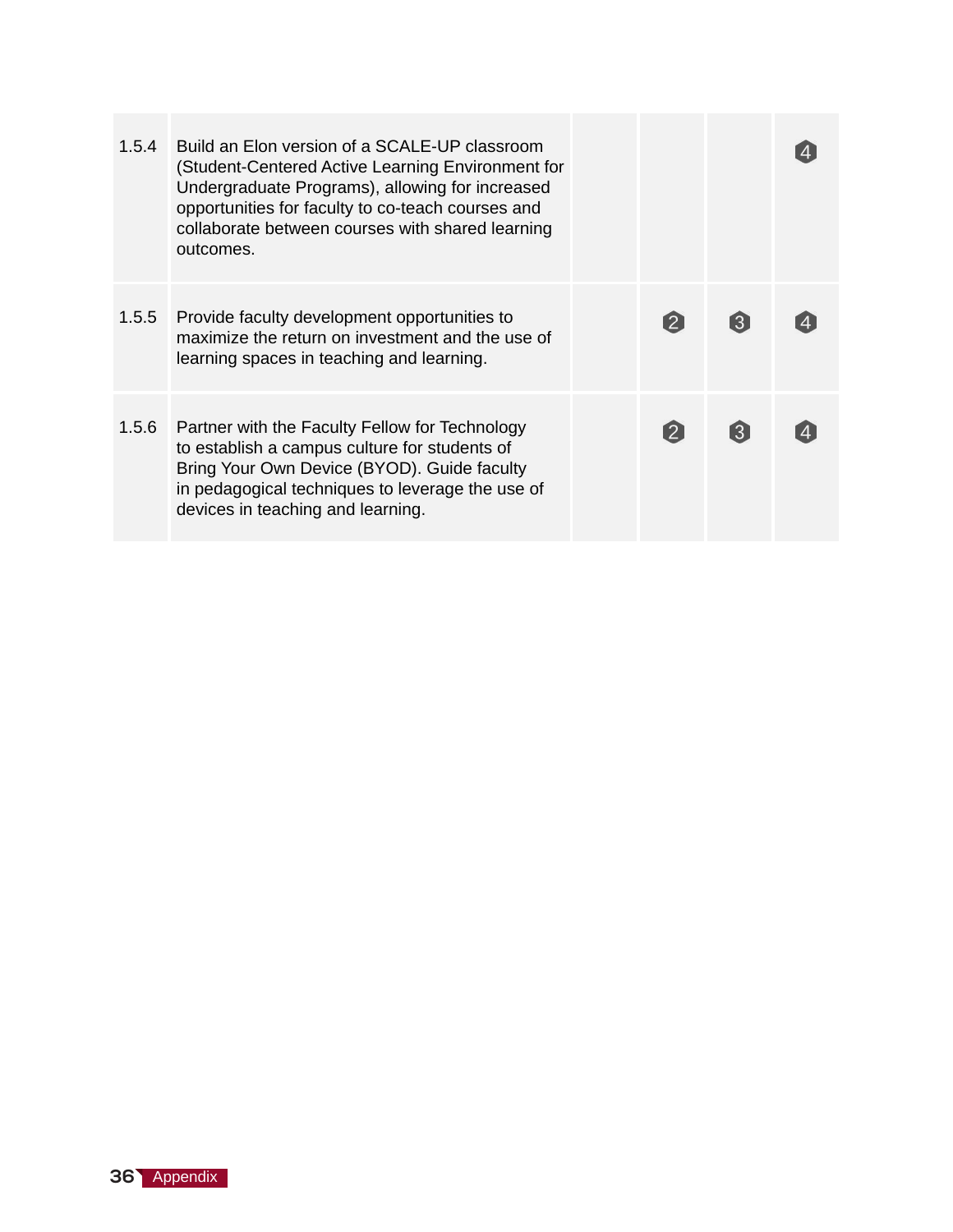### INFRASTRUCTURE

| <sup>1</sup> Year 1 | 2 Year 2<br>3 Year 3<br>4 Year 4                                                                                                                                                                                     |                |                  |                   |  |  |  |  |
|---------------------|----------------------------------------------------------------------------------------------------------------------------------------------------------------------------------------------------------------------|----------------|------------------|-------------------|--|--|--|--|
| $\#$                | <b>RECOMMENDATION</b>                                                                                                                                                                                                | YEAR(S)        |                  |                   |  |  |  |  |
| 2.1                 | Streamline information systems and services to increase accessibility by all devices<br>(mobile phones, tablets, computers, and future devices).                                                                     |                |                  |                   |  |  |  |  |
| 2.1.1               | Create effective video content service solutions<br>that include a mobile-friendly interface (easy<br>archiving and storage solutions).                                                                              |                | $\mathbf{[2]}$   |                   |  |  |  |  |
| 2.1.2               | Implement a centralized and unified network<br>access policy management tool to provide<br>consistent, secure access to end-users.                                                                                   | $\blacksquare$ |                  |                   |  |  |  |  |
| 2.1.3               | Manage all mobile devices brought to Elon in a<br>consistent manner to provide increased security<br>and access to Elon services.                                                                                    | 0              |                  |                   |  |  |  |  |
| 2.1.4               | Incorporate training and development as new<br>systems are deployed and upgraded, creating a<br>supportable environment.                                                                                             |                | $\boldsymbol{2}$ |                   |  |  |  |  |
| 2.2                 | Implement Phase II of virtual computing initiatives to save resources.                                                                                                                                               |                |                  |                   |  |  |  |  |
|                     | 2.2.1 Increase buy-in with faculty in discipline-specific<br>software so that the mobile device of choice<br>interacts with integrated systems.                                                                      |                |                  | 0                 |  |  |  |  |
| 2.2.2               | Purchase additional XenApp licenses enabling<br>faculty to use virtual software solutions in courses.                                                                                                                |                |                  | $\left( 3\right)$ |  |  |  |  |
| 2.2.3               | Encourage a Bring Your Own Device (BYOD)<br>culture among students, faculty, and staff within<br>learning spaces to enhance their technology<br>experiences and continue the reduction in physical<br>computer labs. |                |                  | $\boxed{3}$       |  |  |  |  |

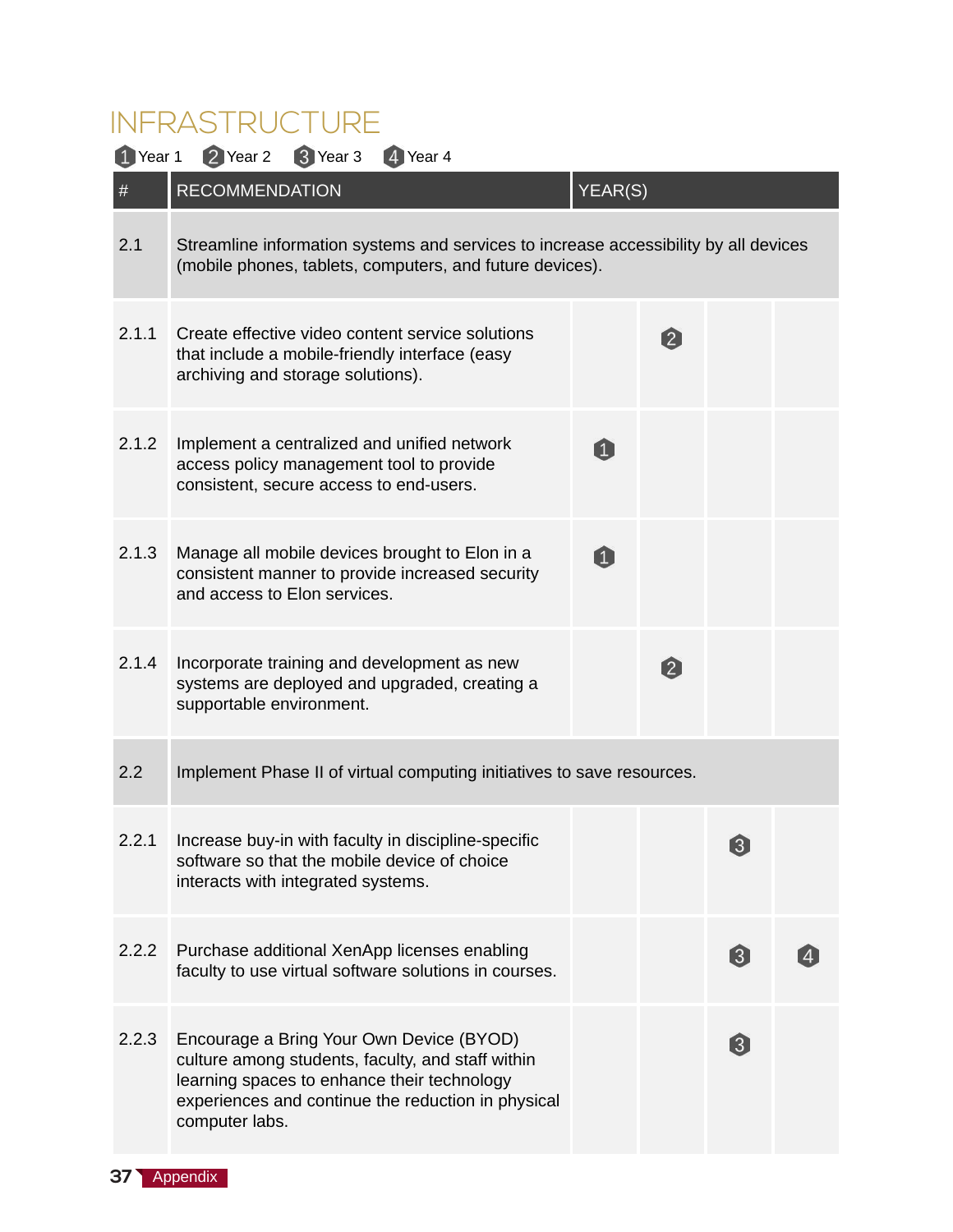| 2.3   | Improve upon and expand the network design and facility planning for future growth.<br>Aggressively migrate appropriate data and services to hybrid cloud-based solutions for<br>cost-effective storage, secure data back-up, and reduction of server infrastructure.                                                                                                                      |                |                    |                   |  |  |  |
|-------|--------------------------------------------------------------------------------------------------------------------------------------------------------------------------------------------------------------------------------------------------------------------------------------------------------------------------------------------------------------------------------------------|----------------|--------------------|-------------------|--|--|--|
| 2.3.1 | Deploy a "cloud first" strategy for any new<br>systems in implementation. Fully utilize and fund<br>SaaS (software as a service) options to support<br>applications and information systems.                                                                                                                                                                                               |                | $\boldsymbol{[2]}$ | $\left[3\right]$  |  |  |  |
| 2.3.2 | Continue to improve the wireless network reliability,<br>diversity, and backup, within and outside campus<br>buildings by systematically upgrading our access<br>points to new technologies.                                                                                                                                                                                               | û              | $\boxed{2}$        | $\boxed{3}$       |  |  |  |
| 2.3.3 | Redesign and replace wired infrastructure within<br>the Historic Campus.                                                                                                                                                                                                                                                                                                                   |                |                    | $\lceil 3 \rceil$ |  |  |  |
| 2.3.4 | Develop a budget strategy to deploy and<br>refresh infrastructure supporting the growth and<br>complexity surrounding the transmission of audio<br>and video both internally (between buildings and<br>venues on campus) and externally though video<br>conferencing, telepresence, streaming, placements<br>in national media, live reports from student news<br>organizations, and more. |                |                    | $\left[3\right]$  |  |  |  |
| 2.3.5 | Continue to monitor and increase our Internet<br>Bandwidth capacity based on historical trends and<br>fund appropriate increases.                                                                                                                                                                                                                                                          | $\mathbf{1}$   | $\left[2\right]$   | $\lceil 3 \rceil$ |  |  |  |
| 2.3.6 | Continue enhanced security (deployment of client<br>side security and IPv6).                                                                                                                                                                                                                                                                                                               | $\blacksquare$ | $\boldsymbol{2}$   | $\boxed{3}$       |  |  |  |
| 2.3.7 | In cooperation with University Archives in<br>Belk Library and University Communications,<br>investigate best practices and solutions to<br>consolidate storage, retrieval, and archives for all<br>campus data and digital media.                                                                                                                                                         |                |                    | $\boxed{3}$       |  |  |  |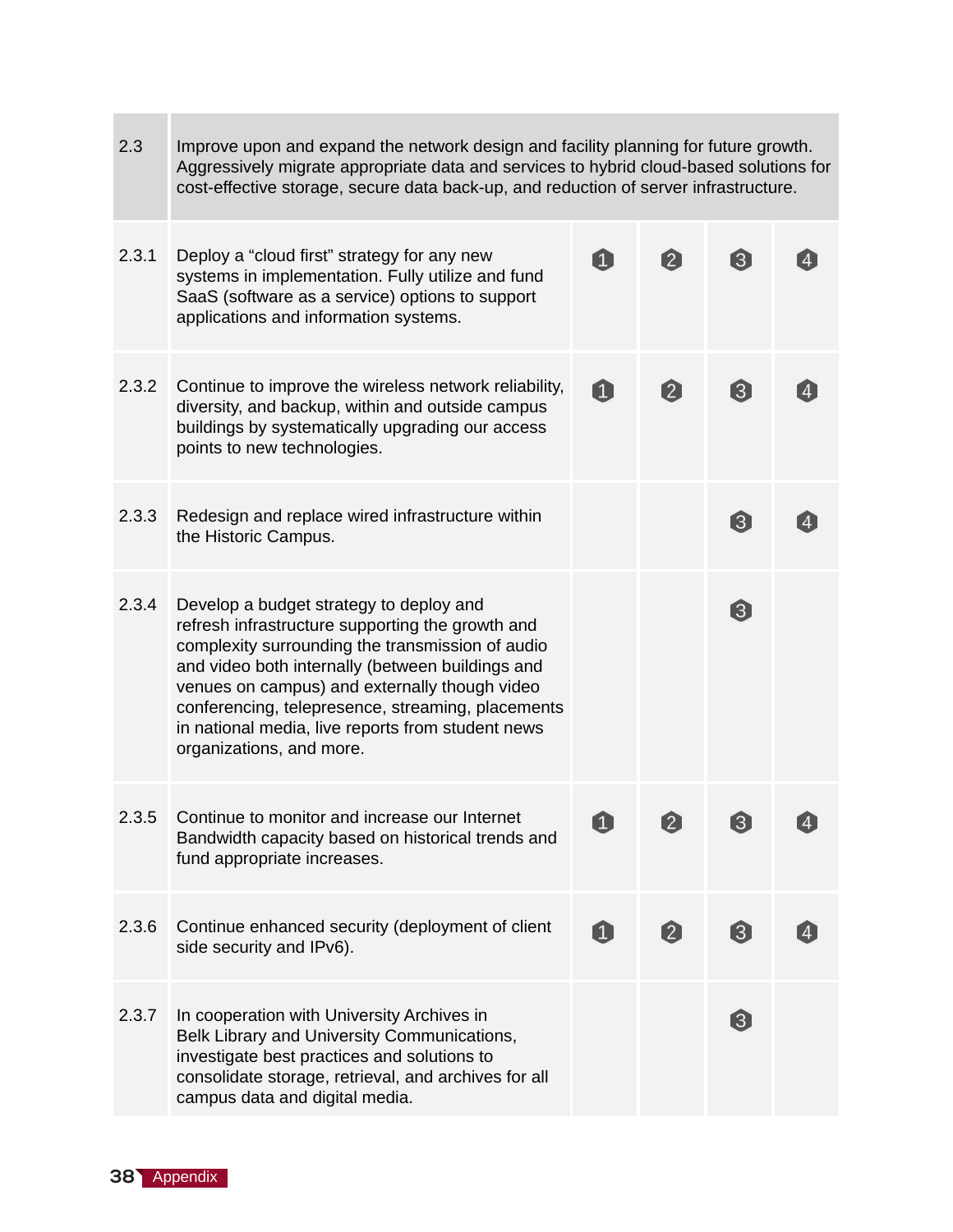### ENTERPRISE SOLUTIONS

| 1 Year 1 | 2 Year 2<br>3 Year 3<br>4 Year 4                                                                                                                                                                     |             |                        |                  |  |
|----------|------------------------------------------------------------------------------------------------------------------------------------------------------------------------------------------------------|-------------|------------------------|------------------|--|
| $\#$     | <b>RECOMMENDATION</b>                                                                                                                                                                                | YEAR(S)     |                        |                  |  |
| 3.1      | Collaborate with business partners across campus when considering third party<br>technology solutions to ensure best practices, integrations, features, support, and<br>contract terms are realized. |             |                        |                  |  |
| 3.1.1    | Establish a formal entry process for acquiring and<br>integrating new software solutions to address<br>contract review, data security, maintenance costs,<br>and service level agreements.           | 0           | $\boldsymbol{2}$       |                  |  |
| 3.2      | Provide robust reporting tools to deliver more data into the hands of more people to<br>drive better decisions across the university.                                                                |             |                        |                  |  |
| 3.2.1    | Implement Visual Analytics proof of concept for the<br>Provost's office and begin implementation for other<br>units.                                                                                 | $\mathbf 0$ | $\boxed{2}$            |                  |  |
| 3.2.2    | Hire one (1) business analytics/intelligence staff<br>member who can be dedicated to developing<br>reports and dashboards to answer strategic<br>questions.                                          |             |                        | $\boxed{3}$      |  |
| 3.2.3    | Hire one (1) database administrator (DBA)<br>to provide backup to existing DBA and help<br>implement a data warehouse to support all<br>university information systems.                              |             | $\left 2\right\rangle$ |                  |  |
| 3.2.4    | Build a data warehouse to provide better reporting<br>and analytics using consistent data across the<br>many university information systems.                                                         |             | $\boldsymbol{\Omega}$  | $\boldsymbol{3}$ |  |
| 3.2.5    | Partner with University Advancement to invest<br>resources to improve data cleansing and overall<br>data health and excellence.                                                                      |             | [2]                    |                  |  |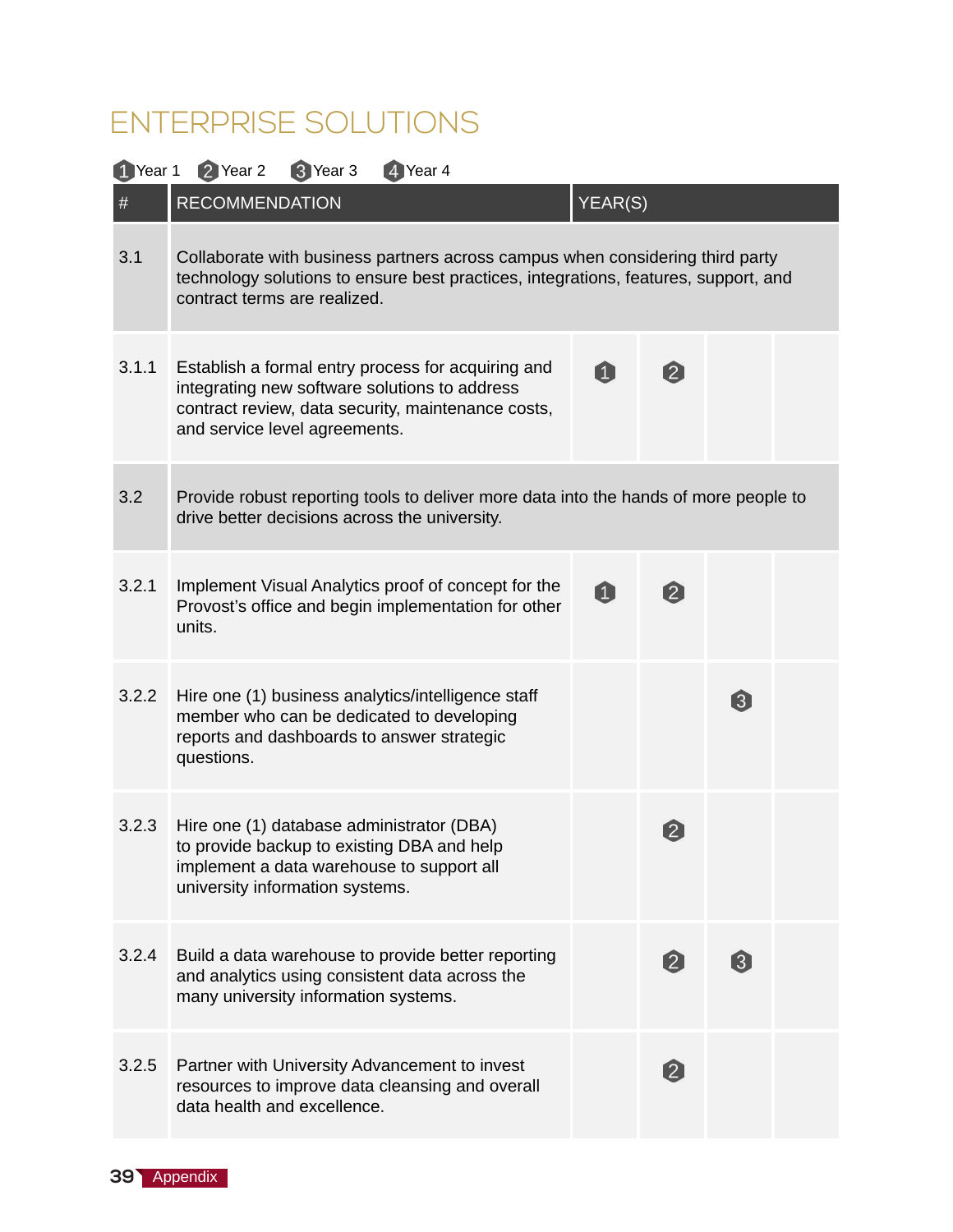| 3.2.6 | Evaluate the value of Visual Analytics as a full-<br>scale project.                                                                                                                                                                                                                                                                               |   |                  | [3]              |  |
|-------|---------------------------------------------------------------------------------------------------------------------------------------------------------------------------------------------------------------------------------------------------------------------------------------------------------------------------------------------------|---|------------------|------------------|--|
| 3.2.7 | Design and/or purchase innovative solutions that<br>respond to increasing needs for dashboards and<br>broader analytics across growing constituents like<br>alumni, parents, and friends of the university.                                                                                                                                       |   | $\boldsymbol{2}$ |                  |  |
| 3.3   | Utilize educational and student-related data to gain insights, decipher trends, identify<br>patterns, and act on complex issues that impact student success.                                                                                                                                                                                      |   |                  |                  |  |
| 3.3.1 | Initiate a Learning Analytics Initiative that identifies<br>key focus areas that can be heavily influenced by<br>data-driven analysis, such as creating an early<br>warning system to help identify academically<br>at-risk students, supporting a learner-centric<br>curriculum, etc.                                                            |   |                  | $\left[3\right]$ |  |
| 3.4   | Promote improved data flow and business efficiencies through the use of electronic<br>workflow solutions.                                                                                                                                                                                                                                         |   |                  |                  |  |
| 3.4.1 | Review current paper-driven and manual<br>processes to develop electronic ways to submit<br>forms, complete sign-up sheets, process changes,<br>and manage registrations while keeping data<br>integration needs as a primary driver for the<br>appropriate solution (OnTrack, Colleague, custom<br>web development, SharePoint, or third party). | A | $\boldsymbol{2}$ | $\boxed{3}$      |  |
| 3.4.2 | Evaluate the effectiveness of the existing<br>document management system in meeting<br>the campus needs for document imaging and<br>implement upgrades to the existing system and/<br>or recommend implementing a new document<br>management system to more effectively integrate<br>with Colleague and other enterprise applications.            |   |                  | $\left[3\right]$ |  |
| 3.4.3 | Integrate SharePoint solutions with core ERP data<br>to reduce shadow databases.                                                                                                                                                                                                                                                                  |   | $\boxed{2}$      |                  |  |

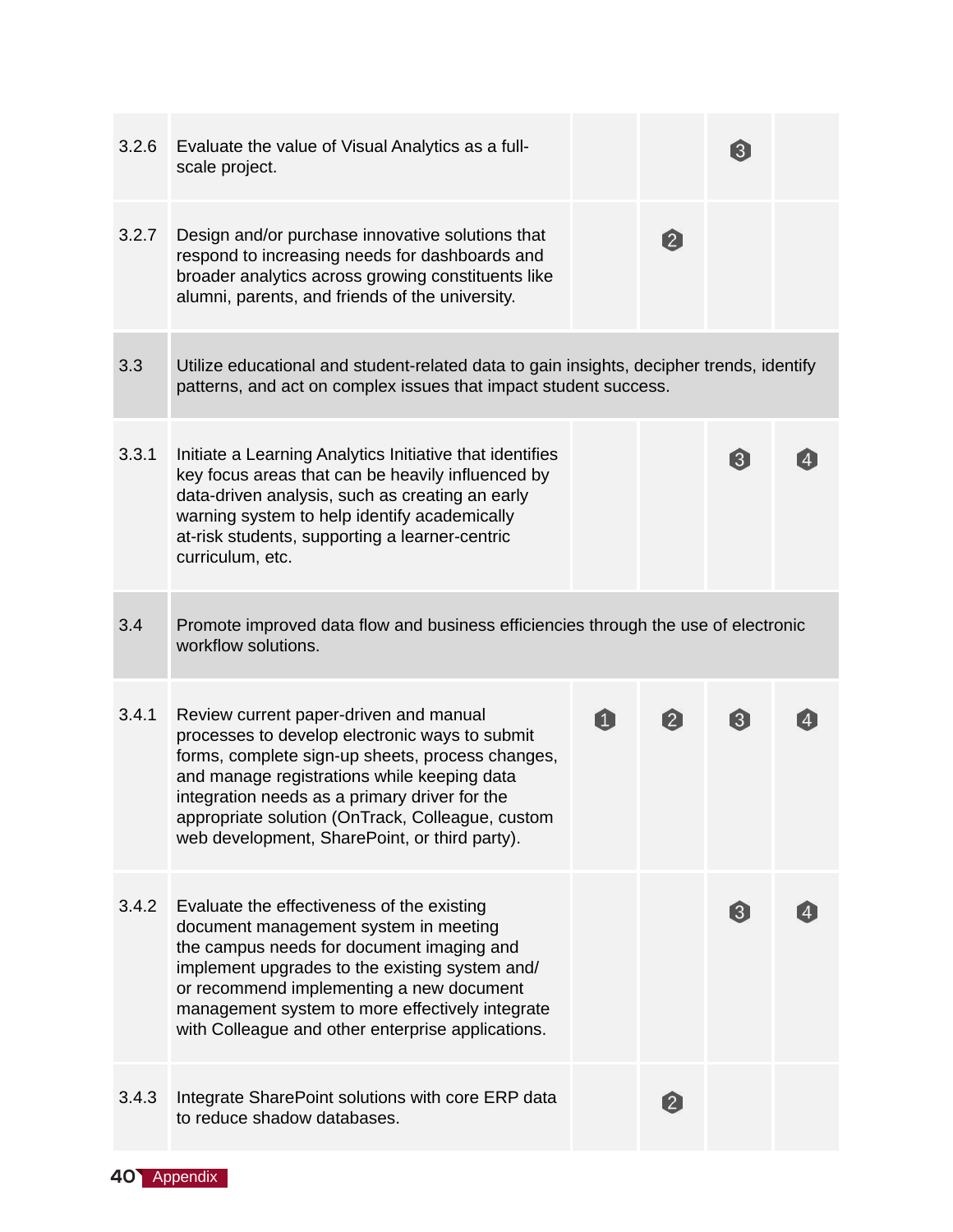| 3.4.4 | Train key users throughout campus to become<br>SharePoint Power Users who will learn to create<br>their own forms and workflow solutions with<br>oversight from I&CT.                                 | $\boxed{1}$ | [2]               | $\lceil 3 \rceil$                                                                                                                                                                                                  |  |
|-------|-------------------------------------------------------------------------------------------------------------------------------------------------------------------------------------------------------|-------------|-------------------|--------------------------------------------------------------------------------------------------------------------------------------------------------------------------------------------------------------------|--|
| 3.4.5 | Work with administrative and academic divisions to<br>streamline processes and reduce paper.                                                                                                          | Û           | $\boldsymbol{2}$  | 3                                                                                                                                                                                                                  |  |
| 3.5   | Provide tools and solutions to foster a collaborative environment for students, faculty,<br>and staff.                                                                                                |             |                   |                                                                                                                                                                                                                    |  |
| 3.5.1 | Improve access to student information (i.e.,<br>calendaring, student organizations, opportunities<br>for social interaction using a single sign-on<br>solution, and mobile technology).               |             |                   | $\boxed{3}$                                                                                                                                                                                                        |  |
| 3.5.2 | Establish data governance guidelines and<br>best practices for students, staff, and faculty to<br>understand the risks and security implications of<br>sharing institutional data across all systems. |             | $\mathbf{2}$      |                                                                                                                                                                                                                    |  |
| 3.5.3 | Implement the full suite of Microsoft Office 365<br>applications to faculty and staff.                                                                                                                |             |                   | $\boxed{3}$                                                                                                                                                                                                        |  |
| 3.5.4 | Explore moving students from Google accounts<br>to Microsoft Office 365 accounts, allowing for a<br>consolidated platform to increase communication<br>and collaboration opportunities.               |             | $\left[ 2\right]$ | $[3] % \includegraphics[width=0.9\columnwidth]{figures/2.png} \caption{The figure shows the number of parameters of the top of the right. The left is the number of different values of the right.} \label{fig:2}$ |  |
| 3.5.5 | Implement the use of Team Sites in SharePoint for<br>departmental and committee collaboration and file<br>sharing.                                                                                    |             |                   | $\boldsymbol{\Omega}$                                                                                                                                                                                              |  |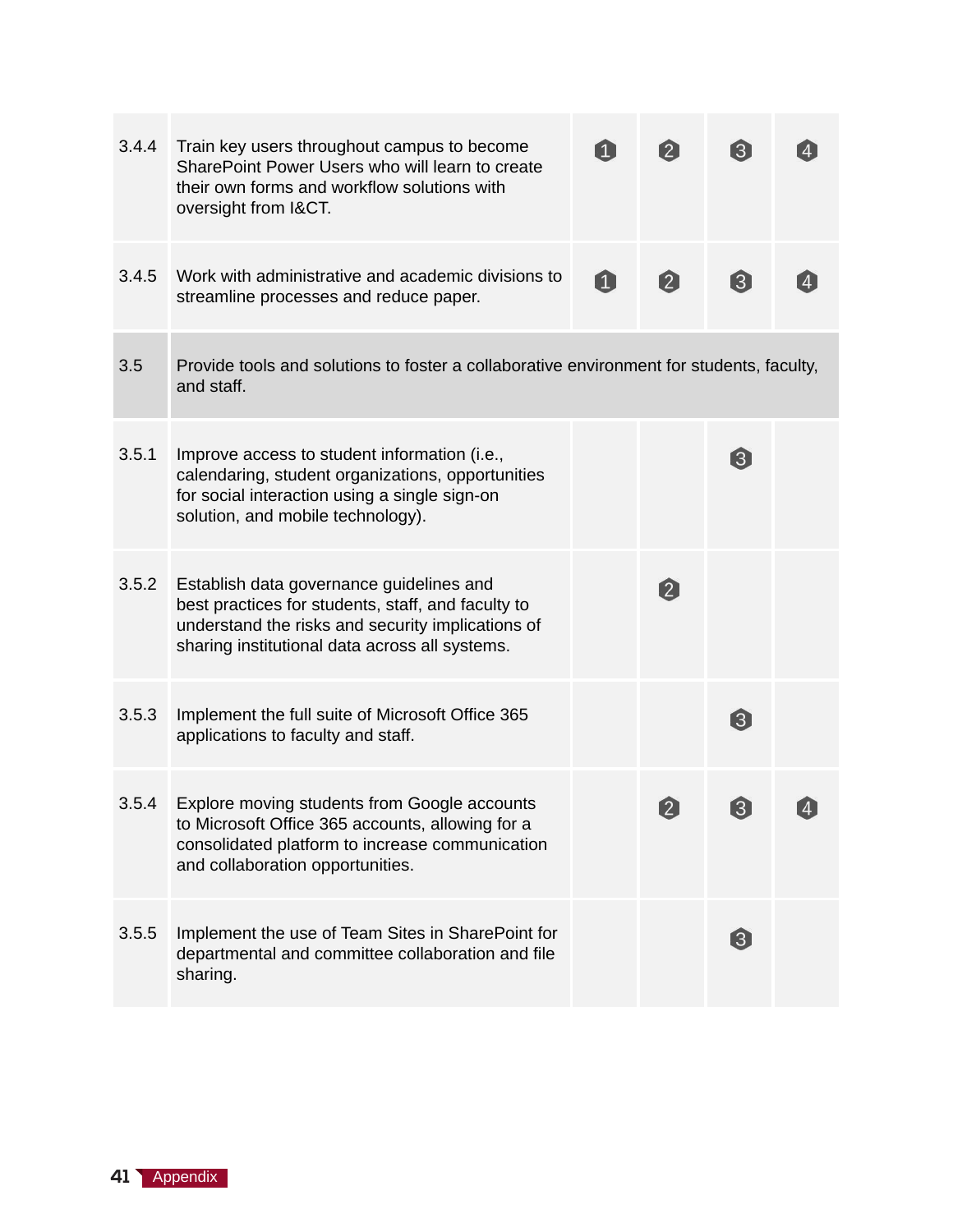| 3.6   | Commit to reflective continuous improvement of all business software and focus<br>on maintaining key student and business data in the primary ERP while achieving<br>integration with ancillary systems to realize the greatest return-on-investment. |                |                |       |  |  |  |
|-------|-------------------------------------------------------------------------------------------------------------------------------------------------------------------------------------------------------------------------------------------------------|----------------|----------------|-------|--|--|--|
| 3.6.1 | Utilize the tools we have more effectively<br>by engaging vendor consultants to address<br>challenges and present best practices.                                                                                                                     |                | $\mathbf{[2]}$ |       |  |  |  |
| 3.6.2 | Evaluate and implement a financial reporting<br>solution with full integration.                                                                                                                                                                       |                | [2]            |       |  |  |  |
| 3.6.3 | Implement a Financial Aid self-service solution.                                                                                                                                                                                                      |                |                |       |  |  |  |
| 3.6.4 | Integrate the Hiring form with the ERP to<br>streamline the process.                                                                                                                                                                                  | $\blacksquare$ |                |       |  |  |  |
| 3.6.5 | Improve integration and reporting for<br>undergraduate and graduate admissions.                                                                                                                                                                       | $\blacksquare$ | $\boxed{2}$    |       |  |  |  |
| 3.6.6 | Improve access to information systems using<br>single sign-on technology to create a personalized<br>experience for students, faculty, and staff.                                                                                                     |                | $\boxed{2}$    | $[3]$ |  |  |  |
| 3.6.7 | Hire one (1) application developer staff member<br>who will support SharePoint projects, workflows,<br>and integration with enterprise systems.                                                                                                       |                |                |       |  |  |  |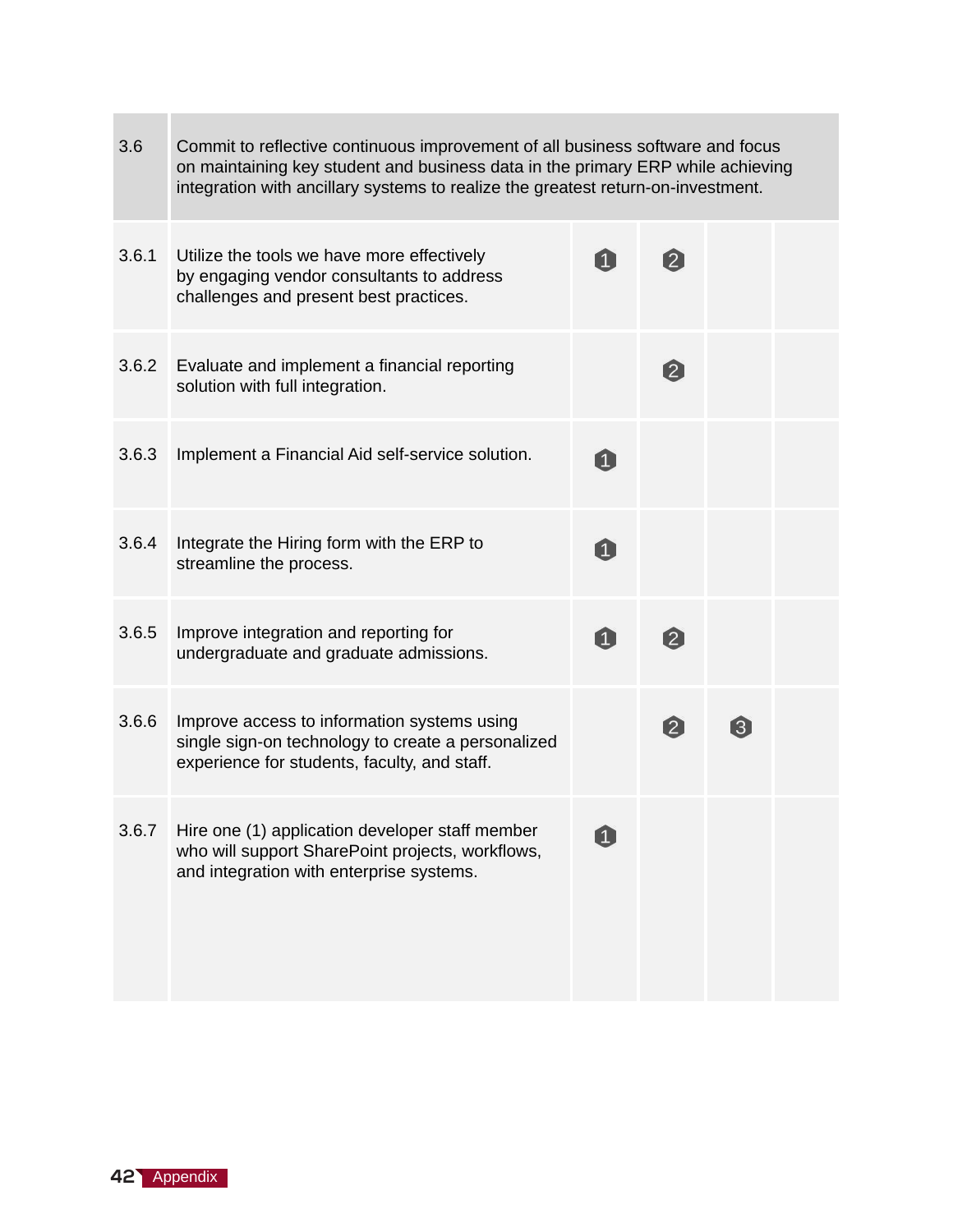| 3.7   | Fully evaluate and challenge existing business software solutions to increase<br>efficiencies and reduce costs.                                                                       |                    |             |  |
|-------|---------------------------------------------------------------------------------------------------------------------------------------------------------------------------------------|--------------------|-------------|--|
| 3.7.1 | Engage Ellucian to provide Action Planning<br>recommendations within the suite of products<br>offered to strengthen operational excellence and<br>foster institutional effectiveness. |                    |             |  |
|       | 3.7.2 Consider the offerings of other ERP solutions to<br>evaluate the business case, costs, and potential<br>savings if a change were recommended.                                   | $\left[ 2 \right]$ | $\boxed{3}$ |  |
| 3.7.3 | Make a recommendation for an ERP solution that<br>will serve the future business needs and improve<br>efficiencies.                                                                   |                    |             |  |



 $\sim$ 

**Contract**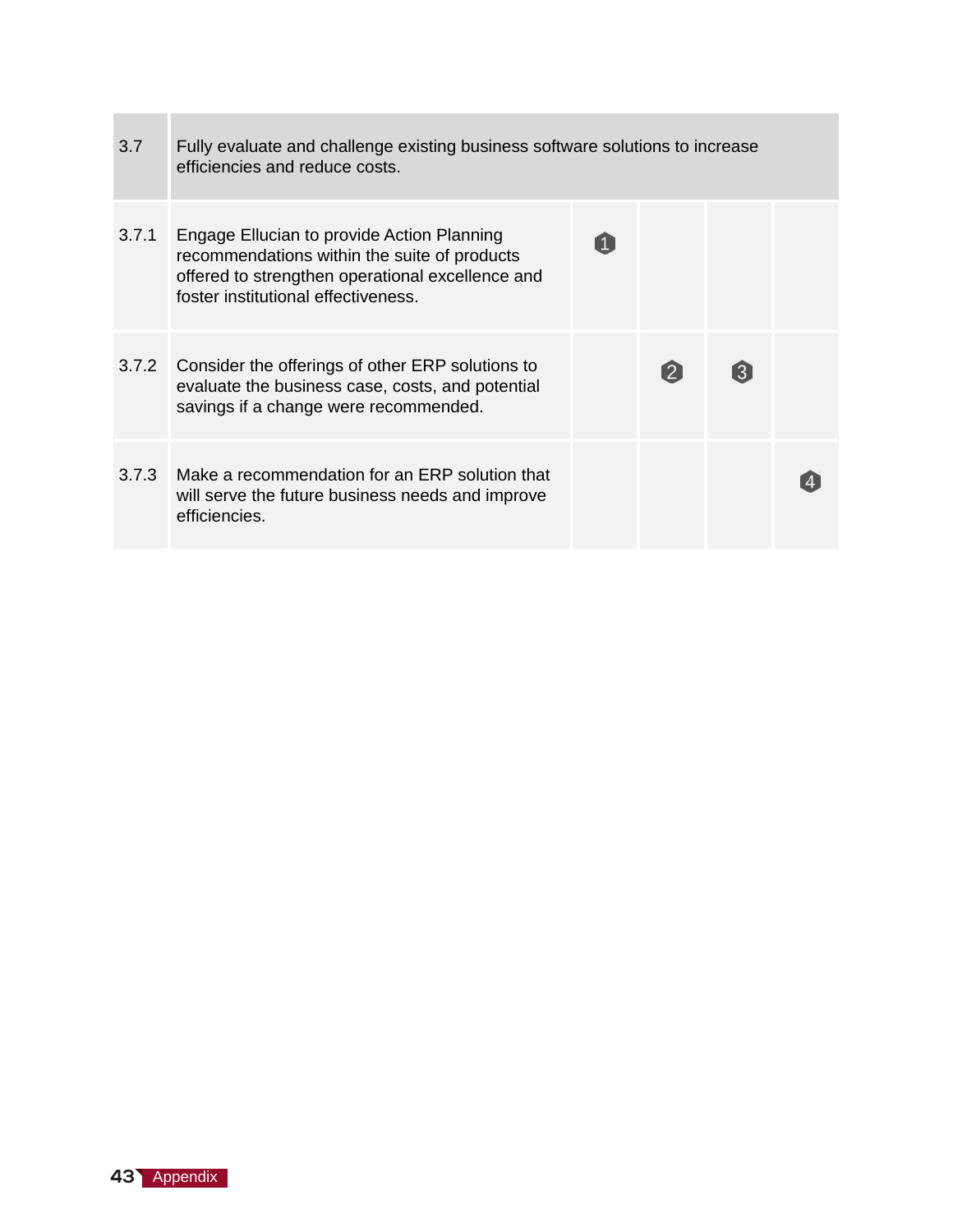### QUALITY OF SERVICE

| 1 Year 1 | 2 Year 2<br>3 Year 3<br>4 Year 4                                                                                                                                                  |         |                  |                  |  |
|----------|-----------------------------------------------------------------------------------------------------------------------------------------------------------------------------------|---------|------------------|------------------|--|
| #        | <b>RECOMMENDATION</b>                                                                                                                                                             | YEAR(S) |                  |                  |  |
| 4.1      | Tailor a customer service mission to the broader support philosophy of the university<br>that is sustainable and based on metrics.                                                |         |                  |                  |  |
| 4.1.1    | Enable a well-constructed service desk software<br>tool that can handle support across the enterprise<br>of I&CT.                                                                 |         | $\boldsymbol{2}$ |                  |  |
| 4.1.2    | Help our users help themselves - update online<br>documentation regularly, write relevant blog posts,<br>and create self-service tools that are easy to use.                      |         | $\boldsymbol{2}$ |                  |  |
| 4.1.3    | Create a shared services unit to provide portions of<br>staff time to support higher technical areas (Human<br>Resources, Police and Security, the Phoenix Card<br>office, etc.). |         |                  | $\left[3\right]$ |  |
| 4.1.4    | Build a support structure that supports growth in<br>facilities and expansion of the campus in remote<br>locations.                                                               |         |                  | 3                |  |
| 4.1.5    | Hire two (2) general computer technicians with<br>assigned time to operational areas requiring<br>additional technology support due to complexity<br>and data needs.              |         |                  | $\left[3\right]$ |  |
| 4.1.6    | Evaluate current positions and titles to meet<br>industry standards and best practices.                                                                                           |         | $\boxed{2}$      |                  |  |
| 4.2      | Invigorate a technology department-wide philosophy of sustaining core services,<br>supporting innovation, facilitating growth, and promoting financial stewardship.               |         |                  |                  |  |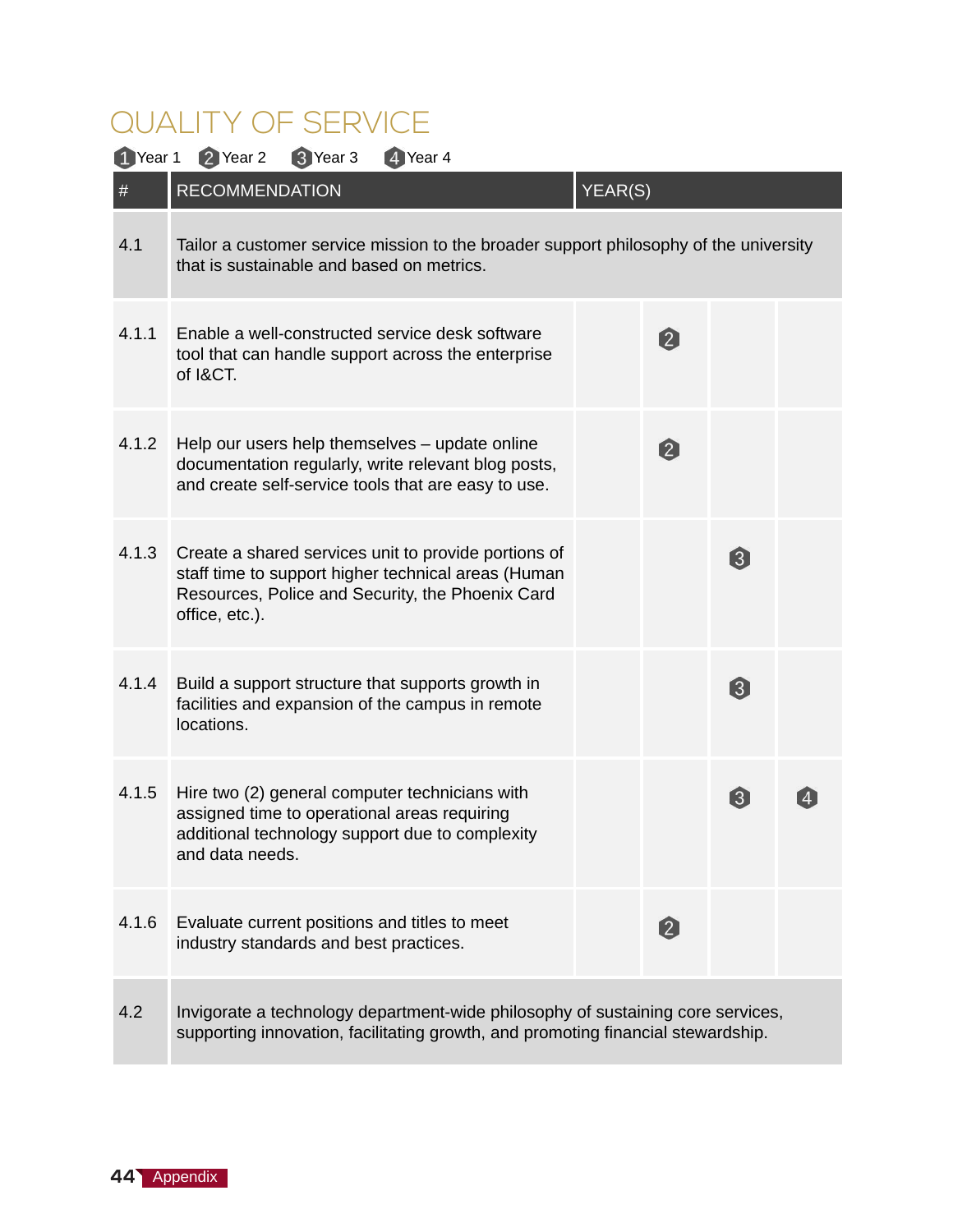| 4.2.1 | Scaffold greater alliances with business partners<br>during the budget and planning processes to plan<br>new technology projects collectively.                         |                   |  |
|-------|------------------------------------------------------------------------------------------------------------------------------------------------------------------------|-------------------|--|
| 4.2.2 | Examine basic computer needs for all users to<br>determine the new standard for personal computing<br>and telecommunications.                                          | $\boxed{2}$       |  |
| 4.3   | Establish a strong Information Technology Governance portfolio, including<br>representatives from several campus constituencies.                                       |                   |  |
| 4.3.1 | Build upon ATACC (Academic Technology and<br>Computing Committee) relationships.                                                                                       |                   |  |
| 4.3.2 | Establish a Student Advisory Board for active<br>student feedback.                                                                                                     |                   |  |
| 4.3.3 | Establish an Administrative Advisory Group and<br>redefine the Administrative Computing User Group.                                                                    | $\mathbf{2}$      |  |
| 4.3.4 | Create data governance guidelines for students,<br>faculty, and staff in partnership with advisory<br>groups.                                                          |                   |  |
| 4.4   | Create a strong Project Management methodology, enabling nimble and efficient<br>movement within projects while creating an industry standard approach to initiatives. |                   |  |
| 4.4.1 | Create an internal Project Management certification<br>program for I&CT staff.                                                                                         |                   |  |
| 4.4.2 | Formally track and manage all high-impact<br>enterprise projects throughout the division.                                                                              | $\left[ 2\right]$ |  |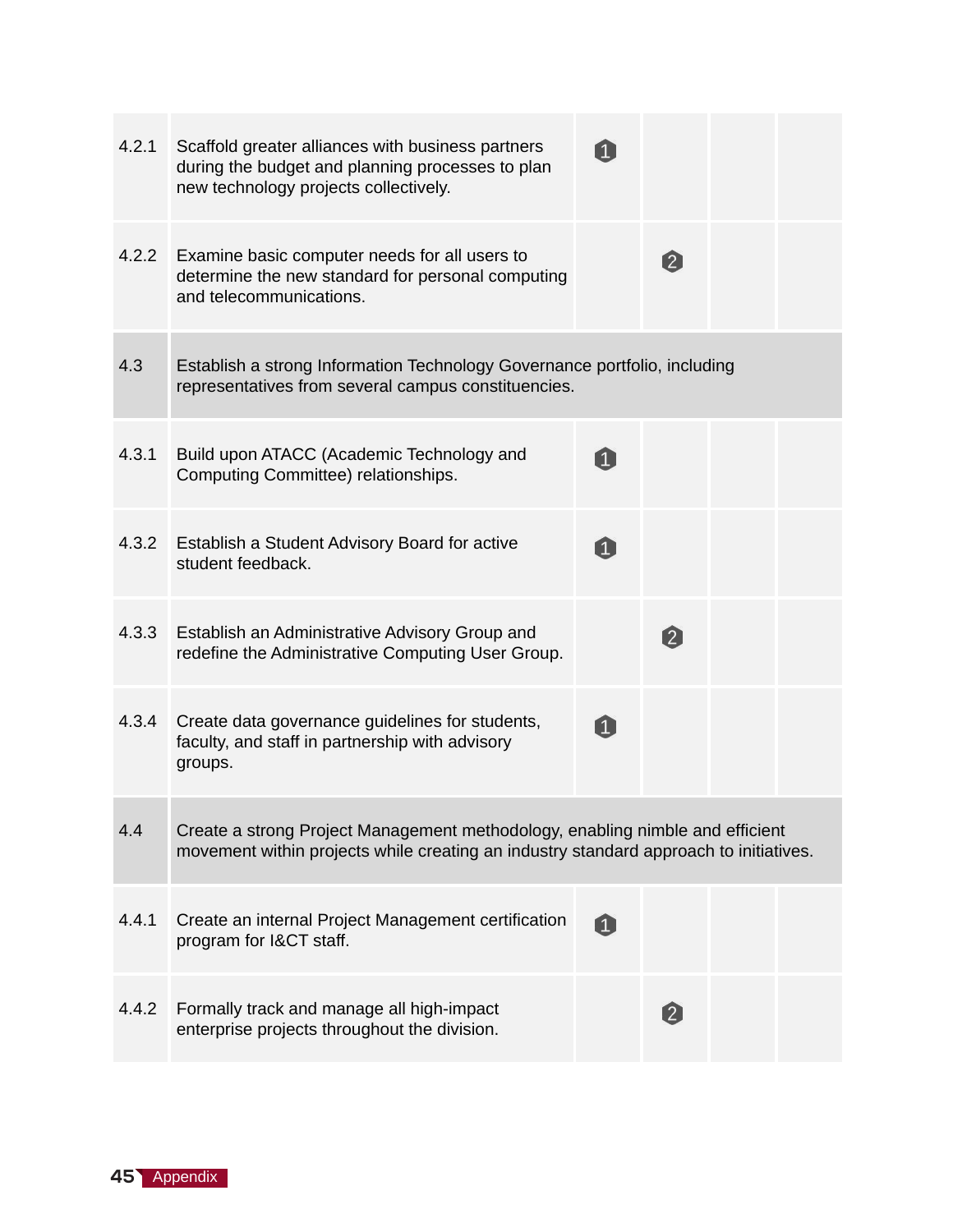| 4.5   | Provide professional development opportunities to our business partners and<br>technology staff to create a culture that encourages community support.                                                                                                                                                       |   |                   |                  |  |
|-------|--------------------------------------------------------------------------------------------------------------------------------------------------------------------------------------------------------------------------------------------------------------------------------------------------------------|---|-------------------|------------------|--|
| 4.5.1 | Establish baseline technical proficiencies that<br>should be met by all staff in order to work effectively<br>in a collaborative, fast-paced environment.                                                                                                                                                    |   |                   | [3]              |  |
| 4.5.2 | Partner with the Office of Leadership and<br>Professional Development, Academic Affairs,<br>and Human Resources to investigate digital<br>badges and the development of a system to track<br>professional development activity, acknowledge<br>skill development, and show proven competencies<br>for staff. |   |                   | $\boxed{3}$      |  |
| 4.5.3 | Train staff members to improve their understanding<br>and use of Colleague and other key information<br>systems, and utilize Ellucian's eLearning library to<br>more effectively learn about department specific<br>functionality.                                                                           | A | $\boxed{2}$       | $\left[3\right]$ |  |
| 4.5.4 | Identify and train key staff members in departments<br>across campus to serve in the Technology<br>Champion Program and become a resource for<br>training within their department and across the<br>campus community.                                                                                        |   | $\left[ 2\right]$ | $\boxed{3}$      |  |
| 4.5.5 | Identify and train key faculty members in<br>departments across campus to serve as leaders for<br>integrating technology into teaching and learning.                                                                                                                                                         |   | $\left[ 2\right]$ |                  |  |
| 4.6   | Perform an assessment of the Instructional and Campus Technologies brand and<br>implement a marketing and communications plan.                                                                                                                                                                               |   |                   |                  |  |
| 4.6.1 | Assess the branding and current marketing of<br>Instructional and Campus Technologies as a<br>central resource for the larger Elon community at<br>all campus locations.                                                                                                                                     |   | $\left[ 2\right]$ |                  |  |

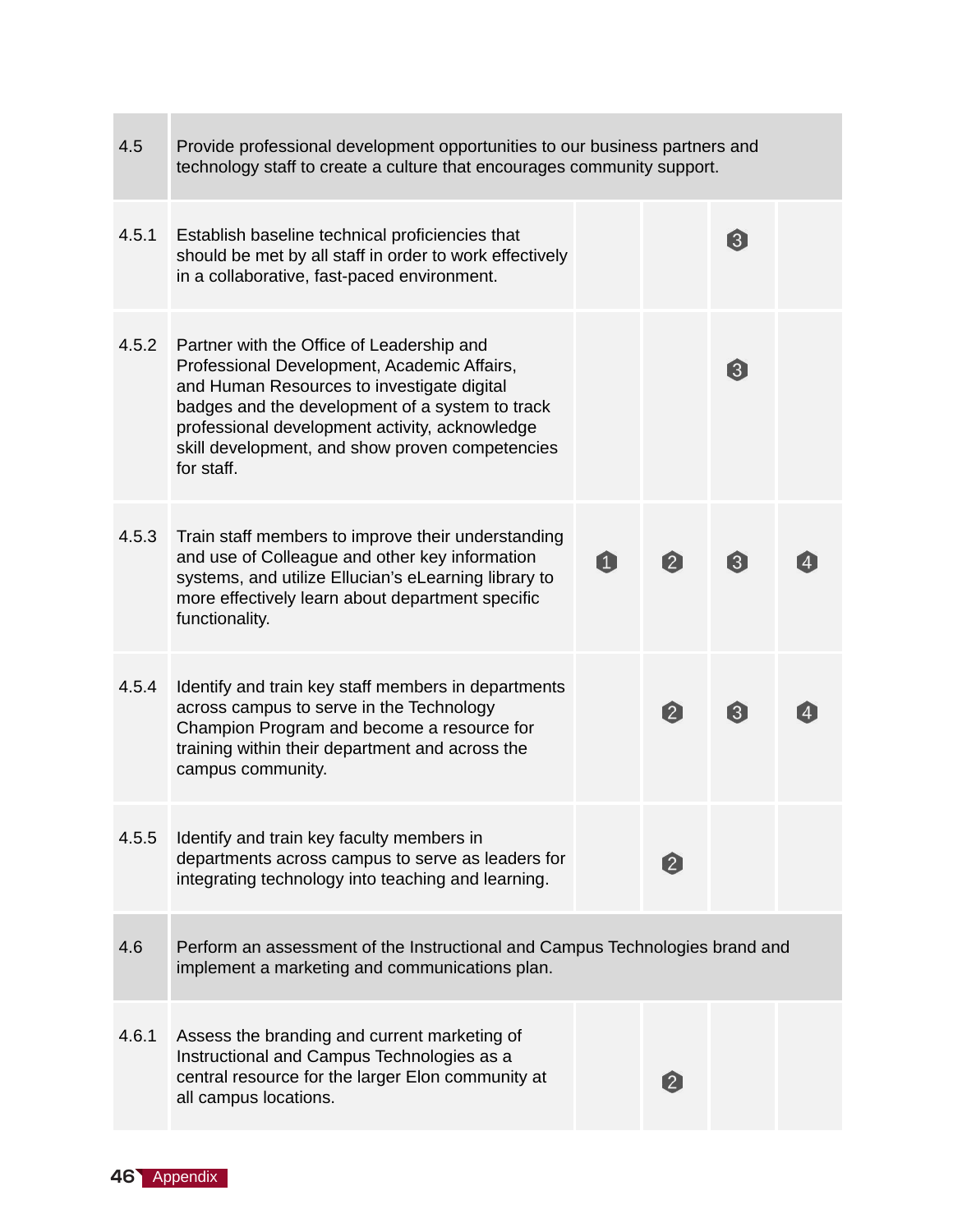| 4.6.2 | Collect stakeholder feedback, propose a change<br>to the parent name of the division to the Office of<br>Information Technology, and evaluate the names of<br>the five departments within technology.      |  |  |
|-------|------------------------------------------------------------------------------------------------------------------------------------------------------------------------------------------------------------|--|--|
| 4.6.3 | Implement a marketing and communications plan<br>to show the value of technology at Elon and to<br>meet the changing informational needs of faculty,<br>staff, students, prospective students, and alumni. |  |  |

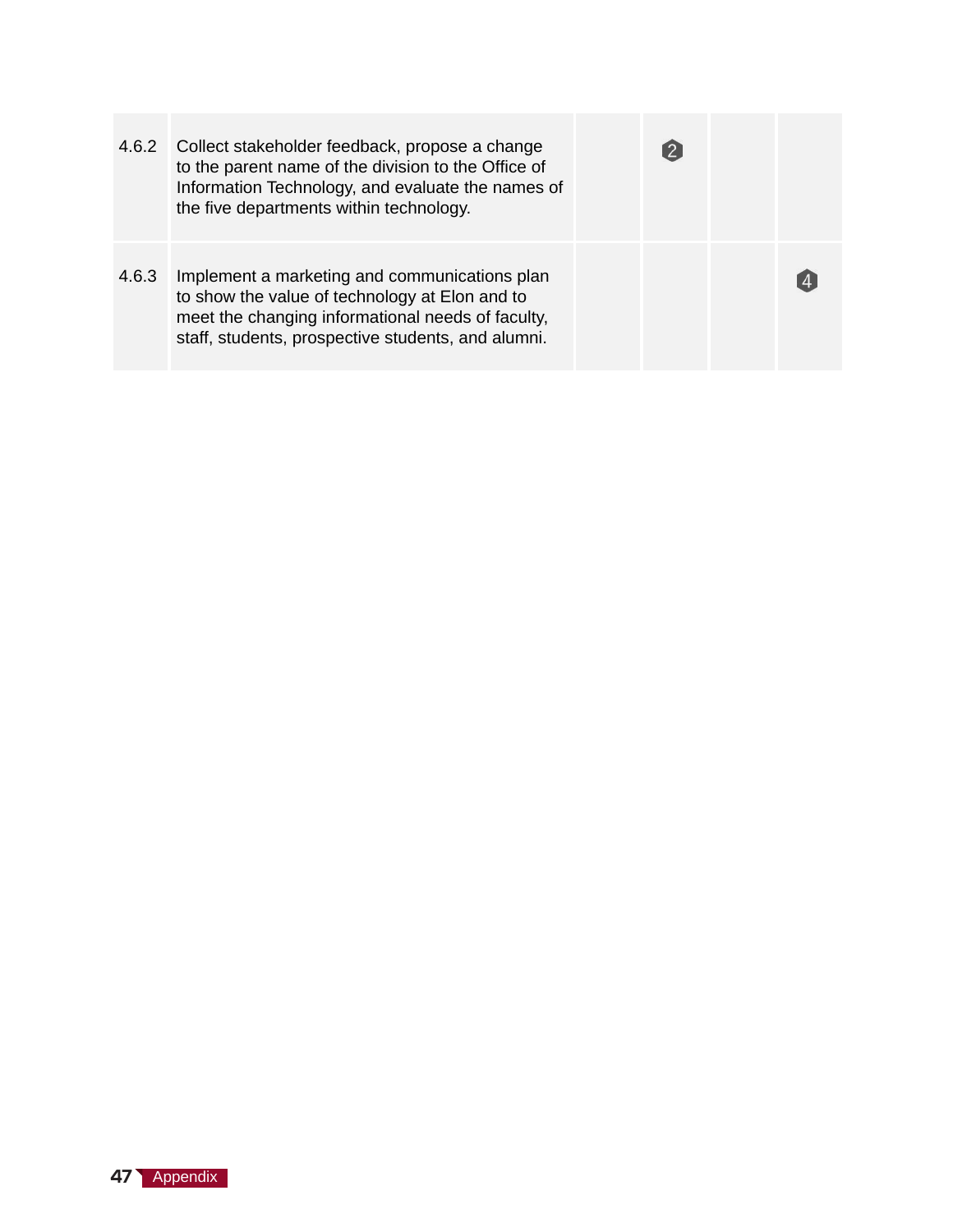### INFORMATION SECURITY

| 1 Year 1 | 2 Year 2<br>3 Year 3<br>4 Year 4                                                                                                                                                         |                |                   |                  |  |
|----------|------------------------------------------------------------------------------------------------------------------------------------------------------------------------------------------|----------------|-------------------|------------------|--|
| $\#$     | <b>RECOMMENDATION</b>                                                                                                                                                                    | YEAR(S)        |                   |                  |  |
| 5.1      | Provide a secure and robust information infrastructure that supports and protects the<br>enterprise and its systems.                                                                     |                |                   |                  |  |
| 5.1.1    | Complete external audits for data penetration and<br>policy evaluation every two (2) years.                                                                                              |                | $\boldsymbol{2}$  |                  |  |
| 5.1.2    | Hire one (1) Information Security Director to focus<br>on data security, policy, and compliance.                                                                                         | Û              |                   |                  |  |
| 5.1.3    | Create and train an information security team<br>using internal staff to assist with communications<br>and procedures.                                                                   |                |                   | $\boldsymbol{3}$ |  |
| 5.1.4    | Develop new IT security policies and adopt best<br>practices for compliance of sensitive data.                                                                                           |                |                   | $\bf{3}$         |  |
| 5.1.5    | Integrate a Security Information and Event<br>Management system into our infrastructure for<br>logging and tracking incidents.                                                           | $\blacksquare$ |                   |                  |  |
| 5.1.6    | Increase data security training for positions<br>accessing sensitive data.                                                                                                               |                | $\left[ 2\right]$ | $\boxed{3}$      |  |
| 5.1.7    | Redefine and publish business continuity<br>expectations with critical systems for operations<br>(Disaster Recovery Models).                                                             |                |                   | $\boxed{3}$      |  |
| 5.1.8    | Create and provide a robust training program<br>for different compliance areas that handle and<br>regulate sensitive institutional data, such as<br>FERPA and other similar information. |                | $\boxed{2}$       |                  |  |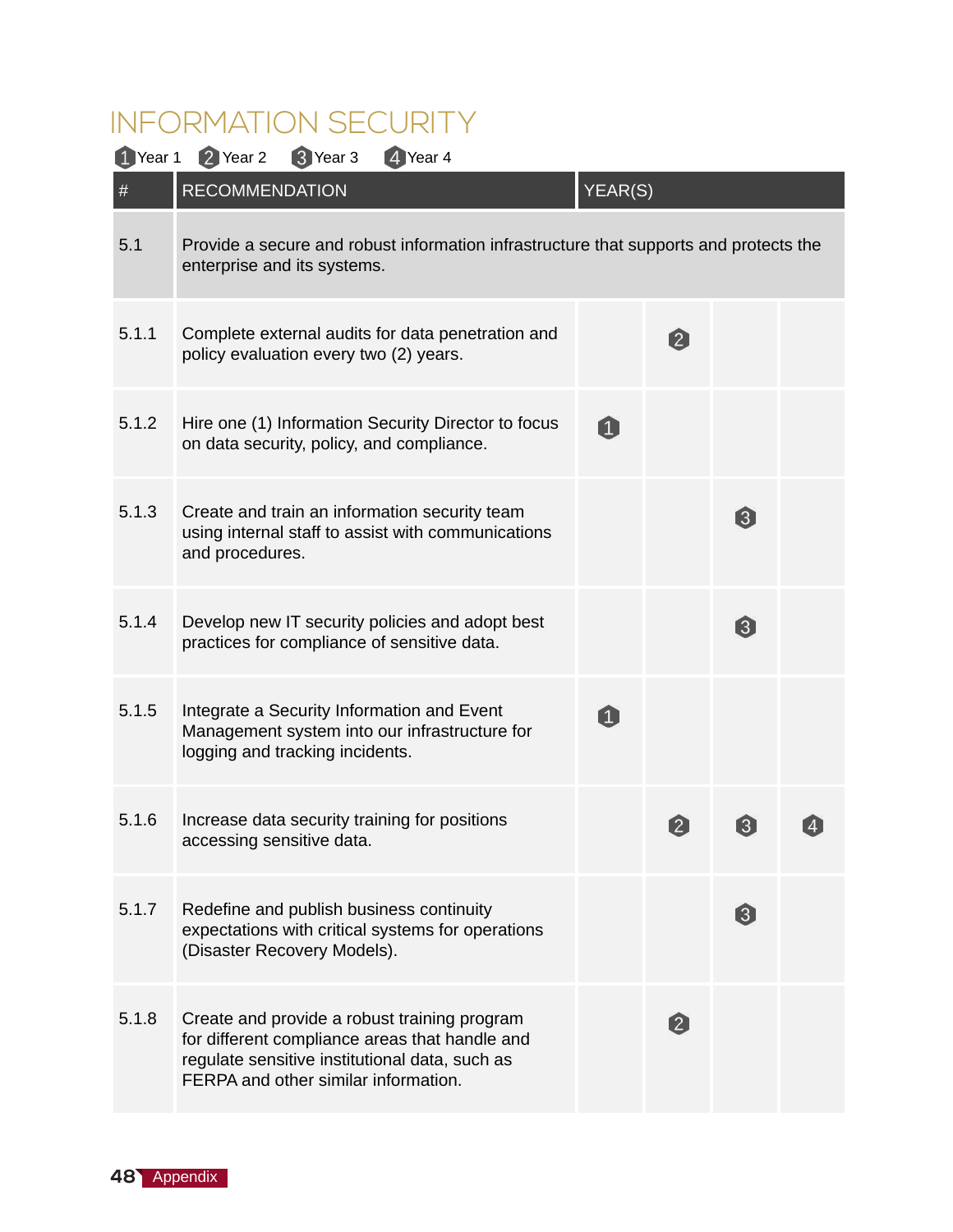5.1.9 Provide faculty and staff tools necessary to detect  $\bullet$ and eliminate unnecessary sensitive data on Elon University systems. 5.1.10 Integrate Security Analysis into the evaluation and  $\bullet$ purchasing process for software that will process or store High Risk Data so that appropriate data security requirements can be determined early in the process.

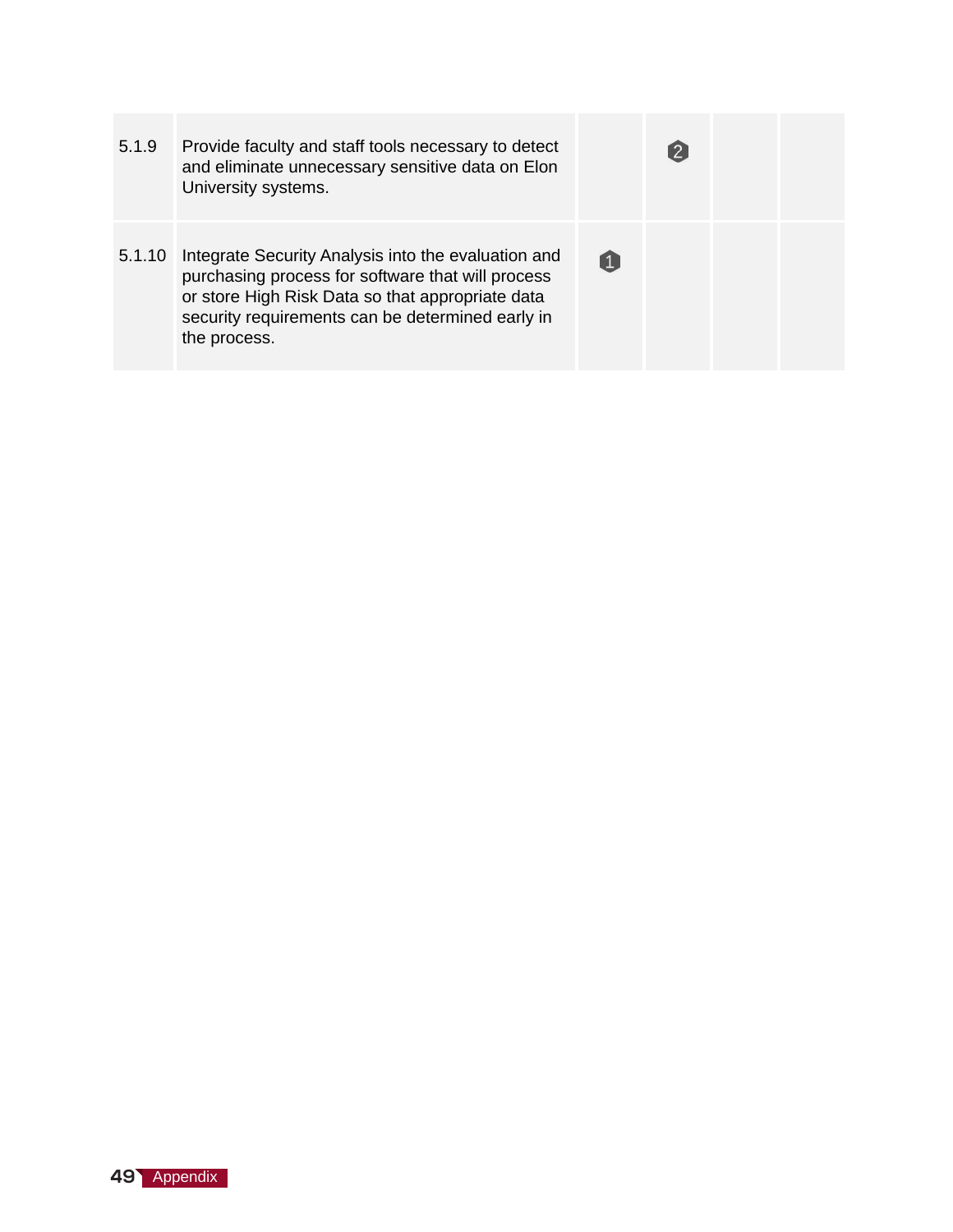### ORGANIZATIONAL **STRUCTURE**



**51** Appendix

**•** Learning Spaces Work Group

**•** Student Technology Advisory Group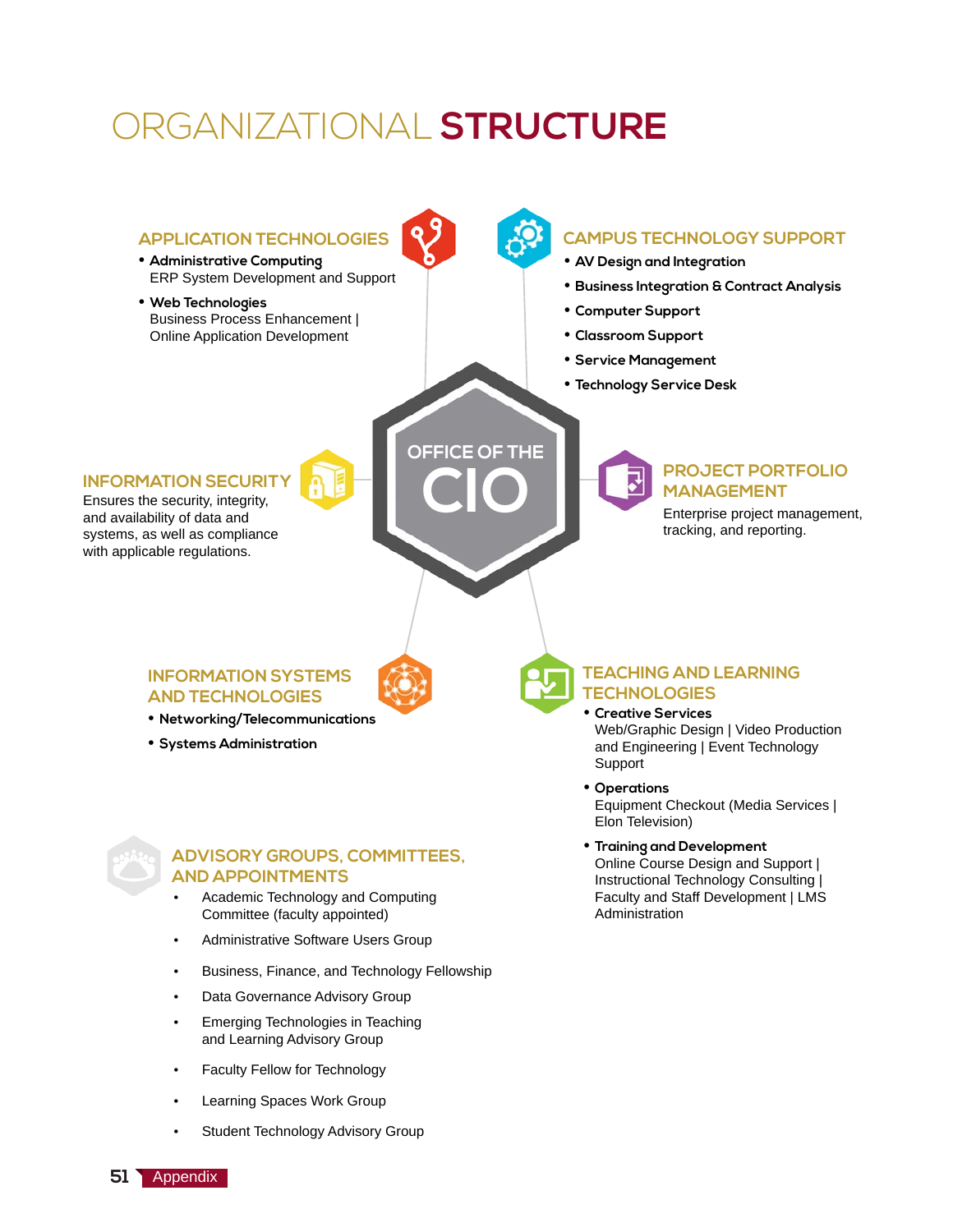### STRATEGIC PLAN **REVIEWERS**

The 2015-2019 I&CT Strategic Plan was reviewed by the following members of the Elon University community throughout the planning and writing process:

| Haya Ajjan, Assistant Professor of Management<br><b>Information Systems</b>                              | Jon Dooley, Assistant Vice President for Student<br>Life/Dean of Campus Life                                                                                            |
|----------------------------------------------------------------------------------------------------------|-------------------------------------------------------------------------------------------------------------------------------------------------------------------------|
| Dan Anderson, Vice President for University<br>Communications                                            | Peter Felten, Assistant Provost, Executive Director -<br>Center for the Advancement of Teaching & Learning<br>and Center for Engaged Learning & Professor of<br>History |
| Janna Anderson, Professor of Communications                                                              |                                                                                                                                                                         |
| <b>Brooke Barnett, Associate Provost for Inclusive</b><br>Community and Professor of Communications      | Stephen Folger, Department Chair/Program<br>Director and Professor of Physical Therapy<br>Education                                                                     |
| John Barnhill, Assistant Vice President for<br>University Advancement                                    | <b>Dennis Franks, Director of Campus Safety and</b><br>Police                                                                                                           |
| Jeremy Ball, Director of Advancement Services                                                            | <b>Chris Fulkerson, Assistant Vice President for</b><br>Administrative Services and Assistant Professor of<br>Communications                                            |
| Cindy Bennett, Assistant Professor of Physician<br><b>Assistant Studies</b>                              | Paul Harrod, Director, Internal Audit                                                                                                                                   |
| Luke Bierman, Dean and Professor of Law                                                                  | <b>Evan Heiser, Assistant to the Vice President for</b><br>Student Life and Dean of Students                                                                            |
| David Blank, Director of Athletics                                                                       |                                                                                                                                                                         |
| <b>Connie Book, Former Associate Provost for</b><br>Academic Affairs and Professor of<br>Communications  | Joel Hollingsworth, Senior Lecturer in Computing<br>Sciences and Chair of the Department of Computing<br><b>Sciences</b>                                                |
| Robert Buchholz, Associate Vice President for<br>Facilities Management and Director of Physical<br>Plant | Steven House, Provost and Executive Vice<br>President of Academic Affairs and Professor of<br><b>Biology</b>                                                            |
| Jeffrey Carpenter, Assistant Professor of<br><b>Education and Director of Teaching Fellows</b>           | Antonio Izzo, Associate Professor of Biology and<br>Former Faculty Fellow for Technology                                                                                |
| Program                                                                                                  | Smith Jackson, Vice President for Student Life<br>and Dean of Students and Associate Professor                                                                          |
| Jeffrey Coker, Director of Elon Core Curriculum<br>and Associate Professor of Biology                    | Susan Kirkland, Assistant Vice President for<br><b>Business and Finance</b>                                                                                             |
| <b>Ayesha Delpish, Associate Professor of Statistics</b>                                                 |                                                                                                                                                                         |



**Statistics** 

and Chair of the Department of Mathematics and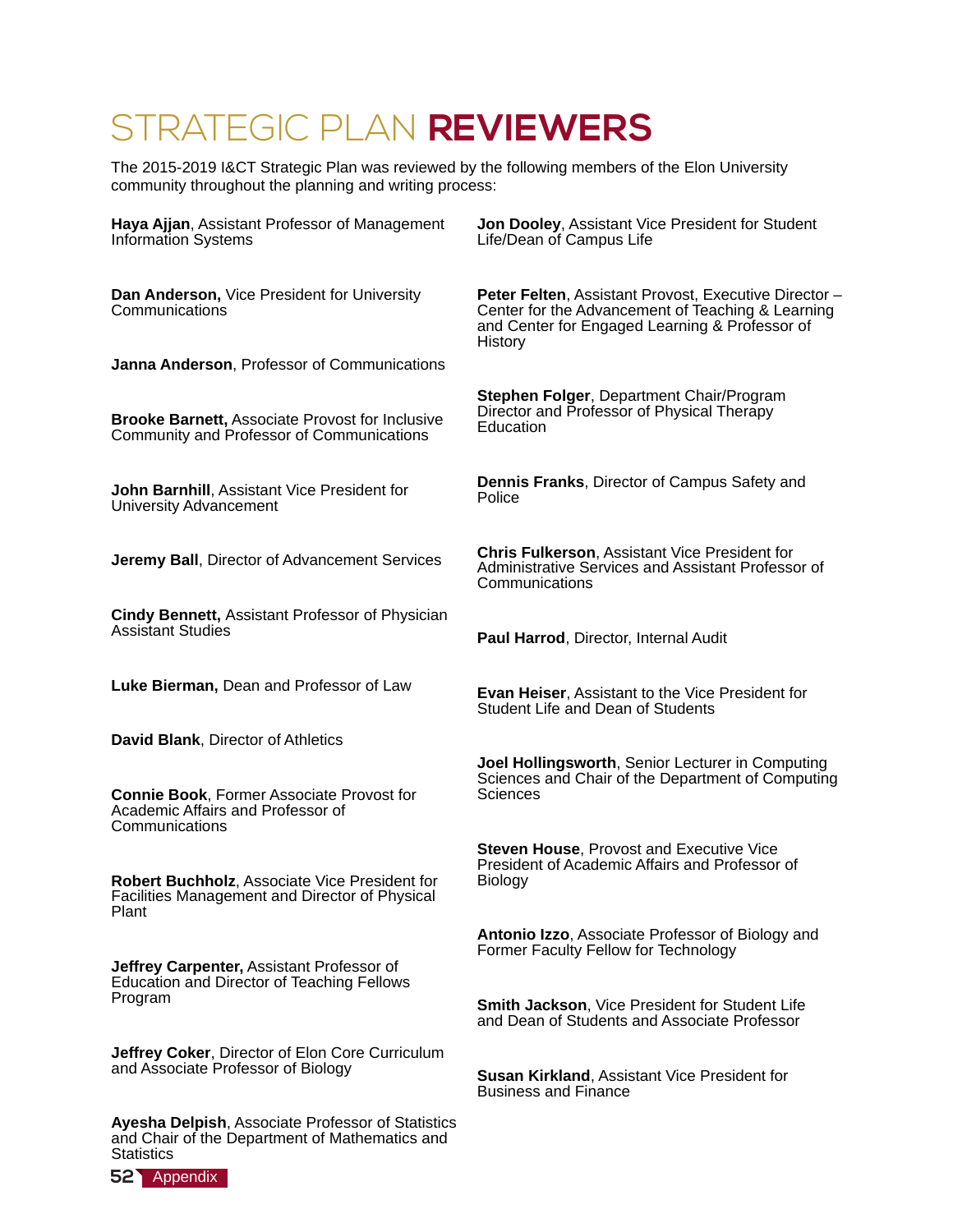**Derek Lackaff**, Assistant Professor of Communications

**Todd Lee**, Professor of Mathematics and Faculty Fellow for Technology (2015-2018)

**Maurice Levesque**, Associate Provost for Assessment and Academic Operations and Professor of Psychology

**Deandra Little**, Director of the Center for the Advancement of Teaching and Learning and Associate Professor of English

**Deborah Long**, Interim Dean of the School of Education and Professor of Education

**Sean MaMahon,** Assistant Professor of Entrepreneurship

**Brad Moore**, University Architect and Director of Planning, Design and Construction Management

**Scott Morrison**, Assistant Professor of Education

**Max Negin,** Assistant Professor of Communications and Chair of Academic Technology and Computing **Committee** 

**Amy Overman**, Associate Professor of Psychology and Associate Director, Center for the Advancement of Teaching and Learning

**Rodney Parks,** University Registrar and Assistant Professor

**Paul Parsons**, Dean of the School of Communications

**Jana Lynn Patterson**, Associate Vice President for Student Life, Dean of Student Health and Wellness, and Assistant Professor

**Tim Peeples**, Associate Provost for Faculty Affairs and Professor of English

**Jim Piatt**, Vice President for University Advancement

**Dave Powell,** Professor of Computing Sciences and Business Administration

**Jean Rattigan-Rohr**, Faculty Administrative Fellow, Assistant to the President, Director of the Center for Access and Success and Associate Professor

**Elizabeth Rogers**, Dean of the School of Health Sciences and Professor of Physical Therapy **Education** 

**Joan Ruelle,** Dean and University Librarian

**Vicki Siler**, Reference/Emerging Technologies Librarian and Assistant Professor

**Gabie Smith**, Interim Dean of Elon College, the College of Arts and Sciences and Professor of Psychology

**Megan Squire**, Associate Professor of Computing **Sciences** 

**Jeff Stein,** Associate Vice President, Chief of Staff, Secretary to the Board of Trustees and Assistant Professor of English

**Clay Stevenson,** Lecturer in Music

**Raghu Tadepalli**, Dean of the Martha and Spencer Love School of Business

**Barbara Taylor**, Associate Professor of Computing **Sciences** 

**Kyle Wills**, Senior Associate Athletics Director for Business and Operations

**Honglin Xiao,** Associate Professor of Geography

**Greg Zaiser,** Vice President for Admissions and Financial Planning

**53** Appendix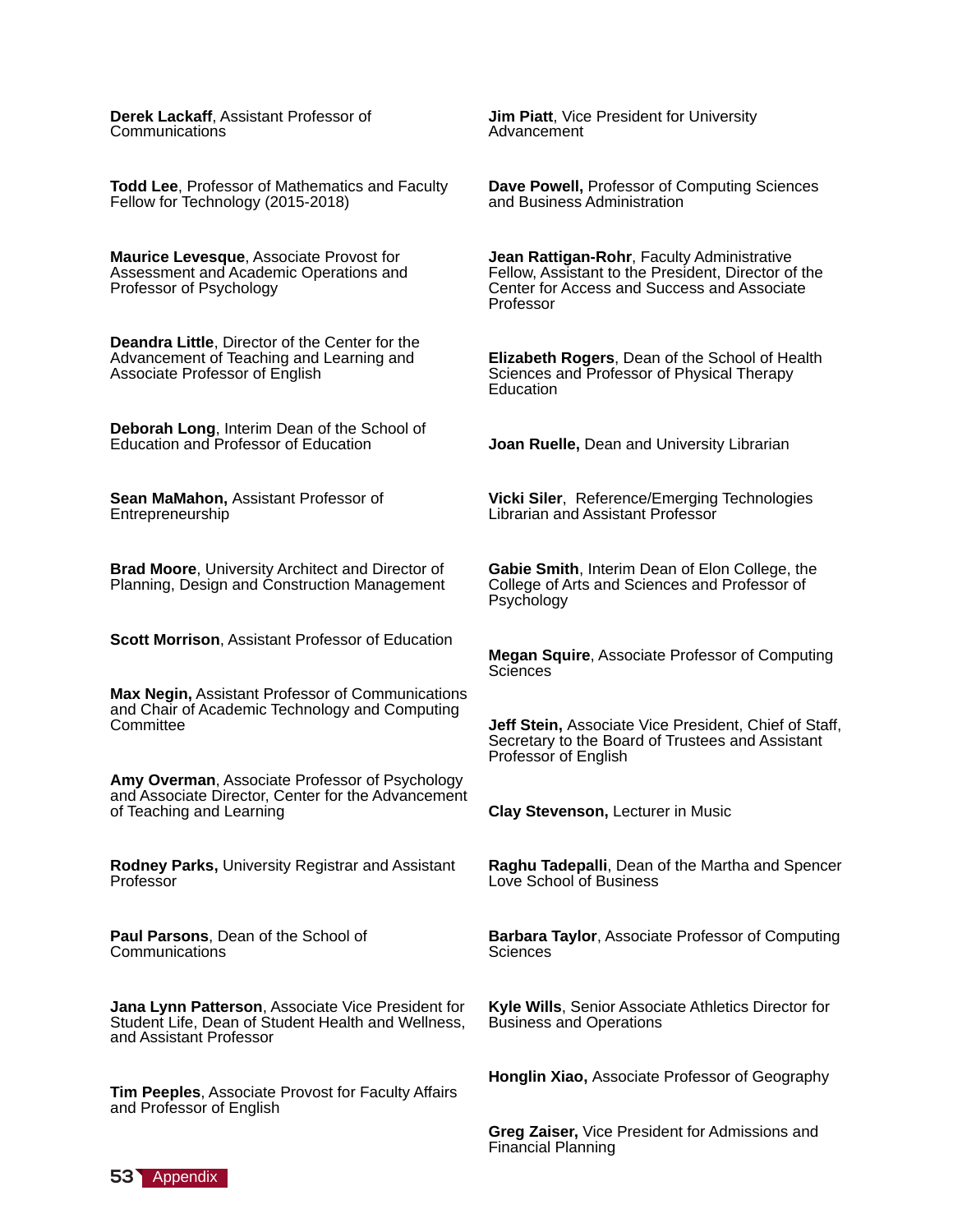## EXTERNAL CONSULTANT **REPORT**

In the fall of 2012, I&CT engaged the expertise of Patricia Todus, an Information Technology Executive Consultant, to complete an external review of the organization's goals, commitment and ability to serve the Elon University community, and overall value to the university. As the former Northwestern University Associate Vice President and Chief Information Officer, Ms. Todus has a rich history in leading technology strategic planning in higher education. Her recommendations, based on a review of the organization, were a foundation for the resulting Technology Strategic Plan that focused less on tactics and more on strategic design for I&CT.

### *Summary of Recommendations*

The external review was focused on three areas: I&CT Organizational Structure, Customer Service Expectations, and Governance Models. The following is a summary of Ms. Todus' recommendations:

### *I&CT Organizational Structure*

- The current I&CT Organizational structure should be reviewed from a 'new perspective' that:
	- º Considers the future demands of its customers and the business and academic plans for the University in a cost effective manner,
	- º Hires and develops the I&CT technical and management expertise needed to fulfill these demands especially in the areas of Business Analytics, Security and Project Management,
	- º Allows for increases in staff in critical areas and decreases in other areas,
	- º Moves current and new I&CT functions into the appropriate organizational area,
	- º Addresses the ongoing information technology changes in Higher Education,
	- º Provides the means for I&CT to concentrate on the dynamic technology environment,
	- º Provides for I&CT staff development and career growth,
	- º Establishes more clearly defined staff expectations.
- Develop a strategic planning process that is collaborative and forward thinking and results in an Information Technology Strategic Plan that is strategic rather than tactical.
- Promotes communication across the I&CT organization to improve the staff's understanding of the University and I&CT's plans and projects. Encourage information sharing between I&CT areas.
- Review and create new position descriptions, where needed, which include clear position criteria, career growth and appropriate salary levels so the future needs of the University can be met. This will allow management to better define staff expectation, provide career growth and facilitate the recruitment needed.
- Review the support responsibilities of I&CT and determine what services can be eliminated, outsourced or redeployed elsewhere to the University to more effectively focus the I&CT staff on important current and emerging technologies.

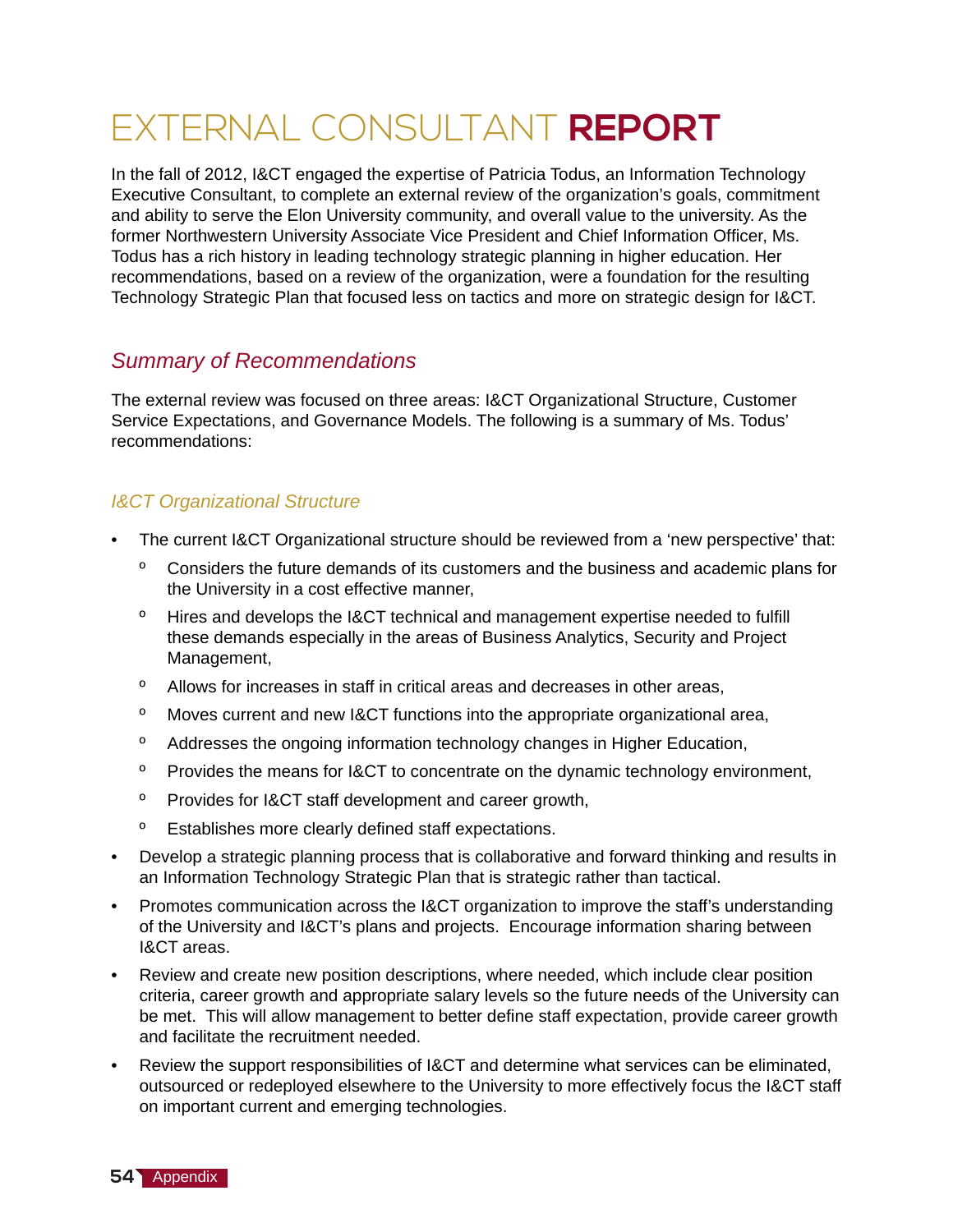- Review the staffing in the Information Systems and Technology area where there has been significant growth in servers, both hardware and virtual over the last five years with only a minimal increase in staff. After management review of the area consideration should be given to redeploy staff from other I&CT areas.
- Adopt a project management methodology and educate I&CT leaders and staff in the selected method.
- Establish a new project management position with the certifications and experience to provide continuous education, project monitoring and the authority to intervene on projects management and oversight to ensure that resources are used effectively, deadlines are met and the cost of technology initiatives is understood.
- Establish an I&CT Security and Compliance position that will provide ongoing monitoring of networks and systems to ensure that they are resistant to internal and external attacks and adhere to federal and local laws. This position will also be responsible for developing security and compliance policies as they relate to Elon and importantly, educating the University community of these and other security and compliance issues on an ongoing basis.
- Establish new Business Analytics positions in I&CT to lead the effort for providing a University wide solution for business analytics to facilitate easier and accurate reporting and decision making from authenticated data.
- Refine and communicate a customer service strategy across I&CT.
- Review the Help Desk operation including staff expertise and responsibilities, internal processes for provision of service, a service inventory, customer response levels, customer satisfaction levels and the types of staff and training needed to improve service.

#### *Customer Service Expectations*

- Engage the University community, under the leadership of the Office of the CIO, to discuss the components of a data dictionary and agree upon the definitions that will be uniform across the University. This will ensure that as information is accessed and used throughout the University from a variety of systems it will be consistent in definition.
- Improve customer communications regarding I&CT services available to them and those that are in planning. This will provide the University community with ongoing information about I&CT products and services and will allow I&CT to do a better job at setting customer expectations.
- Improve training and service/product documentation with customer input to ensure that their needs are being met.
- Anticipate the needs of the University community by exploring new and enhanced technologies and working closely with the community on a continuous basis to understand their "business" needs.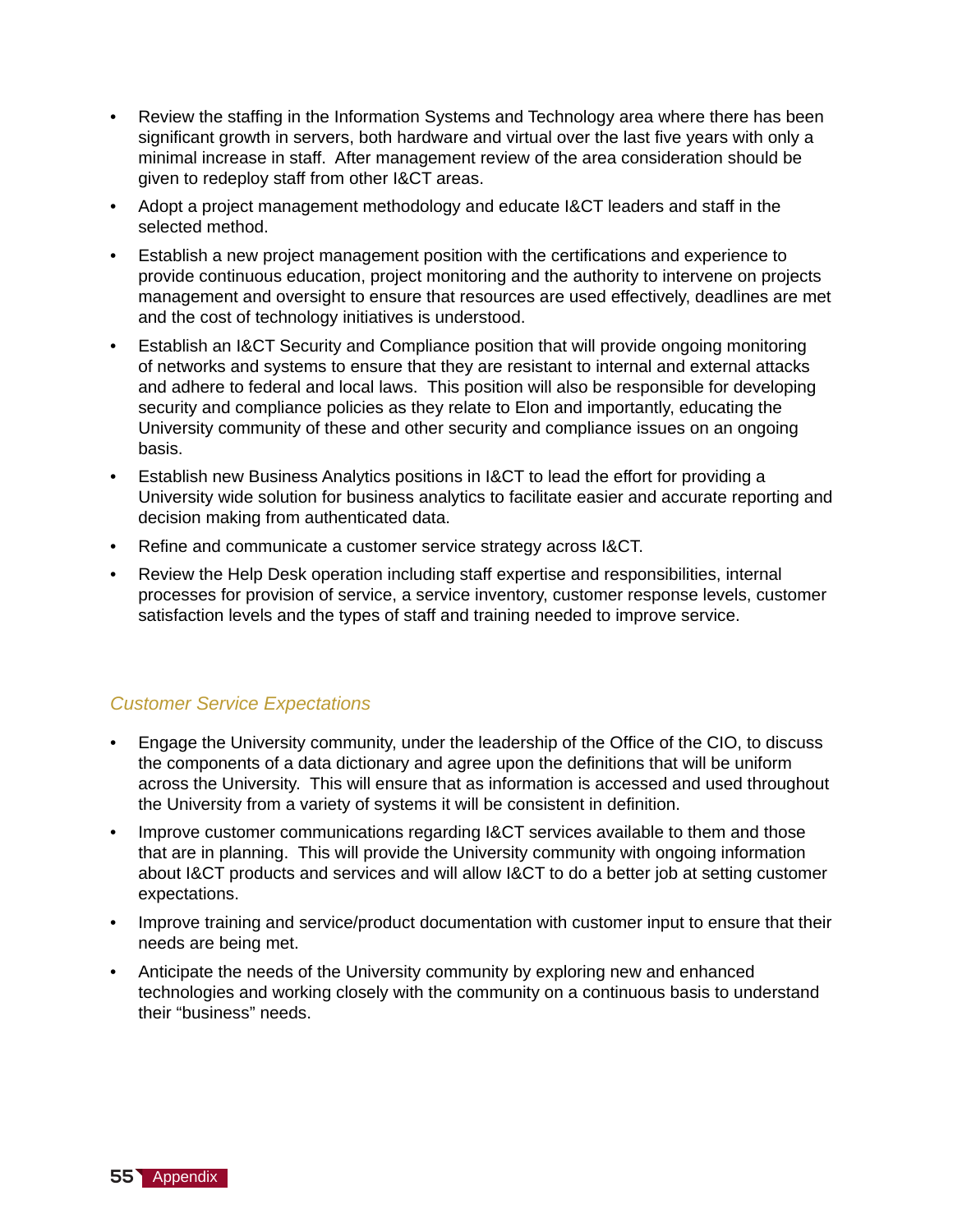#### *Governance*

- Review the charter and membership of the current administrative system advisory committee with a focus on improving collaboration and an understanding of the community's needs and priorities.
- Consider establishing other advisory committees in specific areas as new services are being discussed or implemented or enhanced. Examples noted in this report are in the areas of business analytics and data dictionary. There are probably others that would prove worthwhile to I&CT and their customers.
- Utilize faculty members in discussion on "smart" classrooms, faculty training and overall faculty and student service improvements under consideration.
- Consider a student advisory group that could provide valuable information on student technology needs on and off campus.

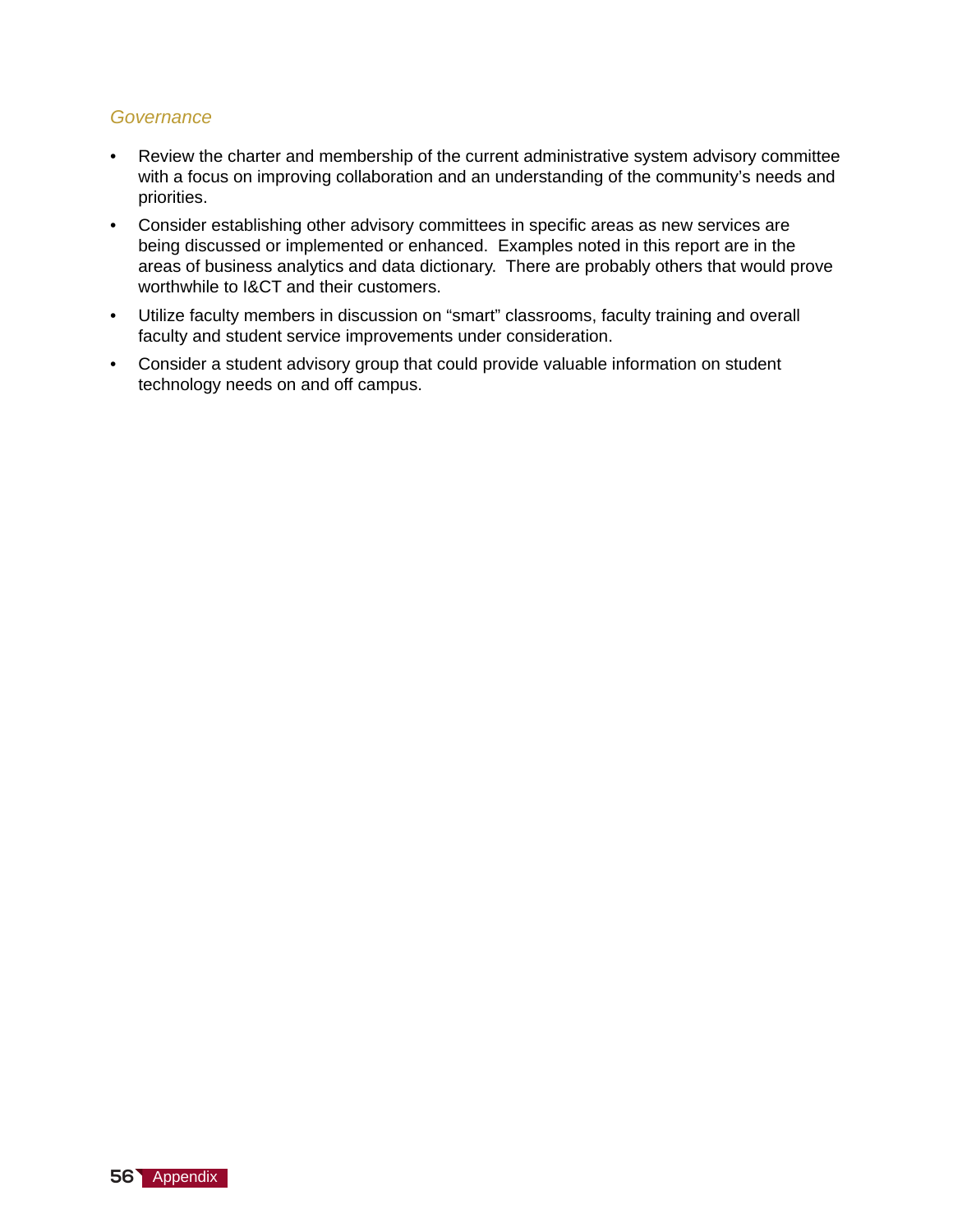## ASSESSMENT OF **PREVIOUS TECHNOLOGY PLANS**

 $\blacktriangleright$  ontinuing with its rich culture of planning, Elon C University has completed numerous strategic plans, PAST **PLANS** setting a pace for intense growth and maturity of services to our students, faculty, and staff.

The prior Technology Plans have coordinated broad technology initiatives to provide the much needed infrastructure to support the larger university goals and initiatives. Each of the previous Technology Plans served the needs of the emerging Elon.

#### **2000-2004**

The first plan outlined organizational needs and consolidated the staff into a unified structure. This plan also addressed support needs and increased staffing to meet the growing depth and complexities of Elon between 2000- 2004.

#### **2004-2007**

The next plan focused more on academic support concerns arising from growing faculty and learning space needs. The broader networking infrastructure was redesigned to support the growth of the physical campus between 2004-2007. The reliability and functional strength of network services were fully recognized during this plan.

#### **2008-2013**

The most recent Elon University Technology Plan (2008- 2013) centered on networking infrastructure, integration of support services, and organizational staffing enhancements. Several highlights include assisting numerous departments in the implementation of 3rd party software to improve their data analytics. Raisers Edge for University Advancement was new to Elon and was the beginning of a new era of integrating systems outside of the main business system - Ellucian Colleague. The staff in I&CT also improved in sophistication and external knowledge. The leadership was evaluated and minor adjustments were made to design the modern structure of support, academic technology, application development, and infrastructure. An external review was completed by the Associate Vice President and Chief Information Officer from Northwestern University to fully evaluate the organization. Those comments and recommendations can be found in the Appendix.



#### **2000-2004**

Unified Organizational Structure



#### **2004-2007**

Academic Support & Enhanced **INFRASTRUCTURE** 



### **2008-2013**

Networking Infrastructure

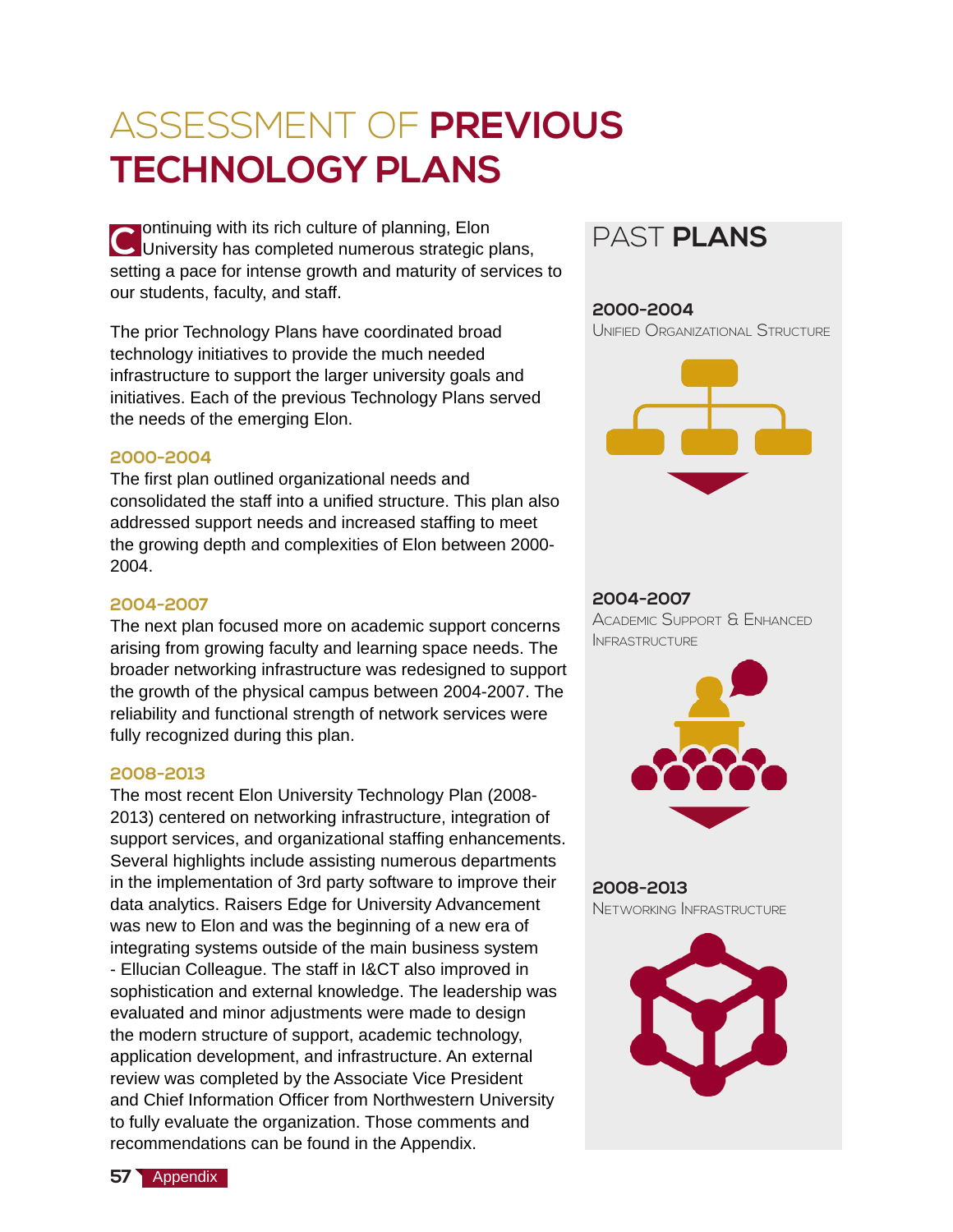## 2008-2013 TECHNOLOGY PLAN **SUCCESS HIGHLIGHTS**

### **GOAL I**

Improve on an excellent infrastructure from which the university can build technologies that support the mission.

#### KEY ACTIONS

- Developed a renewal and replacement budget for networking infrastructure supporting growth and complexity.
- Expanded funding for bandwidth and enhanced Internet services.
- Provided depth in security of systems using data and further integrated other systems into the shared business system.
- Classroom technology was standardized across campus using high levels of engaged learning tools to support instruction.

### **GOAL II**

Leverage technology through innovation and integration to improve university services, save university resources and to further academic and administrative initiatives.

#### KEY ACTIONS

- Created significant online resources using the Technology website and the Wiki to provide increased 24/7 self-support resources.
- Negotiated technology related contracts and departmental software services to save resources across the Elon enterprise. Provided depth in security of systems using data and further integrated other systems into the shared business system.
- Launched Phase I of the cloud computing initiative to reduce the footprint of physical server equipment and expand the flexibility of computing power in the cloud.
- Evaluated technology support tools utilized by academic and administrative areas of Elon.
- Developed several programs to reduce paper waste in printing and copying while automating processes to significantly reduce staff time.

### **GOAL III**

Develop an organization that meets the university requirements and is positioned for the future to keep pace with changing needs.

### KEY ACTIONS

- The current IT organization was aligned with current university structures to make sense of support, academic, application, and infrastructure needs.
- Several key hires were completed to expand the depth and knowledge base required to support complexities of information technology. An in-depth evaluation was completed on all employees to assess skills and placement within the organization so as to provide professional development.
- The Technology Help Desk was rebranded to the Technology Service Desk to clearly note the depth of all services supported by the department. This included a significant offering of self-help tools to meet the needs of students, faculty, and staff who have support needs outside the traditional operating hours.